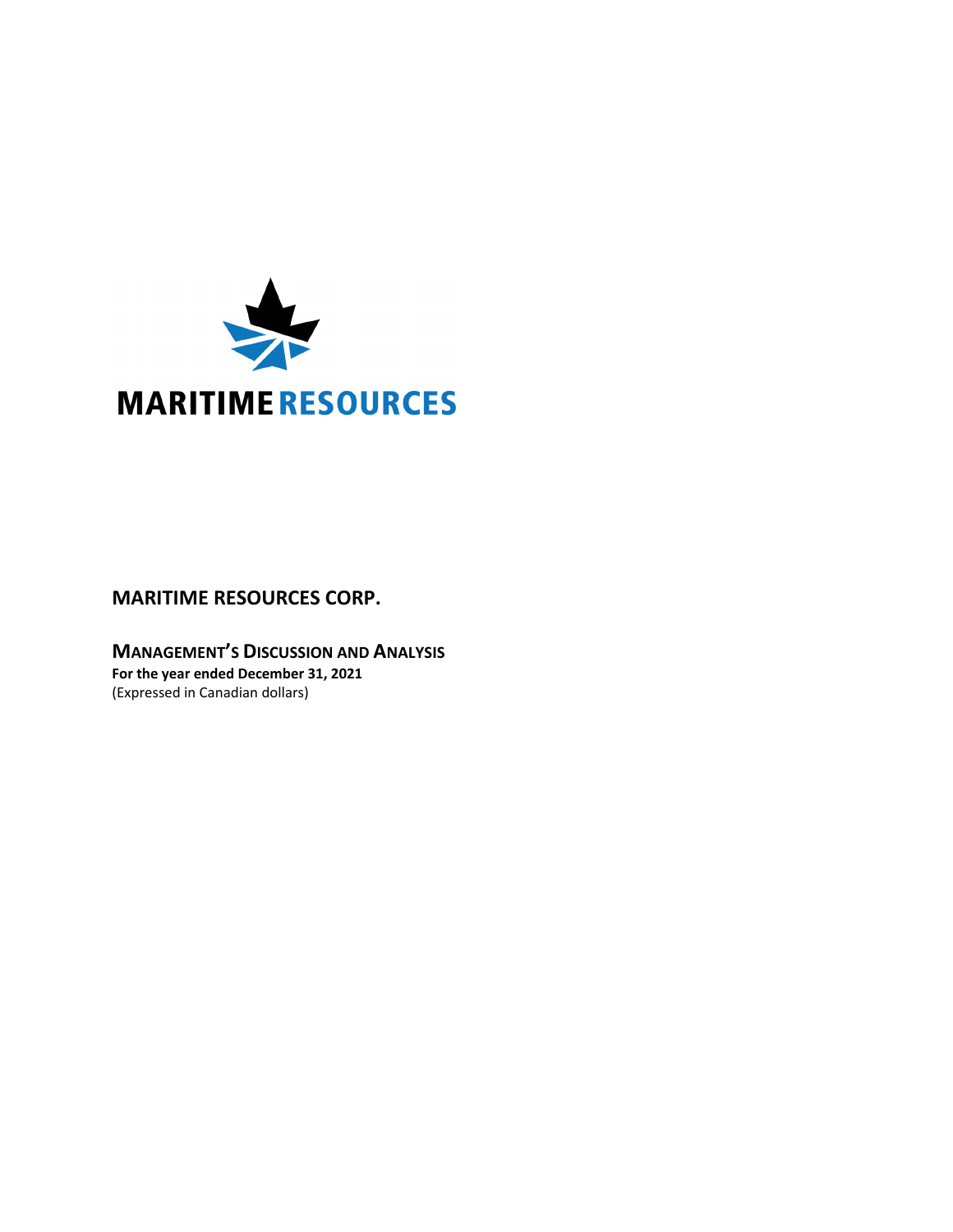

This Management's Discussion and Analysis ("MD&A") of Maritime Resources Corp. and its subsidiary ("Maritime" or the "Company") is dated April 21, 2022 and provides an analysis of our audited consolidated financial results for the years ended December 31, 2021 and 2020. This MD&A should be read in conjunction with Maritime's audited financial statements and notes thereto for the years ended December 31, 2021 and 2020 (the "Financial Statements"), which are prepared in accordance with International Financial Reporting Standards("IFRS") as issued by the International Accounting Standards Board ("IASB"), available on www.sedar.com. This MD&A contains forward‐looking statements that are based on management's current expectations, are not historical in nature and involve risks and uncertainties. Forward-looking statements are not guarantees as to Maritime's future results as there are inherent difficulties in predicting future results. Accordingly, actual results could differ materially from those expressed or implied in forward-looking statements (please see "Cautionary Note Regarding Forward-Looking Information" below). The Company's common shares trade on the Toronto Venture Stock Exchange (the "TSX‐V") under the stock trading symbol MAE. Additional information relevant to the Company's activities, including the Company's audited financial statements, can be found at www.sedar.com or the Company's website at www.maritimeresourcescorp.com.

Maritime is a Canadian‐based junior gold and base metals exploration company focused on re‐starting the past producing Hammerdown gold mine, located near the Baie Verte Mining District and Springdale in Newfoundland and Labrador as well as exploration on its other properties in the region. Of the total Maritime Property of 39,100 hectares, the Company holds a 100% interest in 37,050 hectares, or 95%, with the remaining 2,050 hectares, or 5%, under option agreements to earn 100% ownership. The Green Bay Property hosts the former Hammerdown gold mine including resource estimates on two gold deposits, the Hammerdown and the Orion deposits, separated by a 1.5 kilometre distance.

# **2021 AND RECENT HIGHLIGHTS**

- Maritime continues to progress its feasibility study for the Hammerdown Gold Project, including resource modeling, mine and process plant designs and site planning for key infrastructure and water management facilities. The study is expected to be completed in the second quarter of 2022.
- Completed 1,123 meters ("m") of diamond drilling in 6 drillholes of its planned 3,000‐m winter program during the first quarter of 2022.
	- Five holes totaling 864 m were drilled in the Golden Anchor/Beetle Pond area to test a 300-m-long anomalous gold in soils target. Hole GA‐22‐46 intersected a narrow quartz/base metal vein with visible gold that returned 150.37 grams per gold over 0.20 metres. All holes intersected narrow quartz/sulphide veins in the hanging wall to the Lochinvar VMS horizon verifying a possible north‐south trend to the Golden Anchor Vein system.
- Maritime exercised its option to acquire a 100% interest in mineral licenses optioned from various prospectors in the Whisker Valley Project area on March 22, 2022.
- Exercised its option to acquire a 100% interest in the Sprucy Pond mineral licenses on March 10, 2022.
- Sold its royalty interests in a number of Canadian exploration projects in Québec, British Columbia and Ontario for US\$1,000,000 on January 21, 2022.
- During 2021, Maritime completed 27,000 m of exploration diamond drilling.
- The Hammerdown Gold Project was released from Environmental Assessment and an early works site clearing program was completed during 2021.
- Entered into an option agreement to acquire a 100% interest in certain mineral property interests located on the Gull Ridge property on December 21, 2021.
- Exercised its option to acquire a 100% interest in the Inomin Mines Inc.'s King's Point Property, adding to its Green Bay land package which hosts the Hammerdown and Orion deposits, on September 17, 2021.
- Tembo Capital made a strategic investment in Maritime of \$4,000,100 via private placement of 30,770,000 common shares at a price of \$0.13 per common share on April 12, 2021.
- Maritime raised gross flow-through proceeds of \$6,906,900 via private placement of 38,500,000 flow-through common shares at a price of \$0.1794 per flow-through common share on March 22, 2021.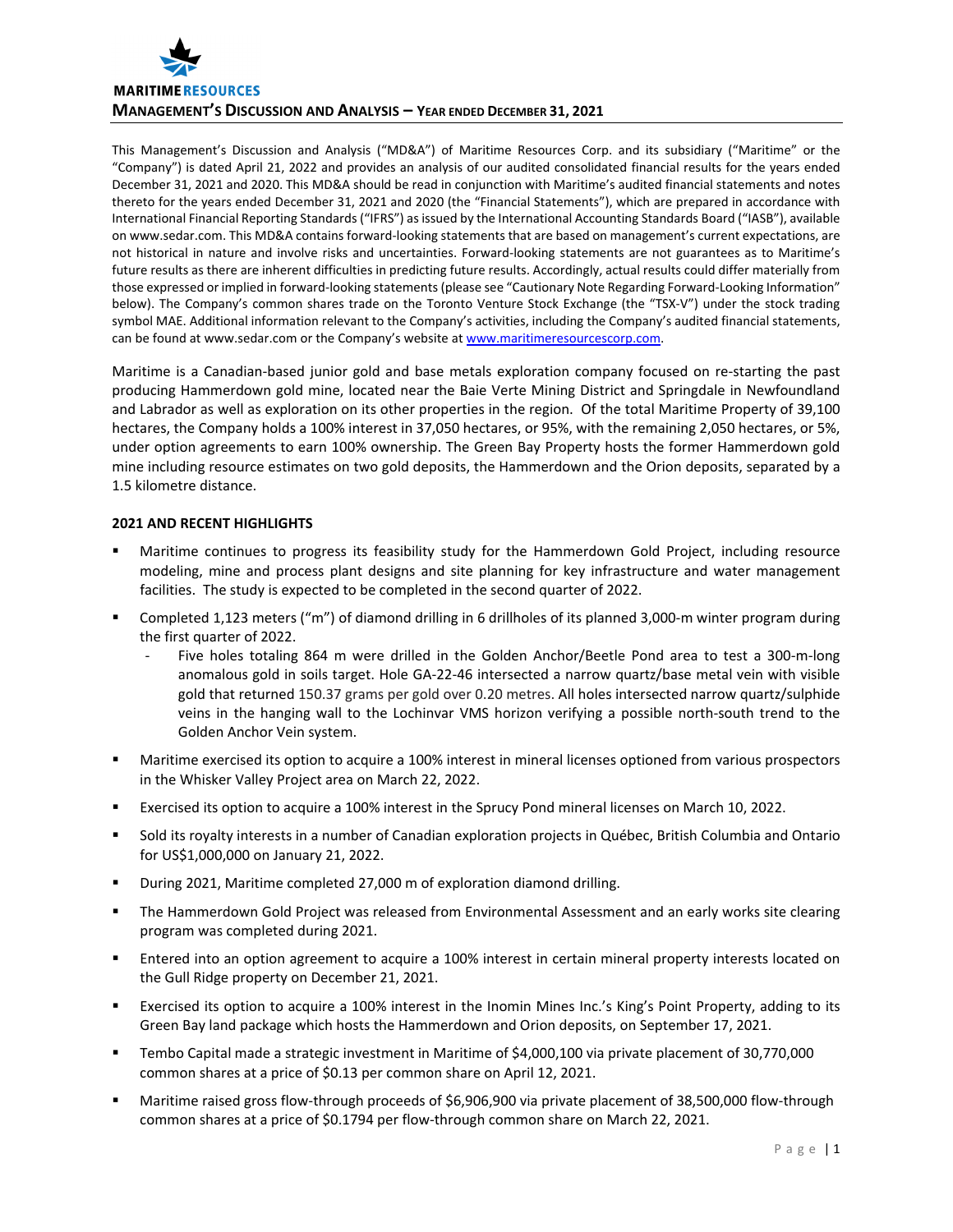

 Purchased the gold circuit at the Nugget Pond metallurgical facility in the Baie Verte mining district of Newfoundland and Labrador, the Lac Pelletier gold project in Rouyn Noranda, Québec and several other exploration properties and royalty interests in key mining camps across Canada for cash consideration of US\$2,000,000, 3,571,428 shares issued at a price of \$0.14 equal to \$500,000 on April 12, 2021 and a deposit of \$200,000 was paid to Rambler on March 12, 2020.

# **OVERVIEW**

The Company is a gold and base metals exploration company with a focus on Canadian mining opportunities with advanced exploration assets in Newfoundland and Labrador, Canada. The Green Bay Property hosts the former producing Hammerdown gold mine. Maritime also has a number of highly prospective gold exploration projects including the Whisker Valley and Gull Ridge properties, which are contiguous with the Green Bay Property, strategically located on the Baie Verte and Springdale Peninsulas, a prolific gold and base metals mining district. Staking completed in late 2020 and early 2021 connected Maritime's exploration land package into one area totaling 36,900 hectares in 1476 mineral claim units, along with 3 mining leases.

The Whisker Valley property hosts earlier stage exploration targets that have returned excellent results from the first phase trenching and geophysical programs carried out in late 2017. Further widespread mapping, prospecting, trenching, diamond drilling and geochemical surveys were completed on the Whisker Valley Property as discussed in the Property Geology and Exploration Potential section below.

The Hammerdown gold deposit wassuccessfully mined by Richmont Mines between 2000 and 2004 when gold prices averaged US\$325/oz. During its operation, a total of 291,400 tonnes of ore were extracted, at an average grade of 15.83 gpt gold, recovering a total of 143,000 ounces of gold at an 8 gpt gold cut‐off grade. All of the ore was processed at the Nugget Pond mill, with an average gold recovery of 97.1%. Mining terminated in 2004 due to low gold prices with extensive gold mineralization remaining, although uneconomic at that time. The Orion gold deposit consists of two main vein systems, both of which are exposed on surface and open along strike and down plunge to the northeast.

On February 29, 2020, the Company announced the results from a Preliminary Economic Assessment completed for the Hammerdown Gold Project (see Preliminary Economic Assessment section below). On September 17, 2020, the Company exercised an early buy‐down right of half of the Hammerdown deposit 2% net smelter return royalty held by Commander Resources Ltd. for a reduced sum of \$750,000. The Newfoundland and Labrador Environmental Assessment Division released the Hammerdown Gold Project from Environmental Assessment on May 10, 2021. The Company is currently advancing a feasibility study for the Hammerdown Gold Project and expects the study to be completed during the second quarter of 2022.

# **Nugget Pond Gold Plant and Other Assets Acquisition**

On April 12, 2021, pursuant to the terms of an asset purchase agreement, the Company acquired the Nugget Pond gold plant in the Baie Verte mining district of Newfoundland and Labrador, the Lac Pelletier gold project in Rouyn Noranda, Québec and several other exploration properties and royalty interests in key mining camps across Canada (collectively, the "Assets") from two subsidiaries of Rambler Metals and Mining PLC, namely Rambler Metals and Mining Canada Limited and 1948565 Ontario Inc. (together, "Rambler") (the "Acquisition"). The consideration paid by the Company for the Assets was comprised of the assumption of certain liabilities associated with the Assets, a payment of US\$2,000,000 in cash, and the issuance of the number of common shares of the Company equal to \$500,000, based on the 30‐day volume weighted average price of the common shares as of the closing date of the acquisition, representing 3,571,428 common shares issued at a price of \$0.14 and having a value of \$660,714 based on the closing share price of Maritime on April 12, 2021. In addition, a deposit of \$200,000 was paid to Rambler on March 12, 2020. Sprott Capital Partners LP ("Sprott") acted as advisor to Maritime in connection with the acquisition and were issued 400,000 common shares of the Company in consideration for such services.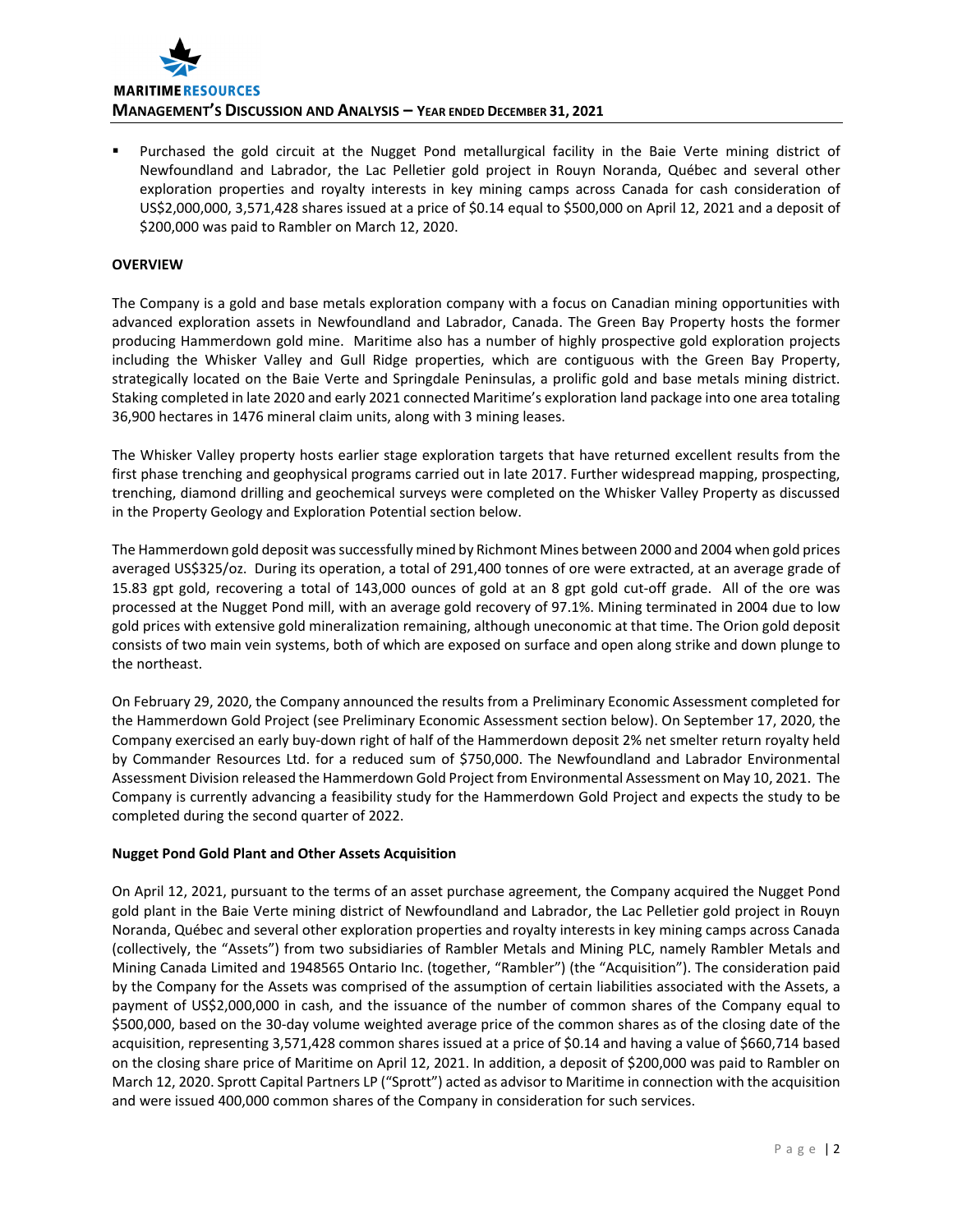

The Company also assumed a reclamation liability associated with Nugget Pond gold plant assets in their current non‐operating state of \$718,750. The Company incurred transaction costs of \$315,765 in addition to the deposit of \$200,000 paid to Rambler on March 12, 2020 totaling \$515,765 and included \$82,000 for the non‐cash value of the 400,000 common shares issued for advisory services.

The assets acquired include:

- Nugget Pond gold circuit an existing carbon-in-pulp leach plant that last operated in 2012 and was previously used to process ore from the Hammerdown mine. The gold circuit islocated within an active copper processing and tailings storage complex currently operated by Rambler. As part of the feasibility study, Maritime will determine the optimal configuration to operate both the Nugget Pond gold circuit and copper concentrator concurrently and independently without any impact on Rambler's current operations. Certain matters related to the access and use of the gold circuit remain subject to final agreement.
- Lac Pelletier gold property located in Rouyn Noranda, Québec approximately five km south of Glencore's Horne smelter and three km north of the Cadillac Larder‐Lake Break in the Abitibi Greenstone Belt.
- A portfolio of Canadian mineral exploration properties and currently non-producing royalty interests including the Gold Hawk property (2% NSR) and Valdora property (1% NSR) near Val‐d'Or, Québec in the Abitibi Greenstone Belt.

# **Sale of Royalty Interests**

Subsequent to December 31, 2021, on January 21, 2022, Maritime sold its royalty interests in a number of Canadian exploration projects in Québec, British Columbia and Ontario to Nomad Royalty Company Ltd. ("Nomad") for 96,818 Nomad common shares valued at US\$700,000. As part of the asset sale process, a right of first refusal associated with one of the royalties being sold was exercised and the applicable royalty was sold for additional cash proceeds of US\$300,000.

# **Financings**

Also on April 12, 2021, the Company completed a non‐brokered private placement with Tembo Capital of 30,770,000 common shares at a price of \$0.13 per common share for a total investment of \$4,000,100 and 1,846,200 common share purchase warrants with each warrant being exercisable into one common share at a price of \$0.1794 per common share until April 12, 2023. In connection with the private placement of units to Tembo, the Company entered into an investor rights agreement. The investor rights agreement contains customary provisions including certain rights in favour of Tembo, such as: (a) the right to appoint one nominee to Maritime's board of directors and one nominee to any technical committee of the board while Tembo holds 10% or more of the Company's shares; (b) the right to receive certain information related to the Company, such as monthly financial and budgetary information, while Tembo holds 7.5% or more of the Company's shares subject to certain confidentiality provisions; (c) the right to maintain its pro‐rata ownership of Maritime shares if the Company issues any equity or equity‐like securities, subject to certain exceptions, and including an annual top-up right non-financing share issuances, while Tembo holds 7.5% or more of the Company's shares; and (d) a right to receive notification following the Company's receipt of a project finance offer.

On March 22, 2021, the Company completed a brokered private placement of 38,500,000 flow‐through common shares at a price of \$0.1794 per flow-through common share for gross proceeds of \$6,906,900. The private placement was completed by a syndicate of agents led by Canaccord Genuity Corp. ("CG") and including Dundee Goodman Merchant Partners ("DGMP"), a division of Goodman & Company, Investment Counsel Inc., Sprott and iA Private Wealth Inc. (collectively, the "Agents"). In connection with the closing of the private placement, the Company paid to the Agents a cash fee of \$414,414 of the aggregate gross proceeds raised pursuant to the offering and issued an aggregate of 2,310,000 non-transferable compensation warrants with each compensation warrant being exercisable into one common share at a price of \$0.1794 per common share until March 22, 2023.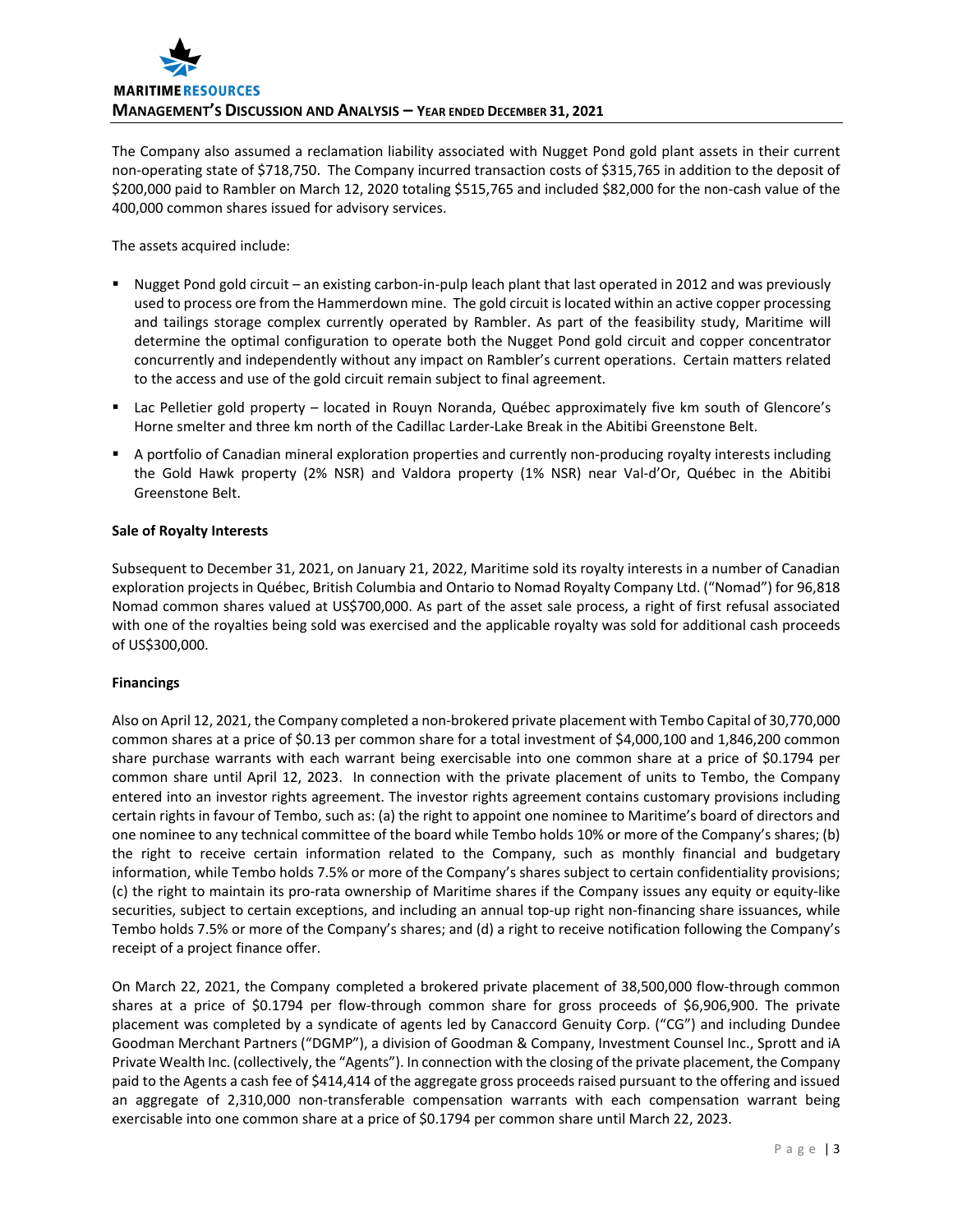

Maritime is financed to complete its current planned exploration program, a resource update and a feasibility study, as well as obtaining permits and approvals to advance the Hammerdown Gold Project toward a development decision in 2022.

# **COVID‐19**

In response to the global health risks resulting from the COVID‐19 pandemic, the Company introduced a number of measures to protect employees, their families, and surrounding communities. Maritime's COVID‐19 protocols and procedures were based on the provincial health authorities' protocols and the Company obtained approval from Newfoundland and Labrador's Occupational Health and Safety Division. The health and wellbeing of the Company's workforce and the communities in which it operates continues to be Maritime's top priority. The Company's list of health and safety protocols includes remote work wherever possible, self-assessment of COVID-19 symptoms, enhanced cleaning and hygiene practices, physical distancing, time off for vaccination and the increased reliance on technology such as hosting virtual meetings. These protocols are continually reviewed, and the Company continues to monitor provincial medical authorities' recommendations as well as local conditions.

# **HAMMERDOWN GOLD PROJECT – PERMITTING**

The Company's Hammerdown Gold Project ("Hammerdown" or the "Project"), located in the Province of Newfoundland and Labrador, consists of the construction, operation, decommissioning and remediation of an open pit and underground gold mine, an on‐site crushing and sorting plant and associated infrastructure located on the footprint of a brownfield mine site. Final mineral processing to gold doré will occur offsite at the Nugget Pond gold circuit, approximately 140 km by highway from the Hammerdown site.

#### **Environmental Assessment**

On July 8, 2020, the Project was registered as an Undertaking, as required by the Newfoundland and Labrador Environmental Assessment ("EA") Act. The provincial EA process provides a 45‐day review period for an assigned regulatory EA panel, and the registration document is also available for public review and comment during that period.

In November 2021, Maritime was issued Environmental Preview Report ("EPR") Guidelines by the provincial EA Division, outlining specific additional information required to support the Project evaluation. Maritime submitted its EPR on March 11, 2021. On May 10, 2021, the Project was officially released from environmental assessment which enables the Company to proceed with obtaining the necessary permits and approvals required to support future development. The registration document and the environmental preview report can be found on the Government of Newfoundland and Labrador website https://www.gov.nl.ca/ecc/projects/project-2091/.

# **Employment and Benefits, Gender Equity and Diversity and Technology Plans**

The Company has received regulatory approval of each of the following provincially required documents in support of future development:

*Industrial Employment and Benefits Pla*n – commits the Company to provide employment and business opportunities, training, and research and development within the Province;

*Gender Equity and Diversity Plan* – commits the Company's to incorporate measures to support gender equity and diversity in its workforce;

*Best Available Control Technology Analysis* – requires that technology decisions made relative to Project execution consider energy, environmental and economic impacts.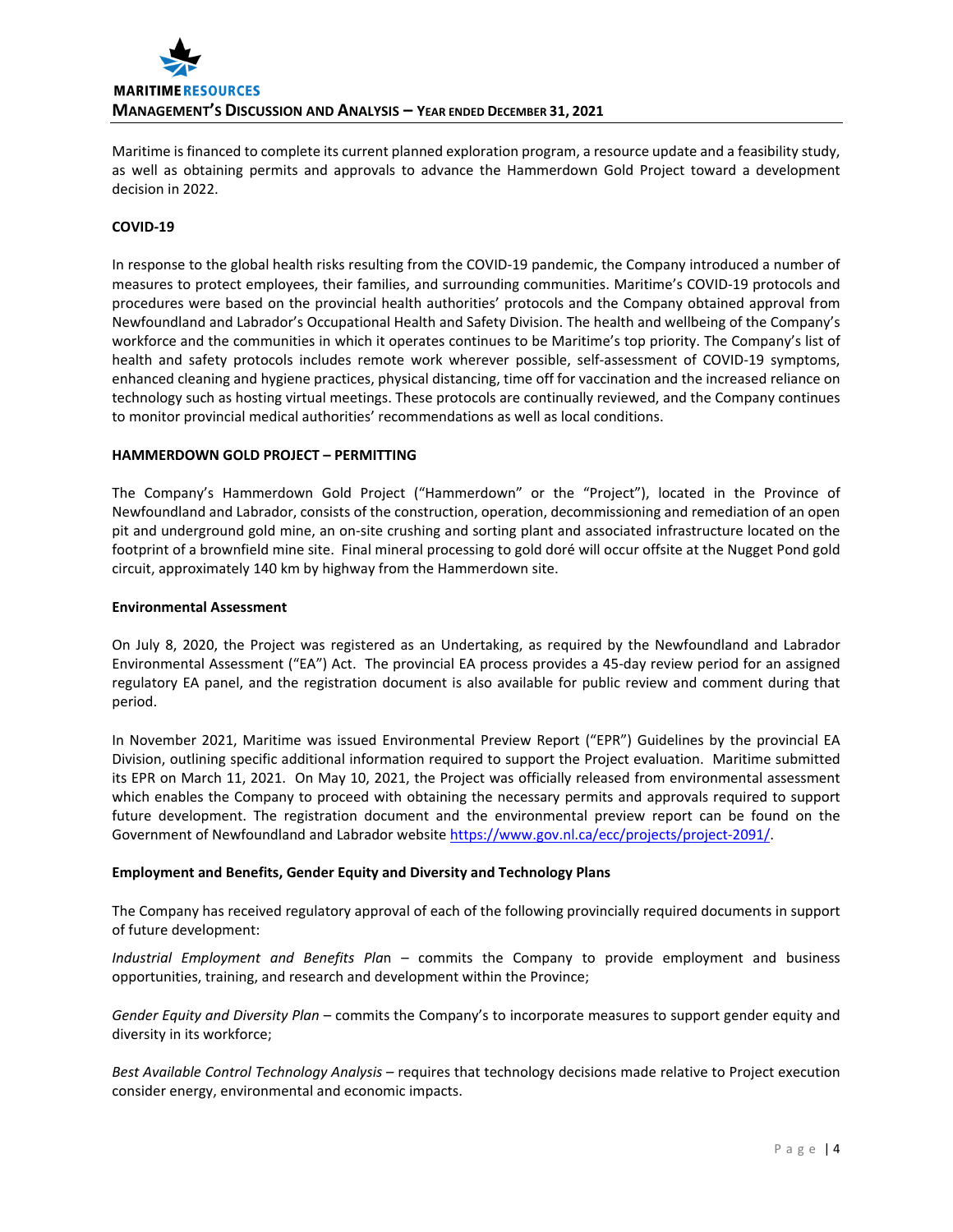# **Early Works Abridged Plan**

To advance site development, Maritime determined that there would be benefit in proceeding with early site clearing work in preparation for the official start of construction. A mechanism under provincial legislation provides proponents the opportunity to complete 'early works' essential for timely project start up, and which alleviates potential risk to proposed future development. A condensed development and closure plan ("Abridged Plan") as well as financial assurance is required to be submitted for approval of early works. In August 2021, Maritime submitted an Abridged Plan to address site vegetation removal and excavation of soil from a portion of the proposed open pit development. This work positions the Company for an earlier start to earthworks in 2022, following completion of the feasibility study, approval by the Board of Directors to develop the Project as well as completion of Project financing. On September 21, 2021, Maritime received approval from the provincial government to proceed with early works at the mine site and subsequent to September 30, 2021, financial assurance totaling \$72,981 was filed with the Province to cover the related rehabilitation liability. Timber harvesting permits and regulatory approval for an expanded surface lease boundary were also received from the Province during September 2021 to support this work. The early works tree clearing program was completed during the fourth quarter of 2021 in preparation for a 2022 construction commencement decision.

# **Other Required Permits and Approvals**

Regulatory approval isrequired for Life of Mine plans which address development of the site, operations and closure. Maritime intends to submit a Development Plan and a Reclamation and Closure Plan to the provincial Department of Industry, Energy and Technology during the second quarter of 2022. The timeline for review of both documents is estimated at approximately ten to twelve weeks. Other ancillary permits will be required to support site construction, building erection and operations. These permitting processes will be ongoing throughout construction and routine regulatory review and approval processes are not expected, at this time, to negatively impact the progression of site work.

# **Orion Environmental Baseline**

Maritime is also completing environmental baseline work to support EA registration of its Orion gold project. The Orion deposit is located within the existing Project surface lease boundary, approximately 2 km from Hammerdown. Baseline environmental data collection continues and will conclude during the second half of 2022. The Company plans to complete and submit a project registration for Orion during the first half of 2023.

# **Community Engagement**

Maritime continues to engage with regional stakeholders of local communities as well as support local initiatives within the communities in which it operates.

# **HAMMERDOWN GOLD PROJECT – PRELIMINARY ECONOMIC ASSESSMENT**

On February 29, 2020, the Company announced the results from a Preliminary Economic Assessment ("PEA") completed for the Hammerdown Gold Project ("Hammerdown", or the "Project"), including the satellite Orion deposit, located in the Baie Verte mining district of Newfoundland and Labrador near the towns of King's Point and Springdale. The PEA was prepared in accordance with Canadian Securities Administrators' National Instrument 43‐ 101 *Standards of Disclosure for Mineral Projects* ("NI 43‐101"). The PEA provides an updated resource estimate and a base case assessment of developing the Project as a combined open pit and underground ramp-access mine (the "Combined Project") with an on‐site gold pre‐concentration plant and mineral processing through the Nugget Pond mill gold circuit. The PEA Technical Report entitled "Hammerdown Gold Project, Newfoundland and Labrador Preliminary Economic Assessment" (the "Technical Report") dated April 15, 2020 is available on SEDAR (www.sedar.com) and the Company's website (www.maritimeresourcescorp.com).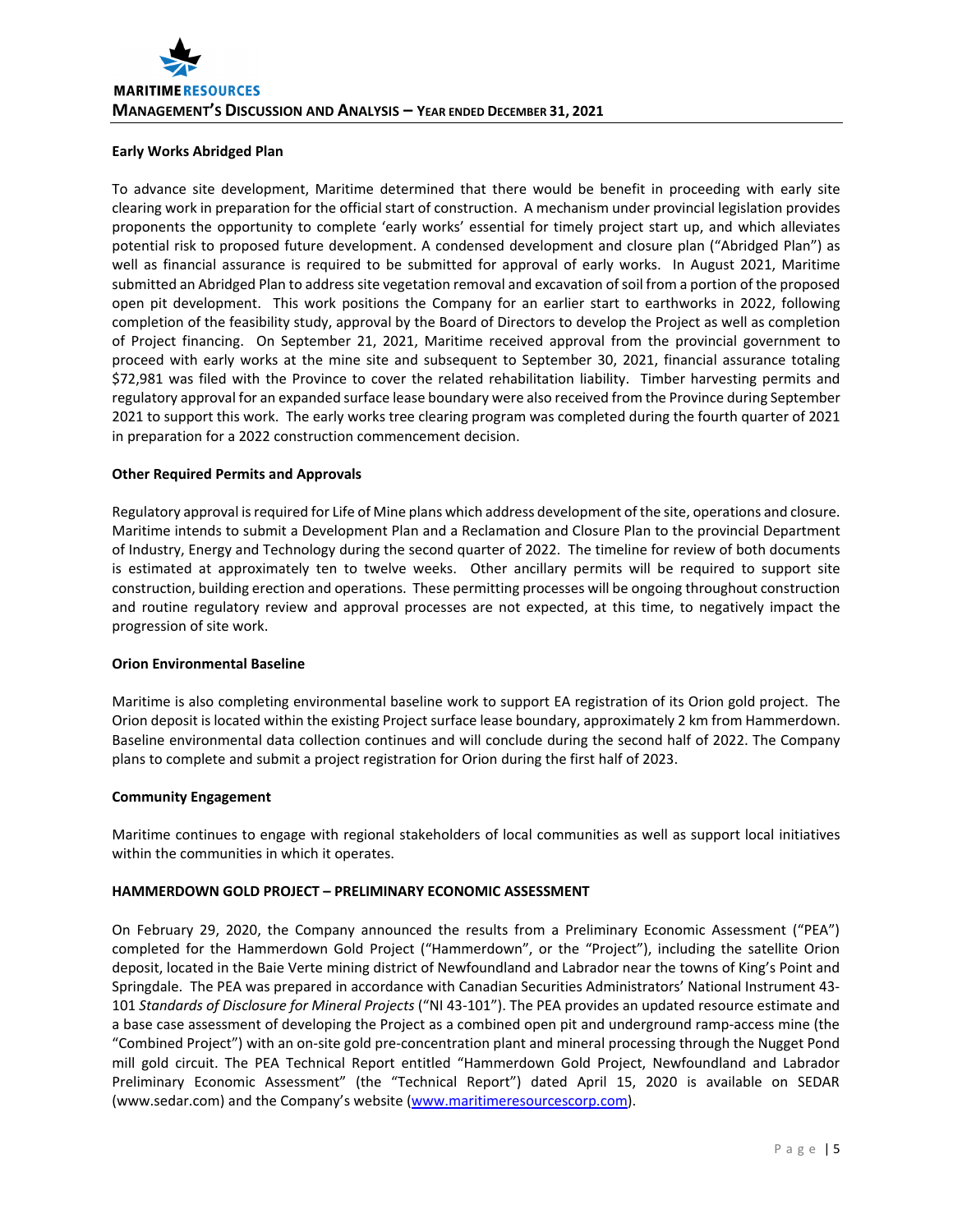# **Hammerdown PEA Highlights and life‐of‐mine plan ("LOM") include\*:**

- After-tax NPV<sub>5%</sub> of \$111.3M and 50.5% IRR (pre-tax NPV<sub>5%</sub> \$191.8M and 75.4% IRR) at base case gold price of US\$1,375/oz gold ("Au")
- At US\$1,500/oz Au the Project returns after-tax NPV<sub>5%</sub> of \$154.1M and 65.1% IRR (pre-tax NPV<sub>5%</sub> \$261.7M and 95.6% IRR)
- LOM total gold production of 521,500 oz, averaging 57,900 oz annually
- Average annual gold production of 69,500 oz in the first 5 years
- LOM cash costs of US\$802.55/oz Au and LOM All-in sustaining costs ("AISC") of US\$938.80/oz Au
- Pre-production capital expenditures of \$57.2M
- After-tax payback period of 1.5 years with base case pricing

The PEA highlights are based on the following:

- 1. Exchange Rate (US\$/C\$) of \$0.753;
- 2. Cash costs are inclusive of mining costs, processing costs, on-site general and administrative ("G&A") costs, treatment and refining charges and royalties; and
- 3. AISC includes cash costs plus estimated corporate G&A, sustaining capital and closure costs.

\*Cautionary Statement: The reader is advised that the PEA summarized in this MD&A is preliminary in nature and is intended to provide only an initial, high-level review of the Project potential and design options. Readers are encouraged to read the PEA in its entirety, including all qualifications and assumptions. The PEA is intended to be read as a whole, and sections should not be read or relied upon out of context. The PEA mine plan and economic model include numerous assumptions and the use of Inferred Resources. Inferred Resources are considered to be too *speculative geologically to have the economic considerations applied to them that would enable them to be* categorized as mineral reserves and to be used in an economic analysis except as allowed for by NI 43-101 in PEA studies. There is no quarantee that Inferred Resources can be converted to Indicated or Measured Resources, and as such, there is no guarantee the Combined Project economics described herein will be achieved. The PEA replaces the *2017 pre‐feasibility study technical report.*

| After-tax NPV <sub>5%</sub> (\$M) | 111.3     |
|-----------------------------------|-----------|
| After-tax IRR (%)                 | 50.5      |
| After-tax payback (years)         | 1.5       |
| LOM tonnes processed (Mt)         | 2,138,000 |
| LOM Au grade Au (gpt)             | 7.82      |
| LOM Au mill recovery (%)          | 97.0      |
| LOM Au production (oz)            | 521,500   |
| Average annual Au production (oz) | 57,900    |
| Pre-Production Capital (\$M)      | 57.2      |
| LOM Sustaining Capital (\$M)      | 84.8      |
| LOM AISC (US\$/oz)                | 938.80    |
| Mine life (years)                 | 9.0       |

| Table 1. PEA Parameters and Outputs - Base Case US\$1375/oz Au, \$0.753 FX, 5% Discount |  |  |
|-----------------------------------------------------------------------------------------|--|--|
|-----------------------------------------------------------------------------------------|--|--|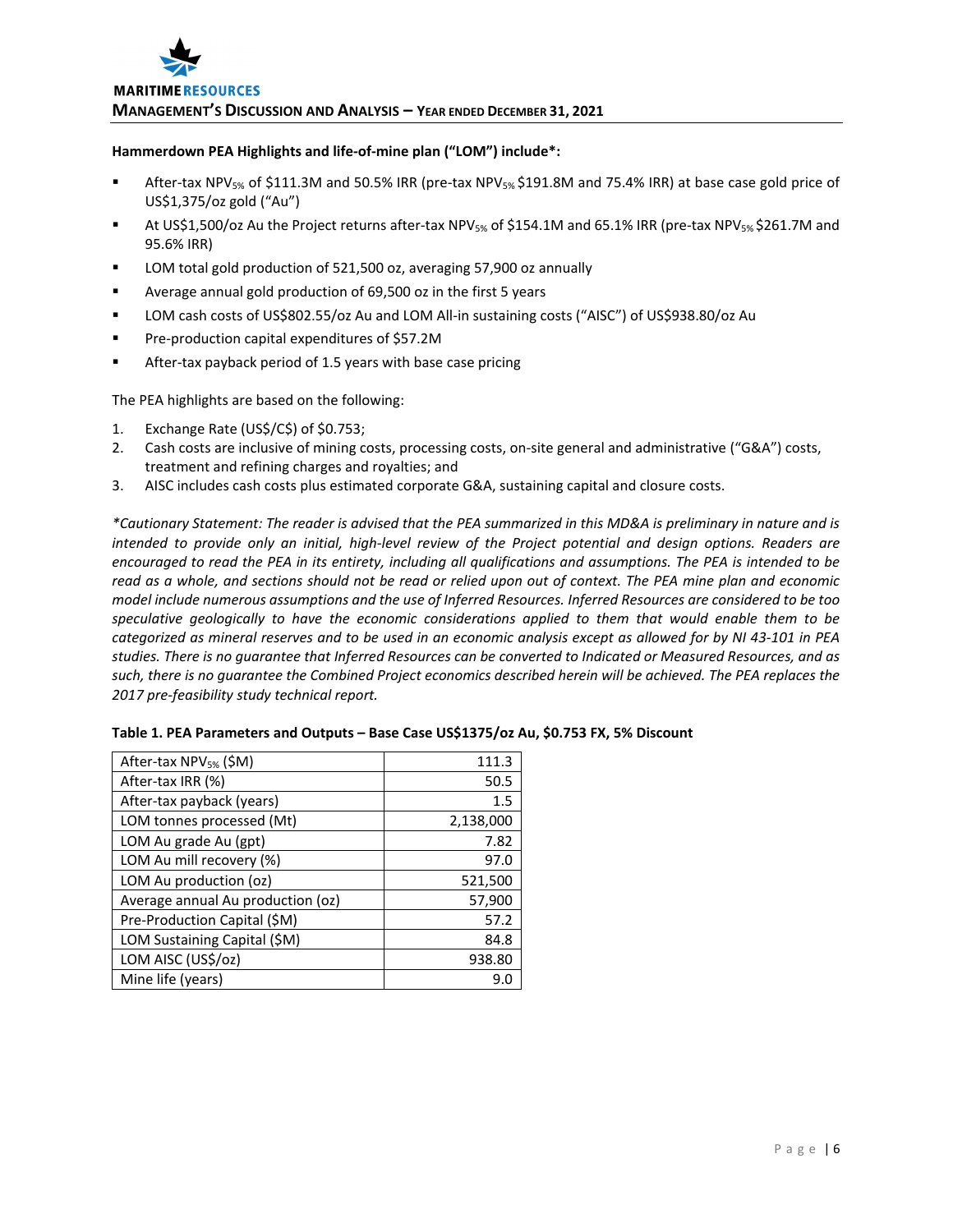# **Table 2. All‐In Sustaining Costs**

| Area                              | LOM (\$M) |
|-----------------------------------|-----------|
| Open pit mining                   | 168.34    |
| Underground mining                | 214.16    |
| Crushing, pre-concentration       | 50.57     |
| Mineral processing incl. haulage  | 106.37    |
| Water management                  | 3.86      |
| General & administrative          | 10.35     |
| Surface handling                  | 2.14      |
| Total operating costs             | 555.79    |
| Refining & smelting               | 1.20      |
| Royalties                         | 8.33      |
| Sustaining capital, incl. closure | 84.83     |
| <b>Total costs</b>                | 650.15    |
| LOM Au ounces recovered           | 521,500   |
| All-in sustaining cost (US\$/oz)  | 938.80    |

#### **Sensitivities**

After-tax economic sensitivities to gold prices and discount rates are presented in Tables 3 and 4, illustrating the effects of varying gold price and discount rates as compared to the base‐case. Additional project sensitivities are presented in the Technical Report.

#### **Table 3. Sensitivity to gold price**

| Gold Price (US\$/oz)              | \$1,225 | \$1,375 | \$1,500 | \$1,650 |
|-----------------------------------|---------|---------|---------|---------|
| After-Tax NPV <sub>5%</sub> (\$M) | 58.9    | 111.3   | 154.1   | 204.4   |
| After-Tax IRR (%)                 | 31.4    | 50.5    | 65.1    | 81.5    |
| After-Tax Payback (Years)         | 1.8     | 1.5     | 1.3     |         |

**Table 4. Sensitivity to discount rate at base case pricing assumptions**

| Discount Rate (%)   | 5.0%  | 7.0% | 10.0% | 12.0% |
|---------------------|-------|------|-------|-------|
| After-Tax NPV (\$M) | 111.3 | 99.5 | 84.3  | 75.5  |

#### **PEA Overview**

The PEA considers open pit and underground mining at both the Hammerdown and Orion deposits with pre‐ concentration of the mineralized material through a sorting plant and haulage to an offsite mill for gold doré production. The mine will be contractor operated with the Company providing technical oversight plus management of the sorting and process plant at the Nugget Pond mill gold circuit operations. The sorting plant is designed to produce 700 tonnes per day ("tpd") of product feed that would be processed at the Nugget Pond mill gold circuit. A mine life of 9 years is expected for the Project. The PEA leverages Hammerdown's extensive existing infrastructure including all‐weather access roads, 3,700 metres of underground development and grid power within 2 km of the Project site. The PEA is derived from the Company's updated resource estimate (February 29, 2020) outlined in the Technical Report. The effective date of the PEA is February 29, 2020.

The PEA was prepared through the collaboration of the following firms: WSP Canada Inc. (Sudbury, ON) ("WSP"), AGP Mining Consultants Inc. (Toronto, ON) ("AGP"), Halyard (Toronto, ON), Canenco Consulting Corp. (Vancouver, BC), SRK Consulting UK (Cardiff, UK), and GEMTEC Consulting Engineers and Scientists (St. John's, NL). These firms provided Mineral Resource estimates, mine design and cost estimates for mine operations, process facilities, major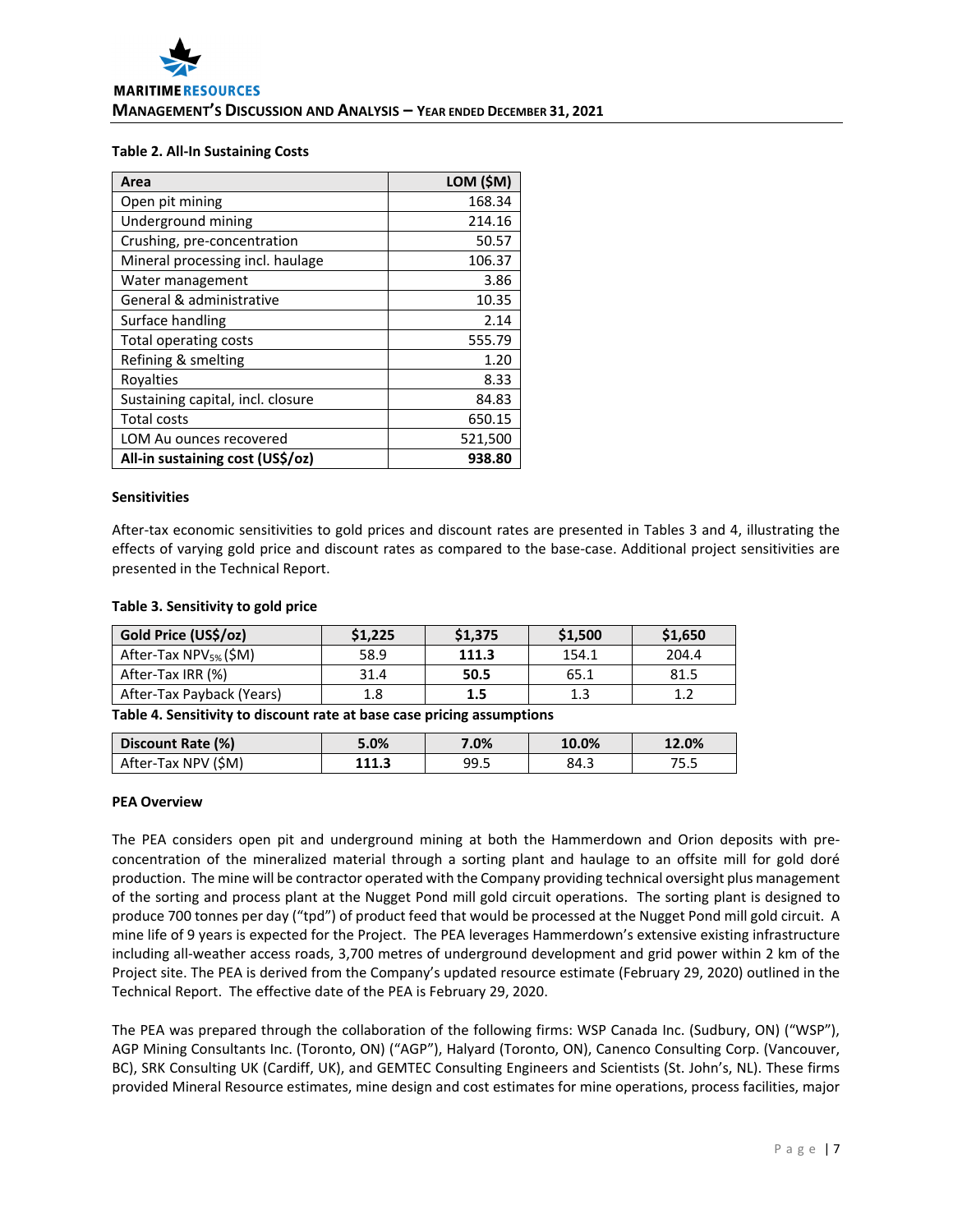

equipment selection, waste rock and tailings storage, reclamation, permitting, and operating and capital expenditures.

# **Mineral Resource Estimate**

The Company's updated Mineral Resource Estimate ("MRE"; effective date of February 29, 2020) was completed by WSP and forms the basis for the PEA. A summary of the MRE is highlighted in Tables 5 and 6.

| <b>Resource Classification</b>        | Cut-off   | <b>Deposit</b>                | <b>Tonnes</b> | Gold $(g/t)$ | Gold oz |
|---------------------------------------|-----------|-------------------------------|---------------|--------------|---------|
| Measured                              | 1.0 g/t   | Hammerdown                    | 284,600       | 11.75        | 107,500 |
| Indicated                             | 1.0 g/t   | Hammerdown                    | 739,100       | 8.17         | 194,100 |
| <b>Measured &amp; Indicated</b>       | 1.0 g/t   | <b>Hammerdown</b>             | 1,023,700     | 9.16         | 301,600 |
| Inferred                              | $1.0$ g/t | Hammerdown                    | 538,400       | 4.89         | 84,700  |
| Inferred Intervein                    | 1.0 g/t   | Hammerdown                    | 321,700       | 4.18         | 43,200  |
| <b>Indicated</b>                      | 1.0 g/t   | Orion                         | 698,400       | 2.96         | 66,400  |
| Inferred                              | 1.0 g/t   | Orion                         | 483,400       | 5.04         | 78,300  |
| <b>Total Measured</b>                 | 1.0 g/t   | Hammerdown & Orion            | 284,600       | 11.75        | 107,500 |
| <b>Total Indicated</b>                | 1.0 g/t   | Hammerdown & Orion            | 1,437,500     | 5.64         | 260,500 |
| <b>Total Measured &amp; Indicated</b> | 1.0 g/t   | <b>Hammerdown &amp; Orion</b> | 1,722,100     | 6.65         | 368,000 |
| Total Inferred (incl. Intervein)      | $1.0$ g/t | Hammerdown & Orion            | 1,343,500     | 4.77         | 206,200 |

#### **Table 5. Hammerdown and Orion Pit Constrained Mineral Resource Summary**

#### **Table 6. Hammerdown and Orion Underground Mineral Resource Summary**

| <b>Resource Classification</b>        | Cut-off   | <b>Deposit</b>                | <b>Tonnes</b> | Gold $(g/t)$ | Gold oz |
|---------------------------------------|-----------|-------------------------------|---------------|--------------|---------|
| Measured                              | $2.0$ g/t | <b>Hammerdown</b>             | 3,800         | 9.74         | 1,200   |
| Indicated                             | 2.0 g/t   | Hammerdown                    | 30,000        | 9.36         | 9,000   |
| <b>Measured &amp; Indicated</b>       | 2.0 g/t   | <b>Hammerdown</b>             | 33,800        | 9.41         | 10,200  |
| Inferred                              | 2.0 g/t   | Hammerdown                    | 316,200       | 4.46         | 45,300  |
| Inferred Intervein                    | 2.0 g/t   | <b>Hammerdown</b>             | 131,300       | 3.89         | 16,400  |
| <b>Indicated</b>                      | 2.0 g/t   | Orion                         | 1,118,000     | 3.97         | 142,900 |
| Inferred                              | 2.0 g/t   | Orion                         | 1,437,900     | 4.29         | 198,300 |
| <b>Total Measured</b>                 | 2.0 g/t   | Hammerdown & Orion            | 3,800         | 9.74         | 1,200   |
| <b>Total Indicated</b>                | $2.0$ g/t | Hammerdown & Orion            | 1,148,000     | 4.11         | 151,900 |
| <b>Total Measured &amp; Indicated</b> | 2.0 g/t   | <b>Hammerdown &amp; Orion</b> | 1,151,800     | 4.13         | 153,000 |
| Total Inferred (incl. Intervein)      | $2.0$ g/t | Hammerdown & Orion            | 1,885,400     | 4.29         | 260,000 |

Key Assumptions, Parameters, and Methods related to the Mineral Resource Estimates:

- 1. Mineral Resources were prepared in accordance with NI 43‐101 and the CIM Definition Standards (2014). Mineral Resources that are not mineral reserves do not have demonstrated economic viability.
- 2. This estimate of Mineral Resources may be materially affected by environmental, permitting, legal, title, taxation, sociopolitical, marketing, or other relevant issues.
- 3. Open pit Mineral Resources are reported at a cut-off grade of 1.0 g/t gold that is based on a gold price of US\$1,500/oz.
- 4. Underground Mineral Resources are reports at a cut-off grade of 2.0 g/t gold that is based on a gold price of US\$1,500/oz.
- 5. Appropriate mining costs, processing costs, metal recoveries, and inter ramp pit slope angles were used to generate the pit shell.
- 6. Rounding may result in apparent summation differences between tonnes, grade, and contained metal content.
- 7. Tonnage and grade measurements are in metric units. Contained gold ounces are in troy ounces.
- 8. Composites completed at 0.5 m down the hole.
- 9. Contributing assay composites were capped at 125.00 g/t Au at Hammerdown and 23.88 g/t Au at Orion.
- 10. A specific gravity value of 2.84 was applied to all blocks.
- 11. Modeling for Hammerdown was performed use in GEOVIA Surpac 2019 software with grades estimated using ordinary kriging (OK) interpolation methodology. Orion modeling was performed using Datamine software with grades estimated using ordinary kriging (OK) interpolation methodology.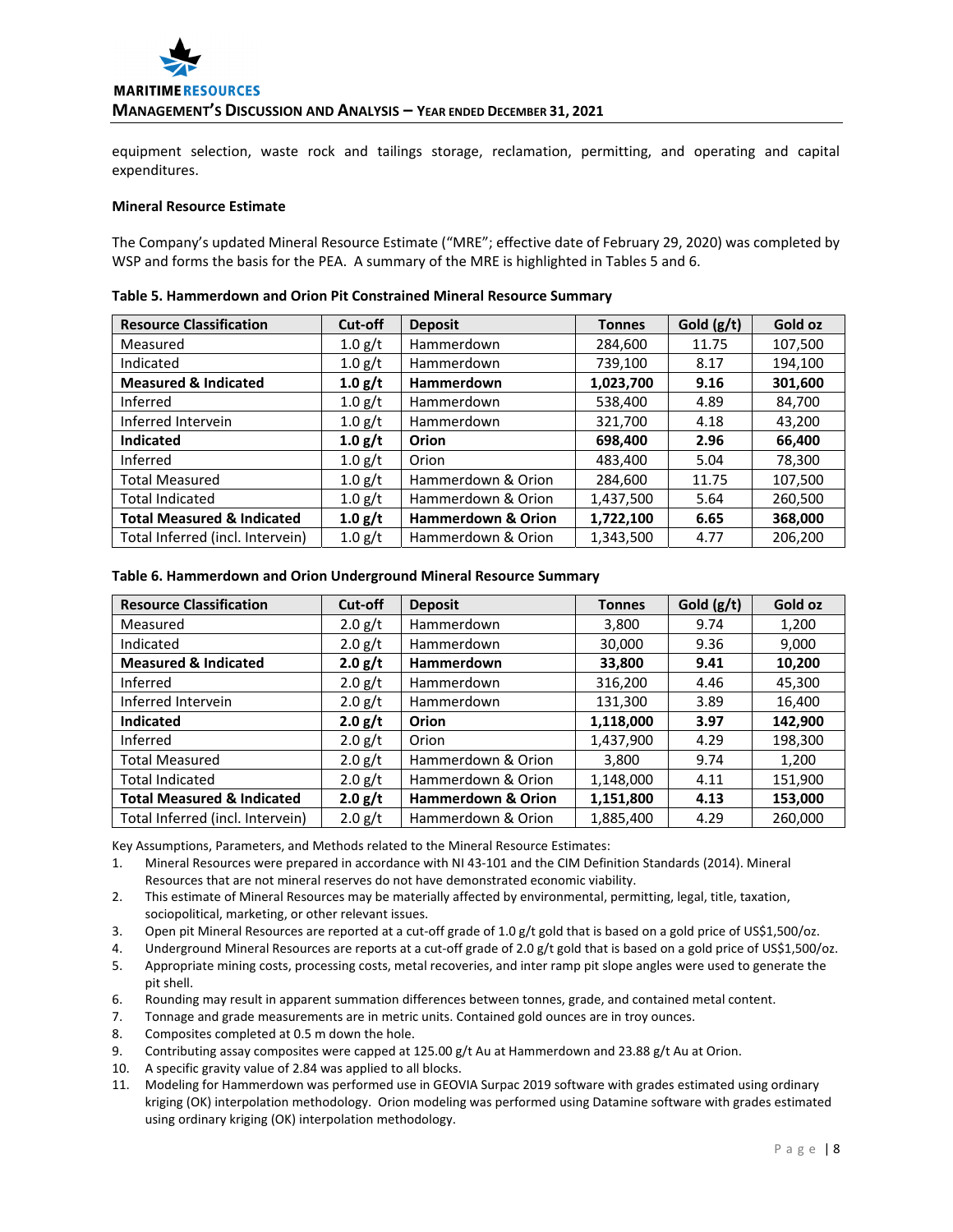

The Mineral Resource estimate is based on the combination of geological modeling, geostatistics and conventional block modeling using the Ordinary Kriging method of grade interpolation. The geological model including mineralized intercepts was generated by Maritime personnel and then audited by WSP. The QA/QC protocols and corresponding sample preparation and shipment procedures have been reviewed by WSP.

The Hammerdown Mineral Resource estimate was based on 56,533 metres in 468 surface drill holes, 12,551 metres in underground drill holes and 110 surface trenches totaling 298 metres. The Orion Mineral Resource Estimates are based on 15,357 metres in 56 surface drill holes.

At a long‐term metal price of US\$1,500 per ounce, reasonable prospects are considered to exist for eventual economic extraction of Mineral Resources defined at a 1.0 g/t Au cut-off value within limits of the conceptual final pit shell prepared by AGP. Additional resources are considered to exist for eventual economic extraction of the Mineral Resource as defined at a 2.0 g/t Au cut-off below the conceptual pit shell. Additional information about the Mineral Resource modeling methodology is available in the Technical Report.

# **Mining Overview**

A combination of conventional, contractor operated open pit and underground mining at both the Hammerdown and the Orion deposits was selected as the basis for this PEA. Both open pits will utilize 5 metre high benches and a mobile fleet of 7.0 m<sup>3</sup> hydraulic excavators, 6.5 m<sup>3</sup> front end loaders and 55 tonne haul trucks, supported by 455 kW track dozers and graders to maintain pit floors, dumps and road surfaces. Pit slope angles applied to the pit designs included inter‐ramp angles ranging from 48‐55 degrees (65‐70 degree bench face angles) and were based on the Company's geotechnical investigations during 2019. The mine designs and scheduling were engineered to provide a nominal 1,400 tpd of ROM feed to the sorting plant to produce 700 tpd of feed for the gold circuit. At Hammerdown a total of 1.88 Mt grading 4.23 gpt Au with 28.8 Mt of waste rock is expected to be moved over the LOM. A smaller satellite pit at the Orion deposit is expected to produce 0.58 Mt grading 2.38 gpt Au with 4.87 Mt of waste rock moved. Open pit dilution has been factored at 50%. Waste rock from both open pits will be stored in a waste storage facility located between the two pits, with a portion backfilled at the end of the mine life with reject material from the sorting plant.

Underground mining is envisioned at both the Hammerdown and Orion deposits. The mine design is based on utilizing narrow vein longhole open stoping to extract the mineralized veins, with stope widths varying between 1.5‐ 3.0 metres. Sublevels were set at 16 metre intervals. Mineralized material will be extracted and hauled to surface where it will be transported to the sorting plant by the surface mine fleet. At Hammerdown the mine plan anticipates making use of some of the existing underground development below the open pit to provide access to the mineralization. Backfilling of open stopes will be completed using rock fill supplied with crushed, uniform reject material from the sorting plant. Over the LOM the total ROM production from the Orion underground workings includes 1.74 Mt of mineralized material grading 3.86 gpt Au from and 0.21 Mt of mineralized material grading 7.58 gpt Au from Hammerdown, respectively. A summary of the mine outputs is highlighted in Tables 7 and 8.

| Table 7. Hammerdown Open Pit and Underground Design |  |  |  |
|-----------------------------------------------------|--|--|--|
|-----------------------------------------------------|--|--|--|

| Open pit mineralized tonnes (Mt)     | 1.88    |
|--------------------------------------|---------|
| Open pit Au grade (gpt)              | 4.23    |
| Open pit Au ounces contained (oz)    | 256,100 |
| Strip ratio (waste: mineralized)     | 15.3    |
| Underground mineralized tonnes (Mt)  | 0.21    |
| Underground Au grade (gpt)           | 7.58    |
| Underground Au ounces contained (oz) | 51.500  |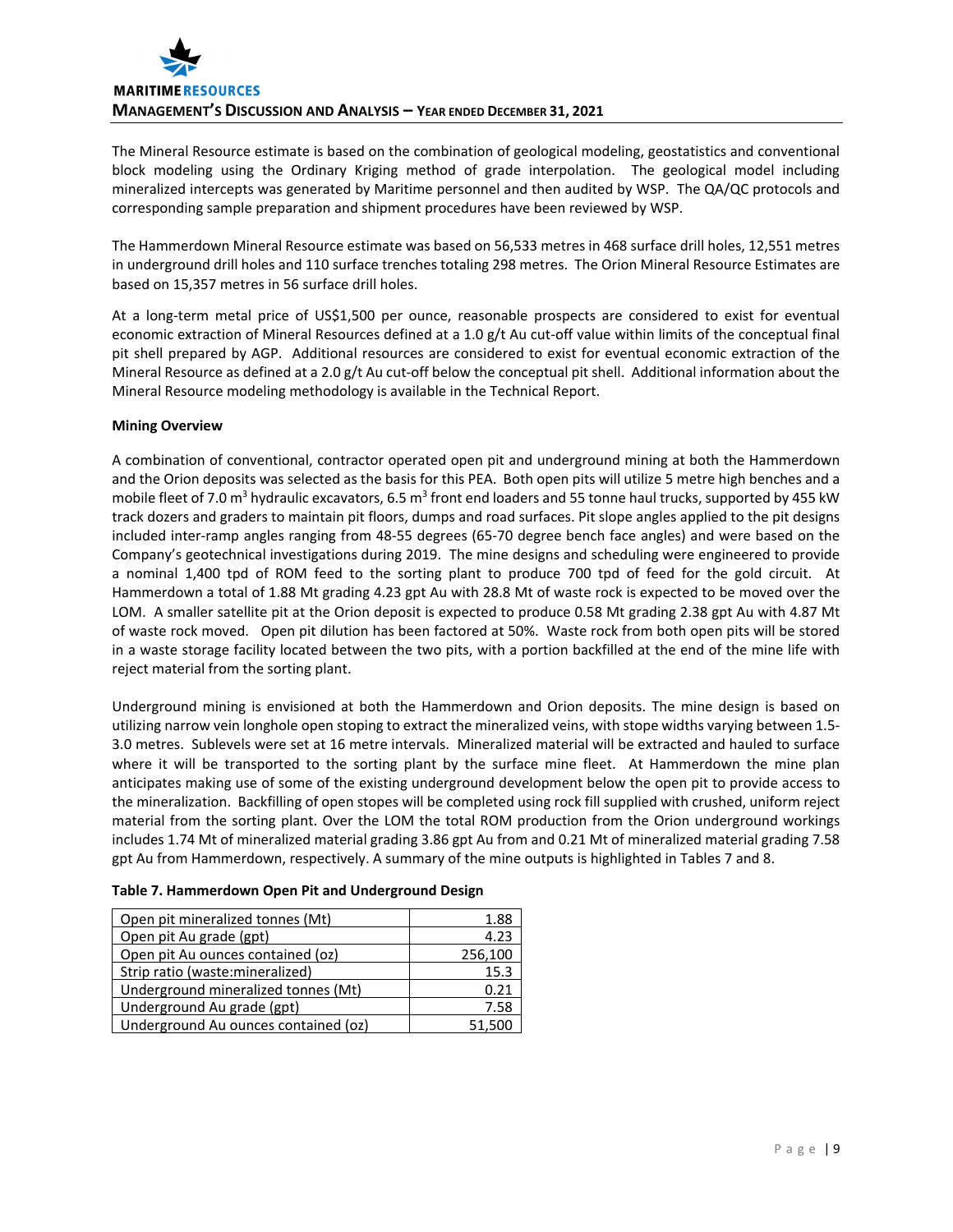# **Table 8. Orion Open Pit and Underground Design**

| Open pit mineralized tonnes (Mt)     | 0.58    |
|--------------------------------------|---------|
| Open pit Au grade (gpt)              | 2.38    |
| Open pit Au ounces contained (oz)    | 44,200  |
| Strip ratio (waste: mineralized)     | 8.4     |
| Underground mineralized tonnes (Mt)  | 1.74    |
| Underground Au grade (gpt)           | 3.86    |
| Underground Au ounces contained (oz) | 216,600 |

# **Pre‐Concentrating**

A pre-concentration or "sorting" plant is planned for the Hammerdown site. Test work at multiple vendors throughout 2019 showed the mineralization containing pyrite and other sulphides is well suited to sorting methods, particularly utilizing laser and x‐ray transmission (XRT) sensors to separate sulphide bearing particles from non‐ sulphide particles and dilution. The sorting plant is designed to receive a feed from the on-site crushing and screening facility. The sorting plant feed particles will be sized between  $1/2$ " to 2  $1/2$ " (+12.7-63.5mm) at a nominal rate of 1,400 tpd. Fines measuring 1/2" minus (-12.7mm) are directed to the load out storage building. Rejection rates and gold recovery through the sorting plant are expected to average 50% and 93% respectively over the life of the mine. These factors vary depending on the feed grade and can range from 30‐60% rejection and 92‐95% gold recovery. Rejects from the sorting plant will be stored adjacent to the plant and be used for back fill material for the underground mines. At the end of the mine life, it is currently planned to place this waste material back into the Hammerdown open pit for closure. A summary of the pre‐concentration parameters is highlighted in Table 9.

#### **Table 9. Pre‐Concentration (Sorting) and Process Parameters**

| Sorting plant average throughput | 1,400 tpd    |
|----------------------------------|--------------|
| Sorting plant feed size range    | 12.7-63.5 mm |
| Sorting plant mass pull range    | 30-50%       |
| Sorting plant gold recovery      | 93-95%       |
| Process plant average throughput | 700 tpd      |
| Process plant LOM Au recovery    | 97 በ%        |

# **Mineral Processing Overview**

Pre‐concentrated material together with fines will be trucked from the Hammerdown Project site to the Nugget Pond mill located on the Baie Verte peninsula. The Nugget Pond mill was built in 1995 by Richmont Mines and operated as a gold plant for over 10 years, processing ore from both the former Nugget Pond and Hammerdown gold mines. Historical gold recoveries on Hammerdown mineralization at Nugget Pond were over 97.0% during past operations and recent metallurgical test work on new samples from Hammerdown confirmed gold recoveries of 97.0% can be expected through the whole-ore leach circuit. The metallurgical work shows that a fine grind (80% passing 60 microns) is necessary to achieve the high recovery rate, and the proposed additions to the existing Nugget Pond flowsheet including a new tertiary crushing circuit, fine ore storage and a new 10'x17' 700kW ball mill will address this requirement. Refurbishment of the existing carbon-in-pulp (CIP) circuit is also proposed. A gold doré would be produced by the existing refinery. Tailings would be detoxified at the mill and then pumped to the existing Tailings Storage Facility (TSF), for disposal.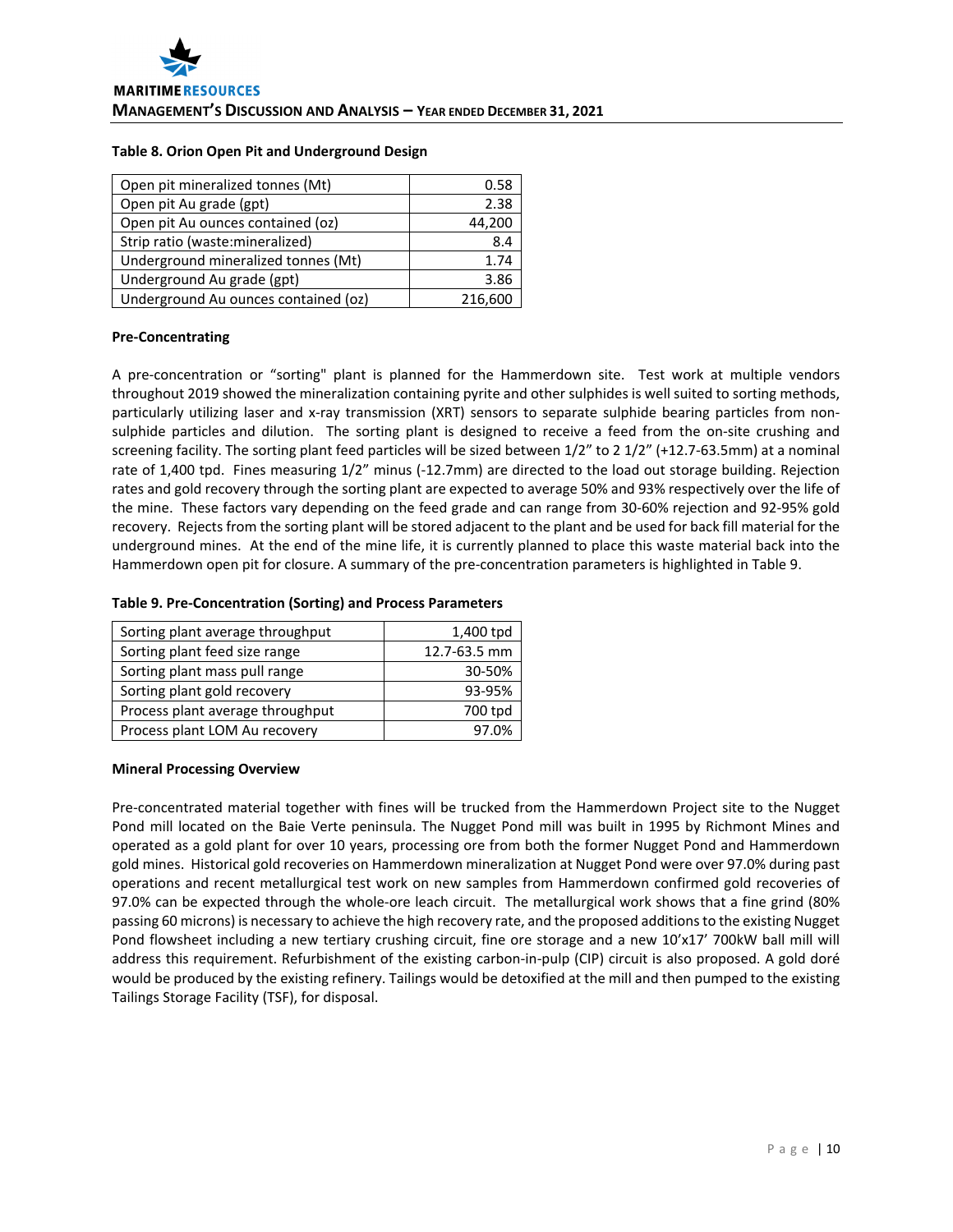# **Operating and Capital Costs**

A summary of the Combined Project's operating and capital costs is highlighted in Tables 10 and 11 below.

# **Table 10. Operating Costs**

| Area                             | $$/t$ milled | US\$/oz |
|----------------------------------|--------------|---------|
| Open Pit Mining                  | 78.73        | 243.08  |
| <b>Underground Mining</b>        | 100.17       | 309.25  |
| Crushing, pre-concentration      | 23.65        | 73.02   |
| Mineral processing incl. haulage | 49.75        | 153.59  |
| Water management                 | 1.81         | 5.58    |
| General & administrative         | 4.84         | 14.94   |
| Surface handling                 | 1.00         | 3.09    |
| <b>Total</b>                     | 259.95       | 802.55  |

# **Table 11. Capital Costs (\$M)**

| Area                             | Initial (\$M) | Sustaining (\$M) |
|----------------------------------|---------------|------------------|
| Mining                           | 14.8          | 76.1             |
| Pre-Concentration                | 11.9          |                  |
| <b>Mineral Processing</b>        | 9.4           |                  |
| Infrastructure, water management | 3.0           | 0.5              |
| NSR buyback, overheads           | 1.3           |                  |
| <b>Subtotal Direct Costs</b>     | 40.4          |                  |
| EPCM, Indirect & Owner's Costs   | 8.1           |                  |
| <b>Closure Costs</b>             | 2.1           | 0.4              |
| Contingency                      | 6.6           | 7.8              |
| Total                            | 57.2          | 84.8             |

# **Environmental and Permitting Considerations**

Hammerdown is a closed and rehabilitated mine site with no outstanding legacy issues. The site will be appropriately managed and permitted as a new project in the province. To accommodate the mine design contemplated by the PEA, updated environmental baseline studies and project permits will be required, many of which the Company has completed. The project benefits from several important features, the process tailings will be stored within an existing, off‐site storage facility at the Nugget Pond site and preliminary geochemical testing on waste rock samples has shown it to be non-acid generating with no potential solute leaching that would cause concern for operations or on closure. Further tests are ongoing. The PEA site plan is designed to avoid wetlands and water courses and makes use of the existing network of roads in the area. During mine operations benign sorting rejects would be placed back into the underground mines as backfill or into the open pits for long term rehabilitation and closure**.** 

# **Project Opportunities and Value Enhancements**

The PEA demonstrates that Hammerdown has the potential to become an economically viable project. Additional opportunities to enhance project value and next steps include:

- Conversion of Inferred Resources to the Measured and Indicated categories through additional diamond drilling, sampling and grade control testing
- Optimizing the mine schedule and material movement
- Supplementary metallurgical optimizations including additional pre‐concentration test work
- Geotechnical investigations to complement the current pit slope designs and underground openings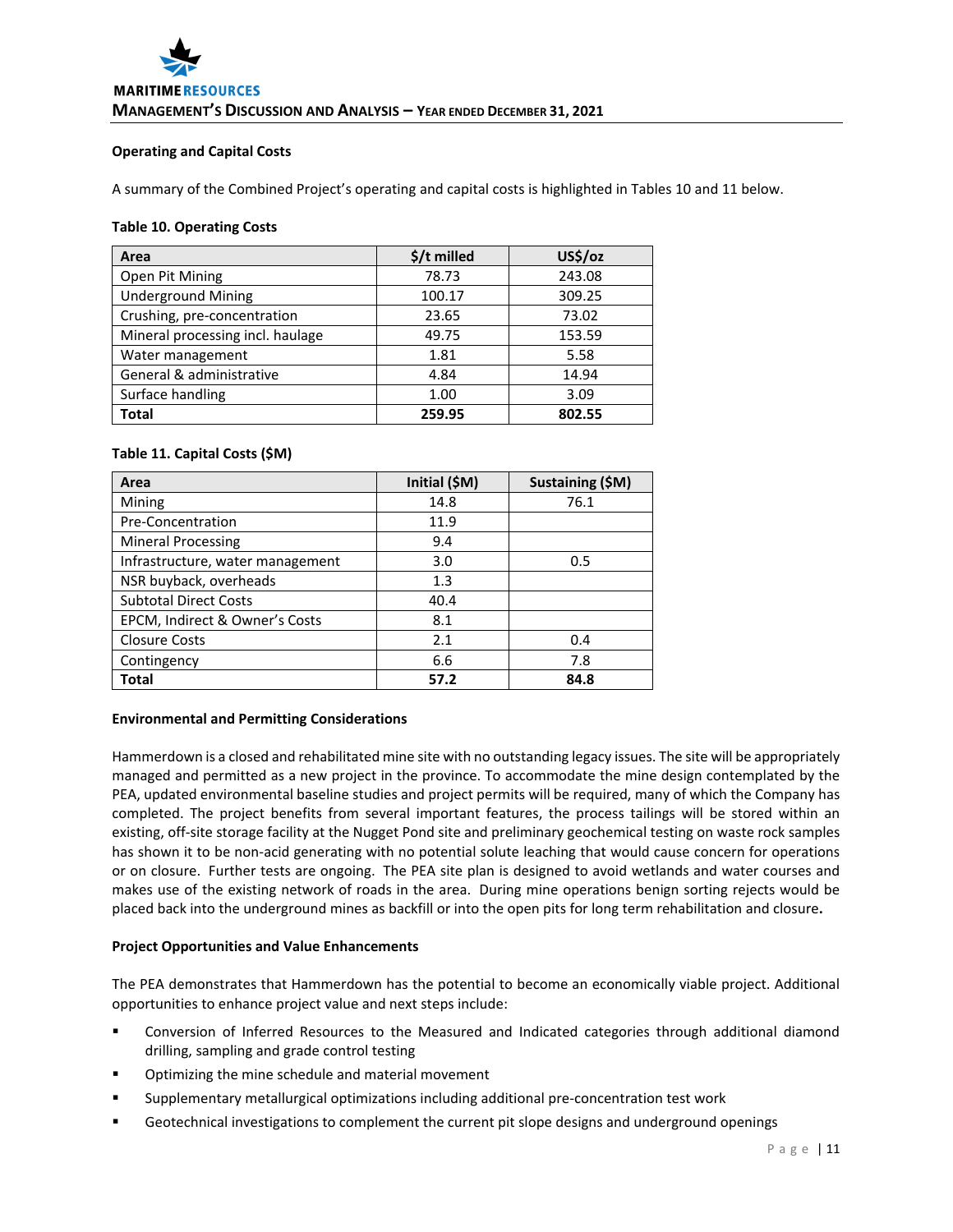

- **Environmental baseline studies to support project permitting**
- **Further optimization of water management and infrastructure designs**
- Potential for long term, sustainable use of waste rock as a construction aggregate material

# **Technical Report and Qualified Persons**

The Technical Report was filed on SEDAR on April 16, 2020 under the Company's profile. Readers are encouraged to read the Technical Report in its entirety, including all qualifications, assumptions and exclusions that relate to the Mineral Resource. The Technical Report is intended to be read as a whole, and sections should not be read or relied upon out of context. In accordance with NI 43-101, Larry Pilgrim, P.Geo. Project Manager for Maritime Resources, is the Qualified Person for the Company and has prepared, validated, and approved the technical and scientific content of this MD&A.

Todd McCracken, P.Geo., Manager of Mining for WSP was responsible for the Mineral Resource estimate and the overall preparation of the PEA. Gordon Zurowski, P.Eng, Principal Mining Engineer for AGP, wasresponsible for mine capital and operating cost estimation and supervision of the mine design. Andy Holloway, P.Eng., Principal Mineral Process Engineer for AGP, was responsible for the metallurgical test work program and operating cost estimation and supervision of the process plant design. Robert Bowell, PhD, C.Chem, C.Geol, Corporate Consultant (Geochemistry and Geometallurgy) for SRK Consulting (UK), was responsible for the geochemistry program. Carolyn Anstey‐Moore, M.Sc., M.A.Sc., P.Geo., Senior Environmental Geoscientist for GEMTEC Consulting Engineers and Scientists Limited., was responsible for the environmental baseline programs. Stacy Freudigmann, P.Eng., Principal at Canenco Consulting Corp., was responsible for the pre‐concentration test work program and pre‐concentration plant design and operating and capital cost estimation. Each of these individuals are independent Qualified Persons as defined by NI 43‐101 and have reviewed and approved the contents of this MD&A.

The Company adheres to CIM Best Practices Guidelines in conducting, documenting, and reporting the exploration and development activities on its projects.

# **OUTLOOK**

The Company's plans for 2022 are to continue to focus on advancing Hammerdown towards a development decision following the completion of a feasibility study, receipt of the required permits and approvals, and project financing. Maritime is in the process of completing a Mineral Resource update, as well as technical studies to confirm ore sorting and metallurgical recoveries, geotechnical design parameters plus environmental baseline data gathering to support the feasibility study for the Hammerdown Gold Project.

Brownfields exploration remains a key focus for 2022 targeting areas within a 5‐km radius of the proposed Hammerdown mine plan that could potentially add to the mine life of the Hammerdown Gold Project. Near mine site or brownfields target areas include the area between Hammerdown to Orion, Birchy Island Pond, Timber Pond, and the Golden Anchor Zone. Compilation and re-interpretation of historical data along with new ground soil sampling and IP surveys with follow-up diamond drilling have generated drill ready targets some of which are being tested in the 2022 winter drilling program. During 2022, condemnation drilling is planned to continue in areas where laydown areas for mine waste stockpiles are intended to be located per the Hammerdown feasibility mine plan.

Greenfields exploration during 2022 aims to build on the success of the 2021 exploration results. In 2021 limited diamond drilling, reconnaissance scale geochemical soil surveys and focused IP geophysical surveys defined and expanded mineralized zones in the Whisker Valley/Gull Ridge Project areas. Areas which require follow‐up exploration work in 2022 include the Gull Ridge nickel/copper prospects, Black Ridge gold/VMS, Gary Vein gold epithermal sulphide vein system, fluorite porphyry/epithermal zone and the Mic Mac Lake orogenic gold vein system.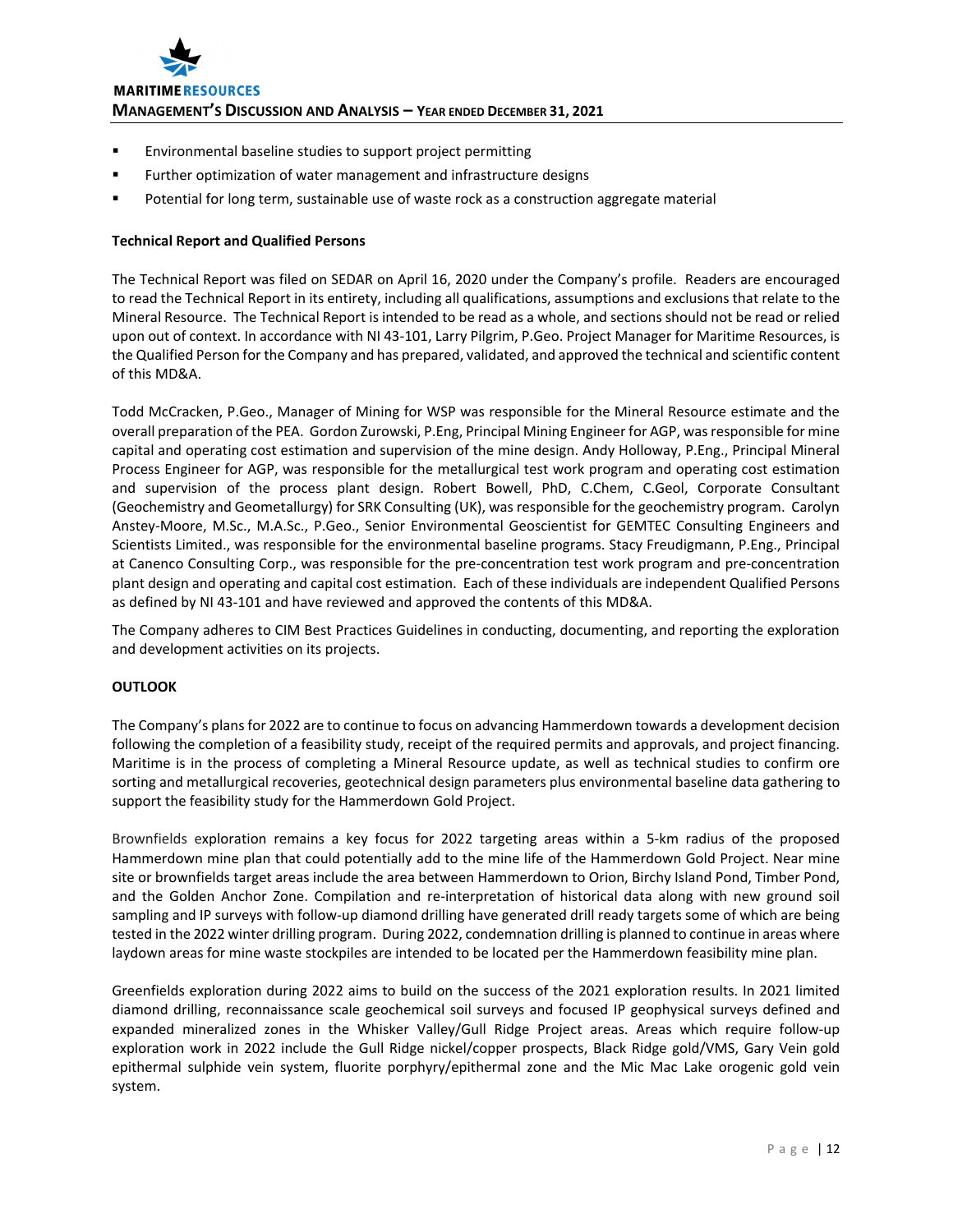

Maritime continues to progress its environmental baseline studies and accelerate its engagement with the local communities and regulatory agencies to support the planned feasibility study and subsequent permitting in preparation for construction, pending a development decision.

The historical exploration database from the entire Maritime property area will continue to be compiled into 3D visualization software during 2022. It is anticipated that the compilation and interpretation of the historical data with the new airborne VTEM/ZTEM and magnetic surveys will generate additional exploration targets leading to ground follow‐up prospecting, geochemical sampling and additional ground geophysics and drilling in areas of interest. A large reconnaissance soil/till sampling program is planned to cover areas where geological interpretations along with new airborne and historical compilations has determined that geochemical data islacking.

An aggressive exploration plan is currently being developed on both brownfields and greenfields target areas for future programs subject to financing. A systematic exploration approach will continue to be applied including reconnaissance soil sampling, ground geophysics, and follow‐up trenching and diamond drilling pending positive results.

# **2022 Greenfields Exploration Interests:**

# **Green Bay Project**

# *Birchy Island Pond (Au)*

Located 5 km east of Hammerdown, this target is a newly discovered quartz vein system defined on surface by a mineralized boulder train at the intersection of several faults highlighted on surface as a well‐defined 4 km long linear structure. Ground based IP surveys have identified several chargeable anomalies suggesting the presence of disseminated sulphide mineralization. Phase 1 exploratory drilling was completed which included 5 drill holes totaling 1,116 m with drill hole BIP‐21‐03 intersecting 0.90 gpt Au over 3.42 m, including 10.86 gpt Au over 0.20 m. At least three styles of mineralized veins were reported in the drill core. In 2022, an expanded grid is planned to be completed to accommodate soil sampling along with ground IP, along with diamond drilling to test the chargeability/ coincident base metal/gold in soil anomaly along strike.

# *Timber Pond (Au‐Ag‐Cu)*

Timber Pond is located 8 km east of Hammerdown. Phase 1 exploratory drilling was completed including 5 drill holes totaling 647 m. Drilling confirmed the historical massive and disseminated sulphide mineralization as well as a lens of gold mineralization in the hanging wall to the massive sulphides. Two holes encountered significant gold mineralization with hole TP-21-05 returning 2.33 gpt Au over 4.0 m, including 6.08 gpt Au over 1.5 m and hole TP-21-03 encountering high grade silver consisting of 0.73 gpt Au and 339.7 gpt Ag over 2.0 m, including 1.12 gpt Au and 659.0 gpt Ag over 1.0 m. A new interpretation of both historical and 2021 drilling is being completed to plan future work to test the potential extension along strike and downdip.

# *Golden Anchor/Beetle Pond (Au)*

This gold zone is located 1 km east of the Hammerdown Deposit and is interpreted as being an extension of the Golden Anchor prospect that has been offset by folding and faulting. The Beetle Pond Trend is located 500 m East of Golden Anchor and is associated with a high‐grade gold and base metal in soil trend that extends for over 325 m and is associated with a large coincident magnetic and IP anomaly. Beetle Pond was drilled as part of the Company's 2022 drilling program with the first hole encountering a quartz/sulphide vein with abundant visible gold. Samples of the mineralized interval were sent for rush analysis and returned a grade of 150.37 gpt Au over 0.20 m in drill hole GA-22-46. Additional drilling is now being planned to test extensions of the mineralized veins system between the Golden Anchor and Beetle Pond prospects.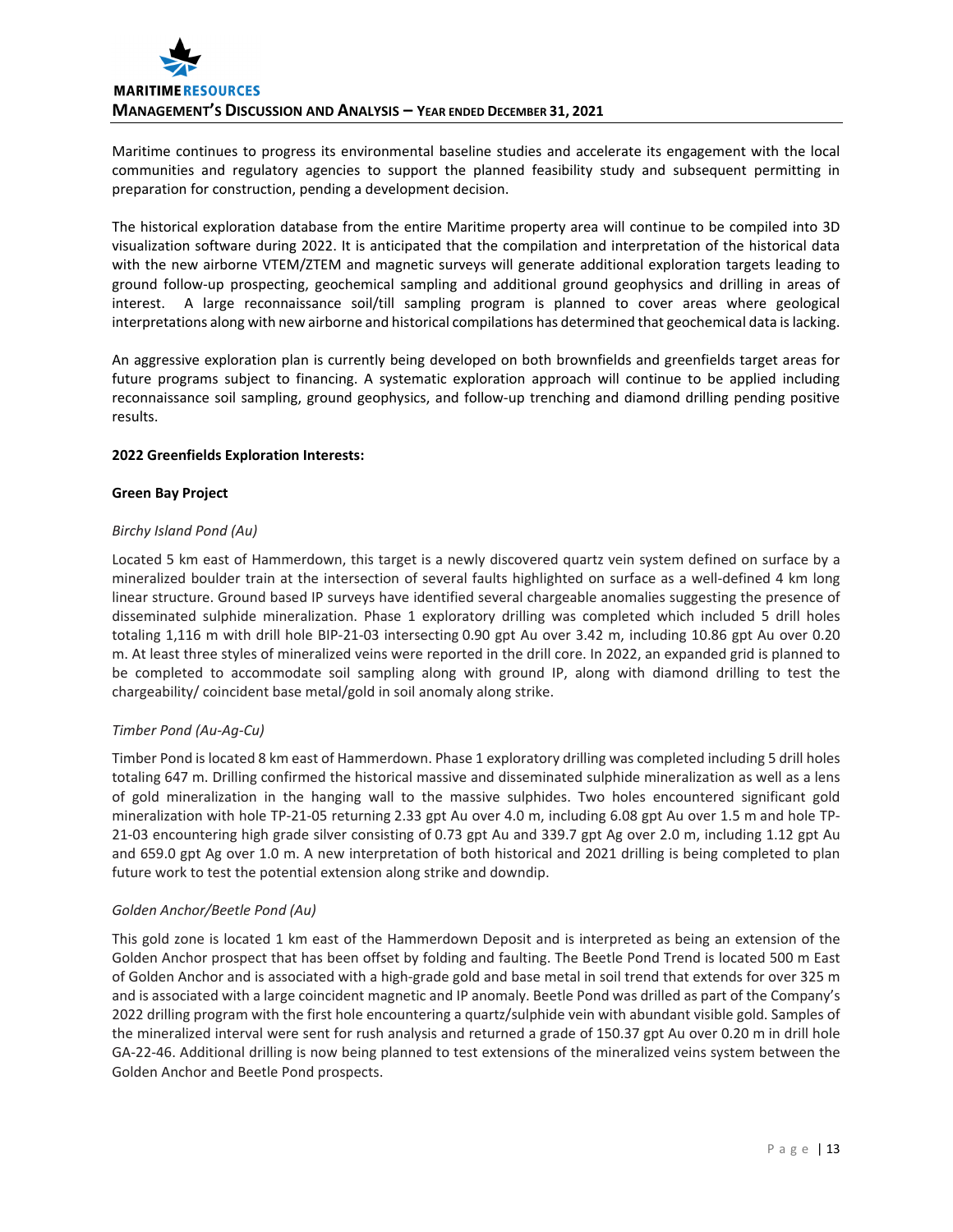# **Whisker Valley Project**

Three mineralized corridors define the abundance of gold mineralization discovered to date on the Whisker Valley Property, the Gary Vein Trend, the Fluorite Trend and the El Strato Trend.

# *Gary Vein System (Au)*

The Gary vein mineralized corridor occurs within a north-south trending erosional window exposing Burlington Granodiorite between rhyolitic and felsic tuffaceous units of the younger King's Point Volcanic Complex to the east and west. A significant number of gold bearing quartz veins and abundant mineralized float have been discovered along this north south corridor covering an area 3 km north-south by 1.5 km east-west. It is believed that the mineralized corridor continues further to the north and south along the exposed Burlington Granodiorite window. The Gary gold‐bearing quartz vein system is the most significant discovery to date on the property. Trenching has exposed the east-west trending vein system for a distance of 320 m, and it remains open in both directions. Systematic channel sampling along the Gary Vein trench have demonstrated continuity of significant gold mineralization along its 320-m exposed length and over potentially mineable widths. Expansion of the soil grid to the south, additional ground IP and diamond drilling is planned for 2022, pending further financing, to further delineate and expand the Gary vein system. Detailed 3D modeling may also be completed to further understand the structural and geological controls on mineralized zones.

# *Fluorite Zone (Au)*

A new mineralized zone containing widespread disseminated pyrite with extensive silica and potassic alteration has been identified at Whisker Valley one kilometer east of the Gary vein system. This zone is characterized as an extensive hydrothermal breccia system containing gold, zinc, fluorite, and rare earth elements that is geologically similar to other alkalic epithermal systems such as the world class Cripple Creek gold deposits in Colorado, USA. The surface extents of this system are not yet known however similar alteration and mineralization has been exposed in trenching and prospecting over several hundred metres. Four grab samples from the trenched area returned appreciable amounts of gold ranging from 0.45 gpt gold to 1.32 gpt gold. The new alkalic epithermal gold prospect is located stratigraphically above an exposed and highly altered monzonite intrusion that is believed to be the alkaline porphyry root of the epithermal prospect. Ground based IP surveys and diamond drilling was completed in 2021 along with hyperspectral scanning of the core. Assay results from the drilling are being interpreted, however, ICP‐34 analysis of core is still pending. To advance the understanding and prospectivity of the Fluorite Zone in 2022, an advanced study of lithogeochemical sampling and detailed geological mapping along with an expanded soil sampling grid is planned, pending further financing.

# *Mic Mac Lake (Au)*

The Mic Mac Lake vein system islocated near the western boundary of the Whisker Valley Project. Sporadic historical exploration in the area has defined an extensive gold vein system of quartz/pyrite/sulphide veins discovered in angular boulders, outcrop, and diamond drilling. The gold bearing vein system has been traced intermittently over several kilometers and has been characterized as being orogenic and structurally controlled. Historical work in the area reported assay grades of 3.1 gpt Au over 2.1 m in channel samples, along with 3.15 gpt Au in drill core and grab samples from outcrop up to 239.6 gpt Au. A compilation of all historical data along with the most current airborne geophysical surveys is expected to be compiled in 2022. Targets for follow-up prospecting, soil sampling, trenching and drilling are planned to be defined for a 2022 exploration program, pending financing.

In 2022, the Company plans to continue to carry out an integrated exploration strategy entailing advanced geochemical studies to determine the genetic aspects and characteristics of known mineralization. Lithogeochemical analysis is being applied to determine the style and ore forming processes and help in understanding the tectonic and structural setting to define mineralizing environment so that models can effectively be applied. Lithogeochemistry can help to define if an area has the potential to host mineralization and focus exploration efforts for increased success. The lithogeochemical study entails utilizing a portal XRF for on-the-spot analysis (drill core,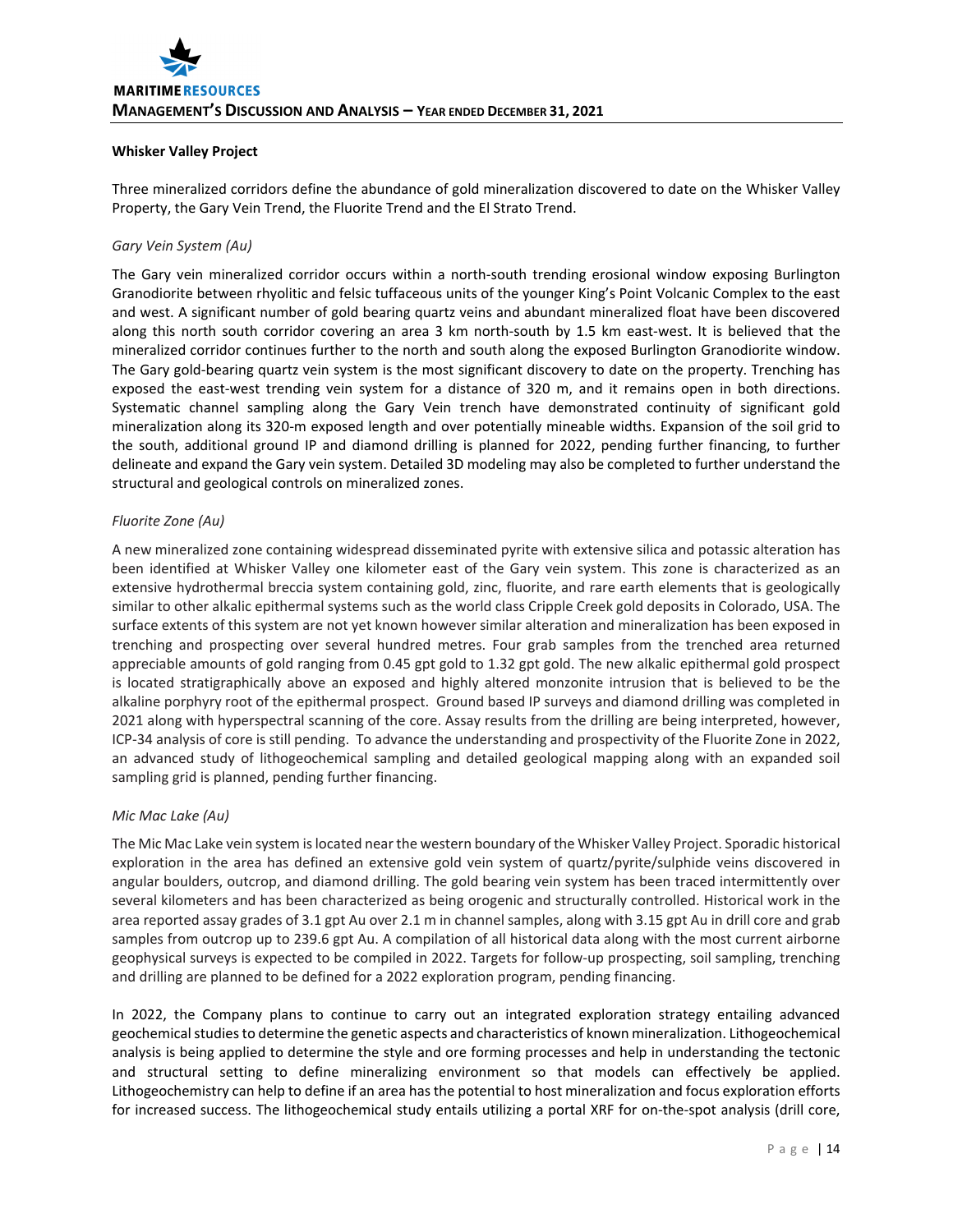

soils, rocks), along with provincially contracted laboratory scanning (in partnership with the College of the North Atlantic "CNA"). Also during 2022, a collaborative research and development program is being planned in partnership with Memorial University and Queen's University with funding support from the provincial GeoExplore Program along with national organizations including MITECS and NSERC. The research and development project will focus on the newly discovered porphyry/epithermal system in the Whisker Valley area.

# **Gull Ridge Project (Ni, Cu, Co)**

The Gull Ridge Pluton is a large highly magnetic polyphase intrusion located in the southwest end of the Maritime land package and is historically under explored. Historical work in the area highlighted widespread disseminated and patchy sulphide mineralization of pyrite, chalcopyrite and pyrrhotite and possible pentlandite. Historical assays from chips and grabs of outcrop reported 0.04 to 0.15% Cu and 0.03 to 0.10% Ni. Initial prospecting, trenching, and diamond drilling in 2021 were successful in identifying widespread potentially hydrothermal magmatic sulphide mineralization. Airborne IP Geophysics (AIIP) identified a large chargeability anomaly measuring 4.5 km long by 1.5 km wide contained within the magnetic expression of the Gull Ridge Pluton. Soil sampling over a portion of the intrusion identified anomalous Ni in a soil trend over a strike length of 4 km within the broader AIIP Anomaly. The Gull Ridge Project is very early stage and the 2021 phase one field work of prospecting, reconnaissance soil sampling, IP surveys and drilling generated a significant database of information that will be evaluated to plan to identify targets and further work in the area. The airborne VTEM and ZTEM surveys completed in 2021 are being interpreted to better understand the mineralizing events related to the Gull Ridge Pluton.

# **Exploration Highlights – Q1 2022**

- During the first quarter of 2022 Maritime completed 1,123 m of diamond drilling in 6 drillholes. The winter 2022 drilling program was designed to test areas within 5 km of the Hammerdown mine site that could potentially add resources to the current Feasibility study being competed.
- The drilling was designed to test stratigraphy immediately south of the Hammerdown gold deposit, as well as test along strike at the Golden Anchor area.
- The one hole drilled south of Hammerdown/Wisteria, and the proposed mining pit shell was one of several holes planned to test stratigraphy that showed areas of IP chargeability response that had not been tested in previous exploration campaigns between Hammerdown and the Orion deposit. Several intersections of pyrite as disseminations and veinlets were reported in core with assays pending.
- Five holes totaling 864 m were drilled in the Golden Anchor/Beetle Pond area to test a 300-m-long anomalous gold in soils. All holes intersected narrow quartz/sulphide veins in the hanging wall to the Lochinvar VMS horizon verifying a possible north‐south trend to the Golden Anchor Vein system. One hole GA‐22‐46 intersected a narrow quartz/base metal vein with visible gold that returned 150.37 gpt Au over 0.20 m.

# **EXPLORATION PROJECTS OVERVIEW**

# **Green Bay Project**

Maritime's Green Bay Property in central Newfoundland and Labrador hosts the Company's gold and base metal deposits. The recently closed (2004) Hammerdown Mine includes the adjacent Rumbullion and Muddy Shag Gold deposits. The Orion gold deposit is situated 1.5 km to the southwest and the historic Lochinvar base-precious metal VMS deposit is located one km east of Hammerdown.

On May 16, 2018, the Company entered into an option agreement to earn a 100% interest in the Inomin property consisting of certain mineral claims that extend the Green Bay property. On September 17, 2021, the Company paid the final payment comprised of cash consideration of \$125,000 and 500,000 shares with a fair value of \$65,000 to exercise its option in full to acquire 100% interest in the Green Bay Inomin property. The Company paid aggregate cash consideration of \$300,000 and 2,000,000 common shares with an aggregate fair value of \$235,000 over a period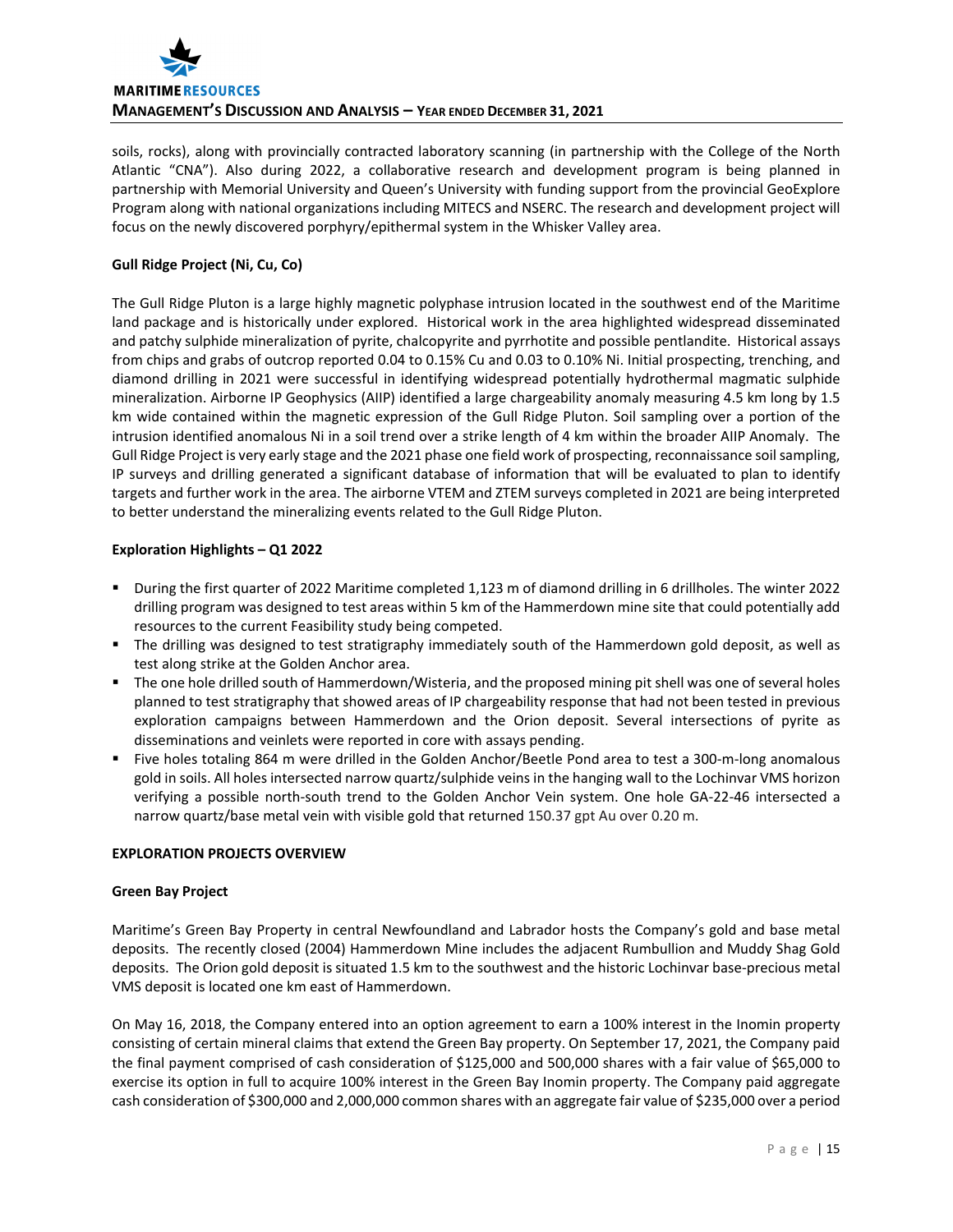of four years. The Inomin property is subject to a 1.0 % NSR of which 100% can be purchased for \$500,000. The project also has an underlying NSR of 2.5% of which 1.5% can be purchased for \$1,000,000.

On January 22, 2020, the Company entered into an option agreement to earn a 100% interest in the Sprucy Pond property ("Sprucy Pond"), which is contiguous to the Hammerdown project, under the following terms:

|                               | Cash          | <b>Common shares</b> |
|-------------------------------|---------------|----------------------|
|                               |               | #                    |
| Upon approval                 | 10,000 (paid) | 250,000 (issued)     |
| March 10, 2021                | 20,000 (paid) | 250,000 (issued)     |
| March 10, 2022 <sup>(1)</sup> | 30,000        | 250,000              |
|                               | 60,000        | 750,000              |

 $<sup>(1)</sup>$  Subsequent to December 31, 2021, the Company made the final payment in cash and shares as per the Sprucy Pond Option</sup> agreement to acquire 100% interest in the property.

The 6.25 km<sup>2</sup> Sprucy Pond consists of 25 claim units owned by United Gold and G2B Gold Inc. on a 50/50% basis. Historical work on Sprucy Pond has uncovered abundant angular gold bearing quartz‐pyrite float, bearing a strong resemblance to the Hammerdown high grade gold‐quartz sulfide veins. With the Sprucy Pond option, the Company increases its land position a further 2.5 km east along the Hammerdown mineralized/structural trend. The Sprucy Pond project is subject to a 1.0% NSR of which 50% can be purchased for \$500,000. During the summer of 2021, a soil sampling grid was established over the Sprucy Pond grid and sample collection is ongoing. A ground IP survey is also planned for the area.

# **Whisker Valley Project**

The Whisker Valley project is comprised of 33 licenses, 610 claim units and 15,250 hectares and is located 10 km northwest of the Company's high-grade Hammerdown Gold Project. The Company currently holds 216 square km<sup>2</sup> along a strike length of 31.5 km of the favorable geology that is host to numerous gold prospects and showings.

On February 27, 2017, the Company entered into an agreement to acquire a 100% interest in the Whisker Valley Property in the Baie Verte mining district of Newfoundland and Labrador, Canada, under the following terms:

|                               |               |                      | <b>Minimum required</b> |
|-------------------------------|---------------|----------------------|-------------------------|
|                               | Cash          | <b>Common shares</b> | exploration expenditure |
|                               |               | #                    |                         |
| Upon approval                 | 25,000 (paid) | 100,000 (issued)     |                         |
| March 22, 2018                | 20,000 (paid) | 150,000 (issued)     | 100,000 (incurred)      |
| March 22, 2019                | 30,000 (paid) | 200,000 (issued)     | 250,000 (incurred)      |
| March 22, 2020                | 50,000 (paid) | 250,000 (issued)     | 300,000 (incurred)      |
| March 22, 2021                | 75,000 (paid) | 300,000 (issued)     | 500,000 (incurred)      |
| March 22, 2022 <sup>(1)</sup> | 100,000       | 500,000              | 500,000                 |
|                               | 300,000       | 1,500,000            | 1,650,000               |

 $<sup>(1)</sup>$  Subsequent to December 31, 2021, the Company made the final payment in cash and shares as per the Whisker Valley Option</sup> agreement to acquire 100% interest in the property.

The Company is required to make an additional payment to the optionors of \$50,000 on each of the first, second and third anniversary upon full exercise of its option having issued all of the payments and shares and incurred all of the expenditures. The property is subject to a 2.5% NSR, of which 1% can be purchased for \$1,000,000 on or before the end of the second anniversary of commencement of commercial production.

On December 27, 2020, the Company exercised its option in full to acquire 100% interest in the Strugglers Pond property in Newfoundland and Labrador, Canada (contiguous to Whisker Valley), for aggregate cash consideration of \$30,000 and 100,000 shares with an aggregate fair value of \$11,350 over a period of three years. The Company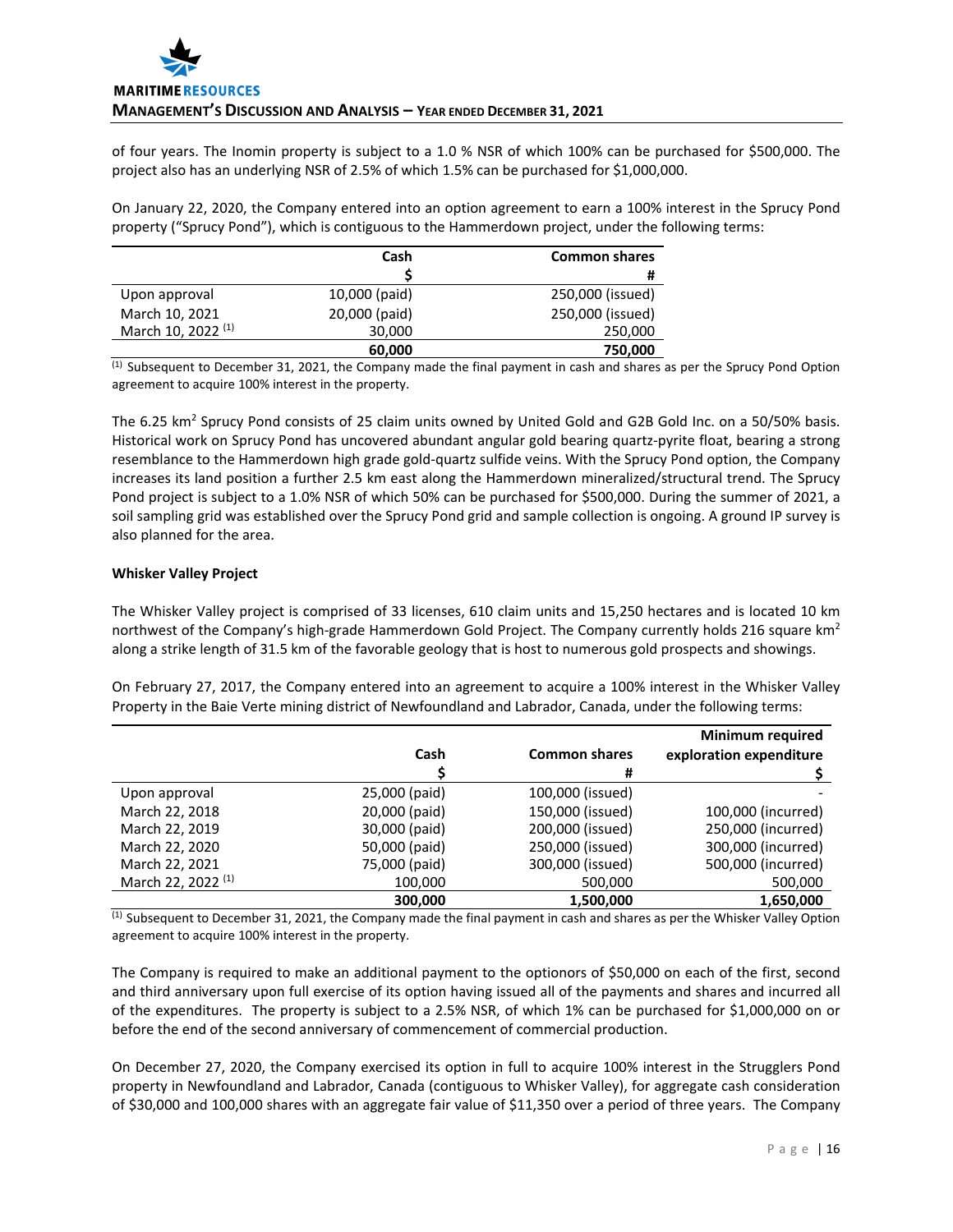has the option to buy-back one-half of the 2% NSR royalty for \$1,000,000 on or before the end of the second anniversary of commercial production.

On November 23, 2019, the Company exercised its option in full to acquire 100% interest in the El Strato property in Newfoundland and Labrador, Canada (contiguous to Whisker Valley), for aggregate cash consideration of \$40,000 and 750,000 shares with an aggregate fair value of \$61,250 over a period of two years. The Company has the option to buy‐back one‐half of the 2% NSR royalty for \$1,000,000 on or before the end of the second anniversary of commercial production.

# **Gull Ridge Project**

In January 2021, the Company staked additional claims to the south of the new Gull Ridge project area comprised of 2,300 hectares on 92 claim units situated in the southern part of the Baie Verte Peninsula. The Gull Ridge Property has been recognized by Maritime as a significantly underexplored target area for base and precious metals. In 2021, the Company commenced drilling on drill targets at Gull Ridge based on the VTEM and magnetic survey data and detailed ground EM surveys; and continues to complete reconnaissance scale mapping along with soil sampling and prospecting; and, carry out IP geophysical surveys in select areas pending positive results. As previously discussed, the Company completed a deep looking regional ZTEM survey and interpretation of the results and is ongoing with early indications of anomalous areas being defined for ground follow‐up.

On December 21, 2021, the Company entered into an agreement to acquire a 100% interest in certain mineral property interests located on the Gull Ridge property in the Baie Verte mining district of Newfoundland and Labrador, Canada, under the following terms:

|                       | Cash          | <b>Common shares</b> |
|-----------------------|---------------|----------------------|
|                       |               | #                    |
| Upon signing/approval | 10,000 (paid) | 50,000 $(1)$         |
| January 7, 2023       | 10,000        | 50,000               |
| January 7, 2024       | 10,000        | 50,000               |
| January 7, 2025       | 20,000        | 100,000              |
|                       | 50,000        | 250,000              |

 $<sup>(1)</sup>$  Subsequent to December 31, 2021, the Company issued 50,000 shares upon receipt of approval from the TSXV.</sup>

# **Lac Pelletier**

The Company acquired a 100% interest in the Lac Pelletier property from Rambler in April 2021, located southwest of Rouyn Noranda, Québec, Canada in the Abitibi Greenstone Belt. Lac Pelletier is subject to a 1% NSR royalty to Glencore (formerly Xstrata and Falconbridge). Maritime allocated a value of \$1,764,869 to the Lac Pelletier exploration property upon acquisition.

Lac Pelletier is an advanced exploration project located 1.5 km north of the Cadillac Larder Lake Fault adjacent to the historic Stadacona Mine and 8.0 km east of Yamana's Wasamac gold project, in the heart of the Abitibi greenstone belt. The project benefits from its proximity to infrastructure, extensive surface and underground diamond drilling and over 3,000 m of existing underground development.

Maritime has engaged InnovExplo of Val D'Or, Québec to prepare a new resource estimate and NI 43‐101 technical report for the Lac Pelletier gold project in Rouyn Noranda, Québec. Data compilation, interpretation and resource modeling is underway with the updated resource estimate is expected in the second quarter of 2022.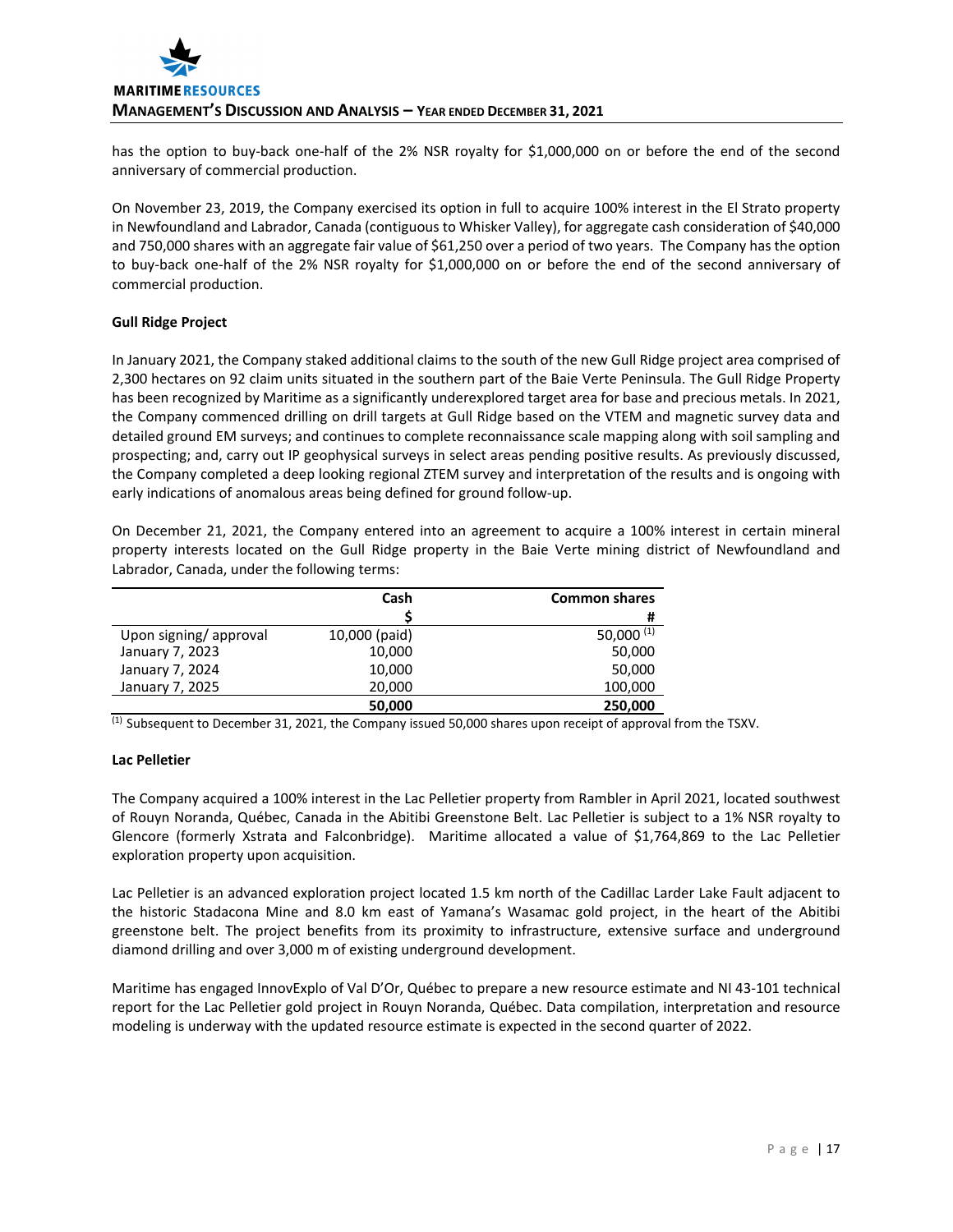#### **Other Exploration Properties**

The following exploration properties were acquired from Rambler in April 2021 and were ascribed a nominal fair value.

*Owl Creek West* – The Company holds a 35% interest in the Owl Creek West joint venture with Newmont Canada who holds 65%. The property is located in Timmins, Ontario, Canada between the Hoyle Pond and Bell Creek mines.

*Rod‐Linda‐McKayseff (RLM)* – The Company 100% interest in the RLM property, located in Snow Lake, Manitoba, Canada adjacent to Hudbay Inc.'s Stall Lake mill site. The historic Rod mine and Linda VMS deposit are located on the property.

*Daniel* – The Company 100% interest in the Daniel property, located in Matagami, Québec, Canada.

*Wright* – The Company 100% interest in the Wright property, located in Temiscaming, Québec, Canada.

#### **Royalty Interests**

The following exploration property royalty interests were acquired from Rambler in April 2021 and together were allocated a value of \$1,254,300 and sold subsequent to December 31, 2021, for gross proceeds of US\$1,000,000 in Nomad shares and cash.

# **FINANCIAL POSITION**

#### **Cash**

As at December 31, 2021, cash totaled \$4,339,859 (2020 – \$6,418,616). The decrease in cash was mainly due to expenditures on the Company's exploration activities, the Hammerdown feasibility study and related permitting activities, the Acquisition and corporate general and administrative expenses offset by the private placement financings which closed March 22, 2021 and April 12, 2021. The Company's Canadian cash are held on deposit or in highly liquid, fully redeemable Guaranteed Investment Certificates with a major Canadian bank.

#### **Receivables**

As at December 31, 2021, receivables of \$298,216 (2020 – \$340,039) related mainly to input sales tax.

#### **Property and equipment**

|                               |           |                 | <b>Furniture</b> |                 |                          |           |
|-------------------------------|-----------|-----------------|------------------|-----------------|--------------------------|-----------|
|                               | Mill      | <b>Right of</b> | and              |                 | <b>Exploration</b>       |           |
|                               | Equipment | use assets      | Leaseholds       | <b>Vehicles</b> | Equipment                | Total     |
|                               | \$        |                 |                  |                 |                          |           |
| Net book value - Dec 31, 2019 | ٠         | 14,937          | -                | 26.222          | $\overline{\phantom{a}}$ | 41,159    |
| Additions                     | ٠         | 47,074          | 13,210           |                 | ٠                        | 60,284    |
| Depreciation                  | ٠         | (16, 898)       | ۰                | (10, 151)       | $\overline{\phantom{a}}$ | (27, 049) |
| Net book value - Dec 31, 2020 | ٠         | 45.113          | 13.210           | 16,071          | $\overline{\phantom{0}}$ | 74,394    |
| <b>Additions</b>              | 1,394,300 | 408,630         | 15,648           | 52,788          | 93.248                   | 1,964,614 |
| Depreciation                  | ٠         | (37,159)        | (8,618)          | (18, 948)       | (17, 880)                | (82, 605) |
| Net book value - Dec 31, 2021 | 1,394,300 | 416,584         | 20.240           | 49,911          | 75.368                   | 1,956,403 |

As at December 31, 2021, the Nugget Pond mill is not considered available for use and accordingly is not being depreciated.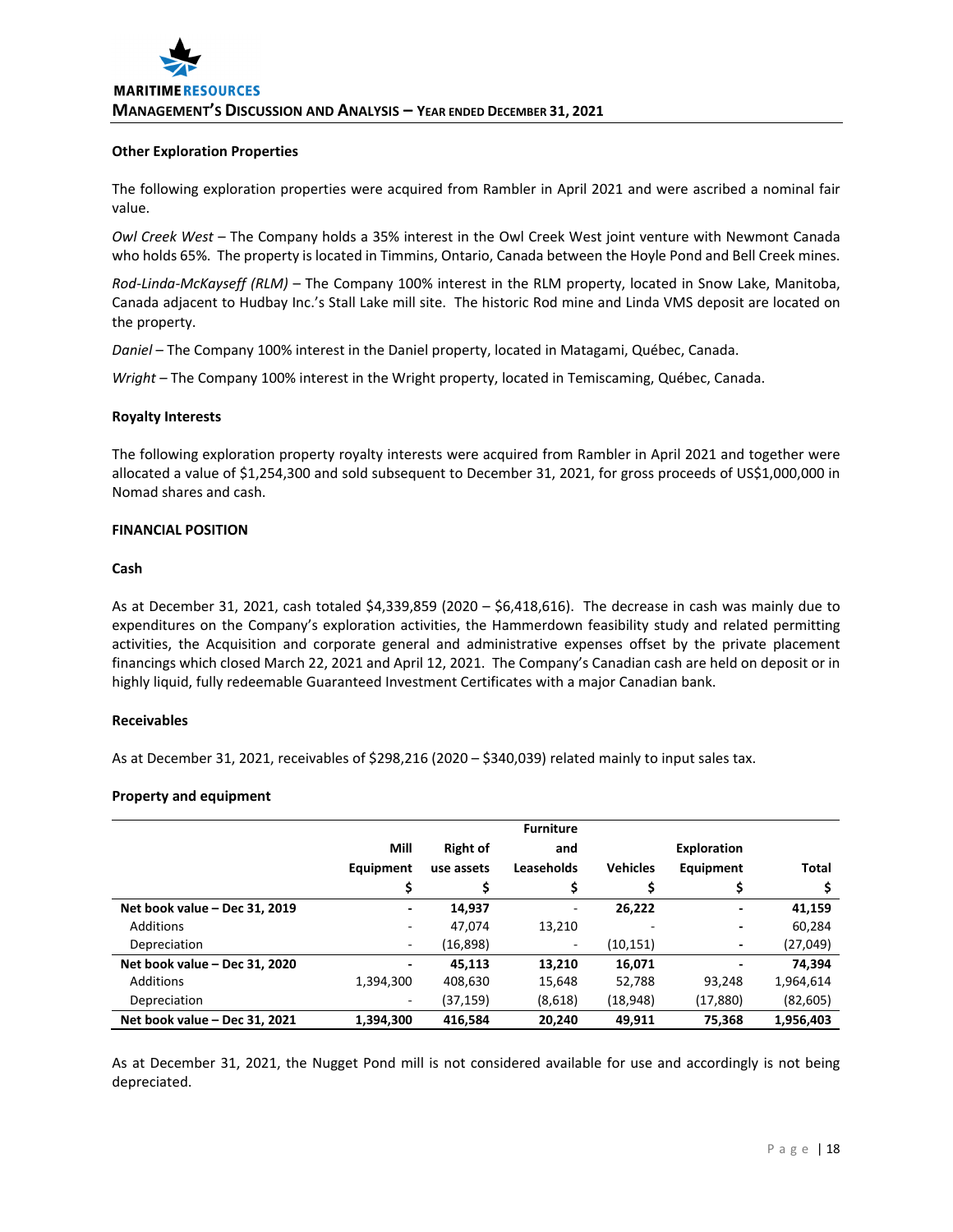# **Mineral properties**

Expenditures incurred on the Company's exploration properties and mineral interests, follow:

|                                | Green      | Whisker   | Gull    | Lac                      | Royalty                  |            |
|--------------------------------|------------|-----------|---------|--------------------------|--------------------------|------------|
|                                | Bay        | Valley    | Ridge   | Pelletier                | <b>Interests</b>         | Total      |
|                                |            | Ş         | \$      | \$                       | \$                       | \$         |
| Balance, December 31, 2019     | 10,170,005 | 1,687,370 | 69,007  | $\overline{\phantom{a}}$ | $\overline{\phantom{a}}$ | 11,926,382 |
| <b>Acquisition costs</b>       | 861,880    | 58,500    |         |                          |                          | 920,380    |
| Acquisition costs - shares     | 98,750     | 21,000    |         |                          |                          | 119,750    |
| <b>Exploration expenses:</b>   |            |           |         |                          |                          |            |
| Drilling and assaying          | 2,480,668  | 481,489   |         |                          |                          | 2,962,157  |
| Geology                        | 886,689    | 359,648   | 1,994   |                          |                          | 1,248,331  |
| Geophysics                     | 38,552     |           |         |                          |                          | 38,552     |
| Property                       | 100,381    | 13,395    |         |                          |                          | 113,776    |
| Pre-feasibility study update   | 1,314,025  |           |         |                          |                          | 1,314,025  |
| Permitting                     | 70,979     |           |         |                          |                          | 70,979     |
|                                | 5,851,924  | 934,032   | 1,994   |                          | $\blacksquare$           | 6,787,950  |
| Less: Recoveries and grants    | (82, 800)  |           |         |                          |                          | (82, 800)  |
| Net additions                  | 5,769,124  | 934,032   | 1,994   | $\overline{\phantom{a}}$ | $\overline{\phantom{a}}$ | 6,705,150  |
| Balance, December 31, 2020     | 15,939,129 | 2,621,402 | 71,001  |                          | $\blacksquare$           | 18,631,532 |
| Acquisition costs              | 145,000    | 75,000    | 12,665  | 1,764,869                | 1,254,300                | 3,251,834  |
| Acquisition costs - shares     | 95,000     | 43,500    |         |                          |                          | 138,500    |
| <b>Exploration expenses:</b>   |            |           |         |                          |                          |            |
| Drilling and assaying          | 3,119,712  | 703,309   | 307,561 |                          |                          | 4,130,582  |
| Geology                        | 1,323,656  | 400,661   | 316,496 | 35,681                   |                          | 2,076,494  |
| Geophysics                     | 536,024    | 512,541   | 205,262 |                          |                          | 1,253,827  |
| Property                       | 127,445    | 525       |         | 9,855                    |                          | 137,825    |
| Feasibility study              | 720,695    |           |         |                          |                          | 720,695    |
| Early works site tree clearing | 428,531    |           |         |                          |                          | 428,531    |
| Environmental and permitting   | 507,024    | 33,137    |         |                          |                          | 540,161    |
|                                | 7,003,087  | 1,768,673 | 841,984 | 1,810,405                | 1,254,300                | 12,678,449 |
| Less: Recoveries and grants    | (76, 500)  |           |         |                          |                          | (76, 500)  |
| Net additions                  | 6,926,587  | 1,768,673 | 841,984 | 1,810,405                | 1,254,300                | 12,601,949 |
| Balance, December 31, 2021     | 22,865,716 | 4,390,075 | 912,985 | 1,810,405                | 1,254,300                | 31,233,481 |

During the years ended December 31, 2021 and 2020, the Company received \$76,500 and \$82,800, respectively, pursuant to an application made with the Government of Newfoundland and Labrador in respect of the Newfoundland and Labrador Mineral Incentive Junior Exploration Assistance Program (JEAP) grant for exploration conducted during the calendar years 2020 and 2019, respectively.

As at December 31, 2021, the Company has provided deposits totalling \$18,192 (December 31, 2020 – \$298,730) to vendors as advance payments for services to be provided on the Green Bay, Whisker Valley and Gull Ridge properties. A deposit of \$72,981 for reclamation purposes has been made to the Government of Newfoundland and Labrador related to early works site tree clearing conducted at the Hammerdown project as at December 31, 2021.

As at December 31, 2021, the Company is obligated to incur \$1,164,633 of qualifying flow‐through expenditures prior to December 31, 2022.

#### **Accounts payable and other liabilities**

As at December 31, 2021, accounts payable and accrued liabilities were \$821,237 (2020 – \$1,015,603) and relate mainly to activities at the Company's exploration projects during the period.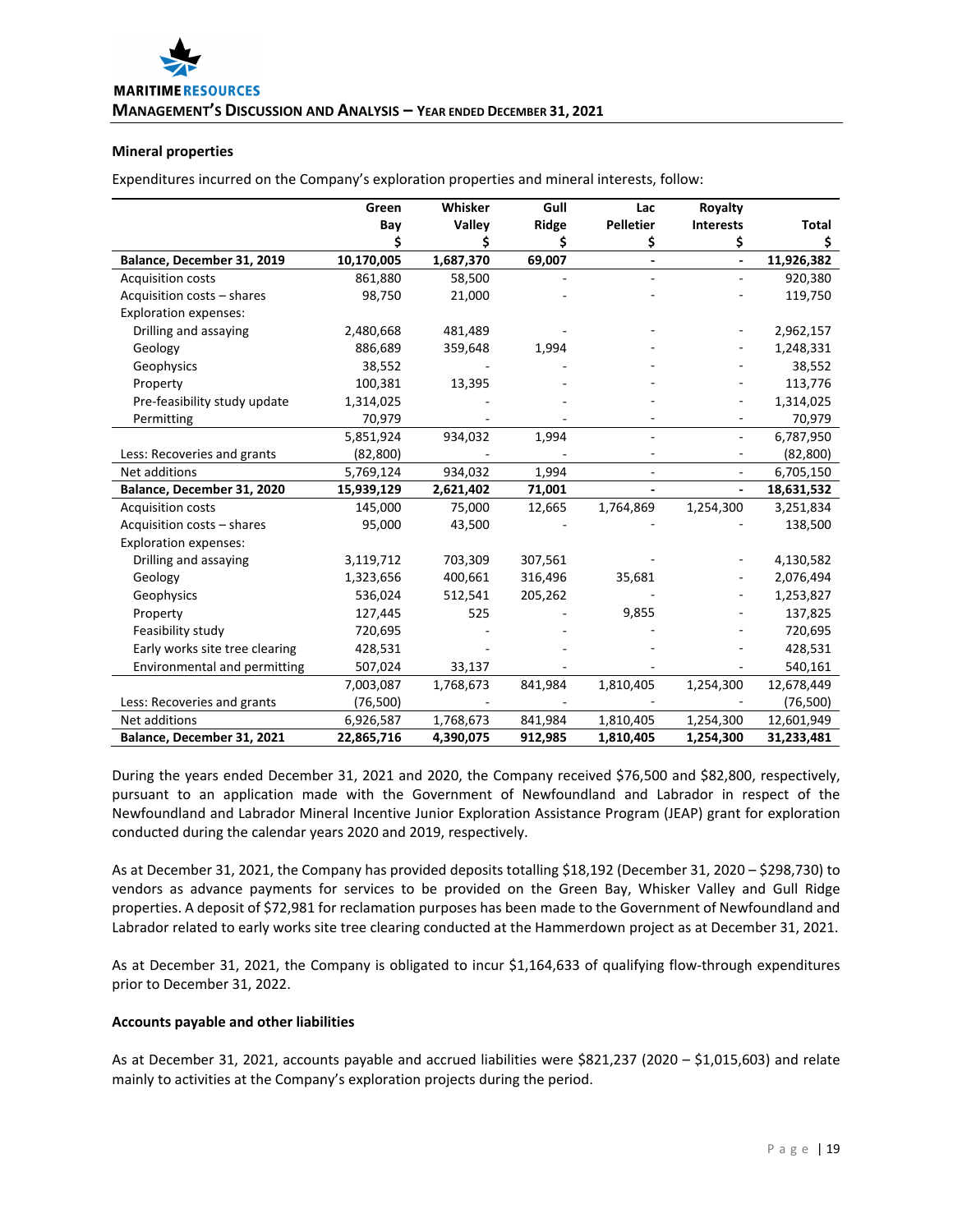# **Reclamation liability**

The Company's estimates of future decommissioning and restoration for reclamation and closure costs for its gold plant milling assets are based on reclamation standards that meet Canadian regulatory requirements. Elements of uncertainty in estimating these amounts include potential changes in regulatory requirements, reclamation plans and cost estimates, inflation and discount rates and timing of expected expenditures. At this time, the undiscounted amount of estimated cash flows required to settle the decommissioning and reclamation costs, related to the Nugget Pond gold circuit assets acquired on April 12, 2021, is estimated at \$718,750. Upon the commencement of work at the Nugget Pond facility, the Company's reclamation obligation will be reevaluated to include any change in closure costs as the Company's environmental footprint changes. At December 31, 2021, the estimated future cash flows were discounted using a risk‐free rate of 1.42% and an inflation rate of 2% resulting in nominal accretion on the liability at this time. The Company has recorded the undiscounted amount of estimated reclamation costs and will re-evaluate the estimated timing and value of outflows annually and will revise its estimate if necessary, as well as upon commencement of work.

# **Private placements and flow‐through premium liability**

- On April 12, 2021, the Company completed a non-brokered private placement with Tembo Capital of 30,770,000 common shares at a price of \$0.13 per common share for total proceeds of \$4,000,100 and 1,846,200 common share purchase warrants with each warrant being exercisable into one common share at a price of \$0.1794 per common share until April 12, 2023. Legal, regulatory and other cash costs associated with the private placement totalled \$70,488.
- On March 22, 2021, the Company completed a brokered private placement of 38,500,000 common shares on a flow-through basis at a price of \$0.1794 per flow-through common share for gross proceeds of \$6,906,900. The private placement was completed by a syndicate of agents led by CG and including DGMP, a division of Goodman & Company, Investment Counsel Inc., Sprott and iA Private Wealth Inc. (collectively, the "Agents").

In connection with the closing of the private placement, the Company paid to the Agents a cash fee of \$414,414 of the aggregate gross proceeds raised pursuant to the offering and issued an aggregate of 2,310,000 non‐ transferable compensation warrants with each compensation warrant being exercisable into one common share at a price of \$0.1794 per common share until March 22, 2023 with a fair value of \$131,670. The flow‐through shares were issued at a premium of \$1,324,400 and require the Company to incur eligible Canadian exploration expenditures of \$6,906,900 before December 31, 2022. Pursuant to the Company incurring eligible flow‐through expenditures, the flow-through premium liability was reduced to \$223,319 and \$1,101,081 was recognized into income during the year ended December 31, 2021. Legal, regulatory and other cash costs associated with the private placement totalled \$212,134.

 On August 21, 2020, the Company closed a "bought deal" private placement and issued 43,367,550 common shares of the Company at a price of \$0.15 per common share, and 11,000,000 common shares issued on a flowthrough basis at a price of \$0.20 per flow-through share for aggregate gross proceeds of \$8,705,133. The flowthrough shares were issued at a premium of \$550,000. Pursuant to the Company incurring eligible flow‐through expenditures, the flow-through premium liability has been reduced to \$nil and \$203,613 was recognized into income during the year ended December 31, 2021.

The private placement was completed by a syndicate of underwriters led by Sprott and including DGMP, Industrial Alliance Securities Inc., CG, Cormark Securities Inc., Stifel GMP and Raymond James Ltd. Dundee Resources Limited, an affiliate of DGMP and an "interested party" of the Company, subscribed for 9,455,000 common shares under the offering for an aggregate subscription price of \$1,418,250. A cash finder's fee was paid and 1,013,208 broker warrants were issued, to DGMP.

In connection with the closing of the private placement, the Company paid a cash fee of 6% totalling \$496,181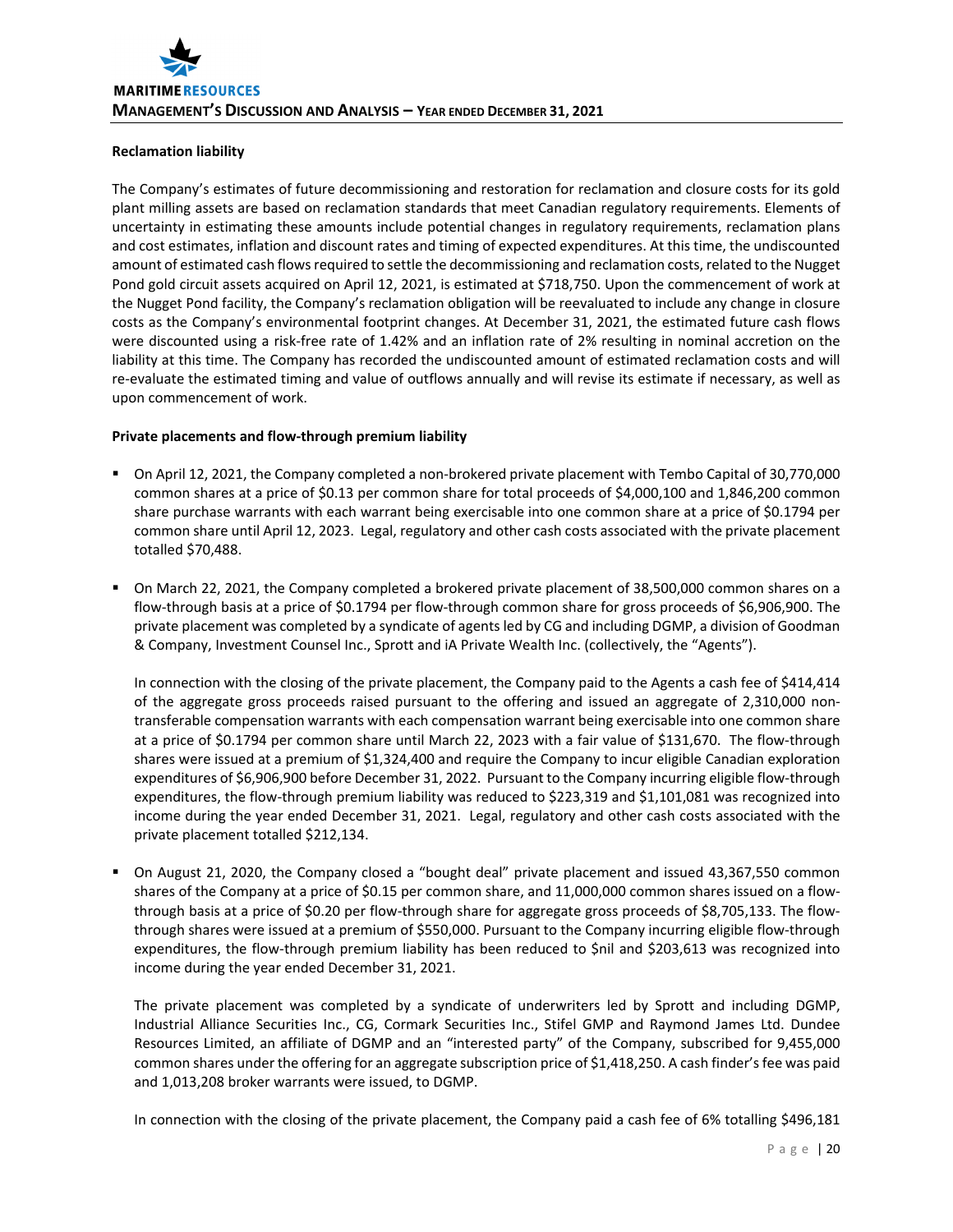of the aggregate gross proceeds raised pursuant to the offering, with the exception of certain proceeds from the sale of the securities to certain specified persons. The Company issued an aggregate of 3,087,873 nontransferable broker warrants, with each broker warrant being exercisable into one common share at a price of \$0.15 per share until August 21, 2022 and fair valued at \$275,280. Legal, regulatory and other cash costs associated with the private placement totalled \$258,975. The net proceeds are being used by the Company to continue exploration and progress towards development of the Hammerdown Gold Project, as well as for working capital and general corporate purposes.

 On May 14, 2020, the Company closed a non‐brokered private placement raising aggregate gross proceeds of \$3,500,000 through the issuance of a combination of common shares at a price of \$0.06 per common share and flow-through shares at a price of \$0.065 per flow-through share. The Company issued a total of 21,626,666 common shares and 33,883,076 flow‐through shares pursuant to the private placement. The flow‐through shares were issued at a premium of \$169,415. Pursuant to the Company incurring eligible flow-through expenditures, the flow-through premium liability has been reduced to \$nil and \$169,415 was recognized into income during the year ended December 31, 2020. The net proceeds were used by the Company to continue exploration and progress towards development of the Hammerdown Gold Project, as well as for working capital and general corporate purposes.

DGMP, a division of Goodman & Company, Investment Counsel Inc., Sprott and CG, acted as advisors to the Company. The Company agreed to pay aggregate finders' and advisory fees of up to 5% in cash of the gross sales of common shares and flow‐through shares. An aggregate of 666,864 common shares were issued to Sprott as commission. The cash finders' and advisory fees amounted to an aggregate of \$94,518, including \$28,069 to DGMP, \$16,449 to CG, \$15,000 to EDE Asset Management and \$35,000 to Laurentian Bank Securities Inc. Legal, regulatory and other cash costs associated with the private placement totalled \$68,877.

Dundee Resources Limited, an affiliate of DGMP and an "interested party" of the Company, and affiliates of Sprott who may be considered "interested parties" of the Company, each subscribed for common shares and flow-through shares under the private placement. Dundee Resources Limited subscribed for 9,356,383 common shares having a subscription price of \$561,383 and affiliates of Sprott subscribed for 5,337,283 common shares and 15,692,308 flow-through shares having an aggregate subscription price of \$1,340,237. Following the closing of the offering, Dundee Corporation's wholly owned subsidiary, Dundee Resources Limited, owned 46,288,419 common shares of Maritime, representing an approximate 18.83% interest, at that time; and Sprott, including its affiliates, owned 30,353,968 common shares of Maritime, representing an approximate 12.3% interest, at that time. DGMP was paid finders' and advisory compensation and Sprott was issued common shares as commission as outlined above.

| Flow-through premium liability               |             |
|----------------------------------------------|-------------|
| Balance - December 31, 2019                  | 47.599      |
| Flow-through premium liability additions     | 719.415     |
| Settlement of flow-through premium to income | (563, 401)  |
| Balance - December 31, 2020                  | 203,613     |
| Flow-through premium liability additions     | 1,324,400   |
| Settlement of flow-through premium to income | (1,304,694) |
| Balance - December 31, 2021                  | 223.319     |

# **Shares issuances related to property option agreements**

During the year ended December 31, 2021, the Company issued:

- $250,000$  (2020 250,000) common shares valued at \$30,000 (2020 \$16,250) in connection with the Sprucy Pond property;
- 300,000 (2020 250,000) common shares valued at \$43,500 (2020 \$13,750) in connection with the Whisker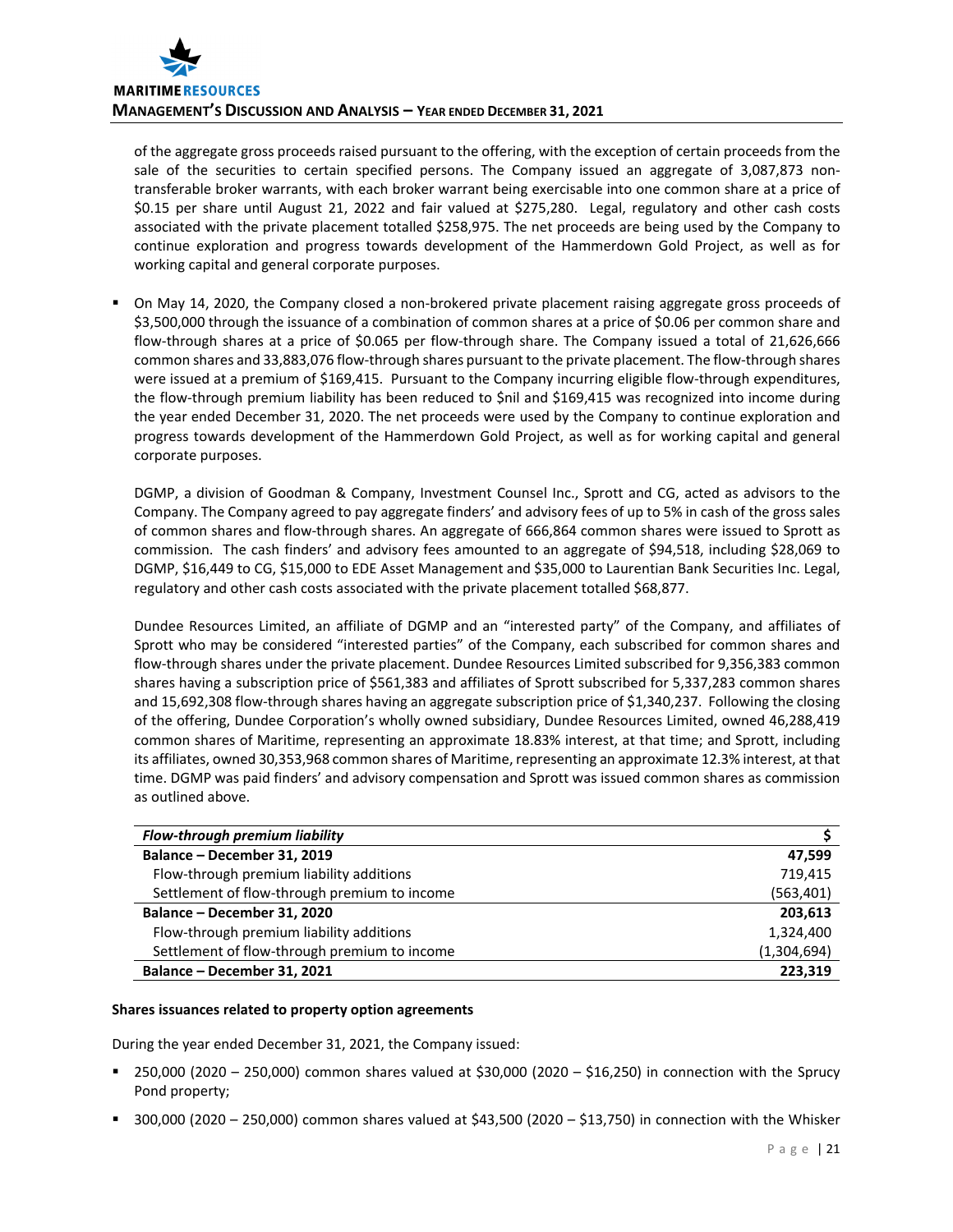

Valley property;

- 500,000 (2020 500,000) common shares valued at \$65,000 (2020 \$82,500) in connection with the Inomin property;
- Nil (2002 50,000) common shares valued at \$Nil (2020 \$7,250) in connection with the Strugglers Pond property.

#### **Warrant and stock option exercises**

During the year ended December 31, 2021, 13,165,940 (2020 – 9,606,608) common shares were issued upon the exercise of warrants for gross cash proceeds of \$1,974,891 (2020 – \$1,354,880). The value of the exercised warrants of \$51,901 (2020 – \$436,777) was transferred from reserves to share capital.

During the year ended December 31, 2020, 825,000 common shares were issued upon the exercise of stock options for gross cash proceeds of \$102,500. The fair value of the exercised options of \$67,730 was transferred from reserves to share capital.

#### **Other share issuances**

Pursuant to the Acquisition on April 12, 2021, 3,571,428 common shares of the Company were issued to Rambler for partial consideration for the purchase of the Assets with a fair value of \$660,714 and on June 3, 2021, 400,000 common shares were issued to Sprott for advisor services with a fair value of \$82,000.

On November 3, 2020, the Company issued 150,000 common shares valued at \$24,000 to CG as full consideration for financial advisory and consulting services.

# **Royalty units**

During fiscal 2016, the Company issued Royalty Units with a price of \$0.01 per Royalty Unit, and, subject to written consent of the Company, may be assigned or transferred in their entirety only. The proceeds of \$210,700 received in relation to the Royalty Units has been recorded as a Royalty Reserve within Equity. Royalty Units will return 100% of the original investment made by the purchasers and is to be paid out of production from the Company's Green Bay project. The likelihood of the project going into production cannot be determined at this time. Total royalties payable from the Royalty Units ("Royalty Payment") are capped at \$3,440,500 being the price for which the Equity Units (comprised of common shares and common share warrants) and Royalty Units were purchased. Royalty Payments will be made annually beginning on the first anniversary of the date of commencement of commercial production for the Project. Royalty Payments will be funded solely from 10% of annual net cash flow from the Project, with net cash flow representing net production revenues realized from the Project after deduction of all Project operating and debt servicing costs. At the option of the Company, Royalty Payments will be paid either in cash or in gold.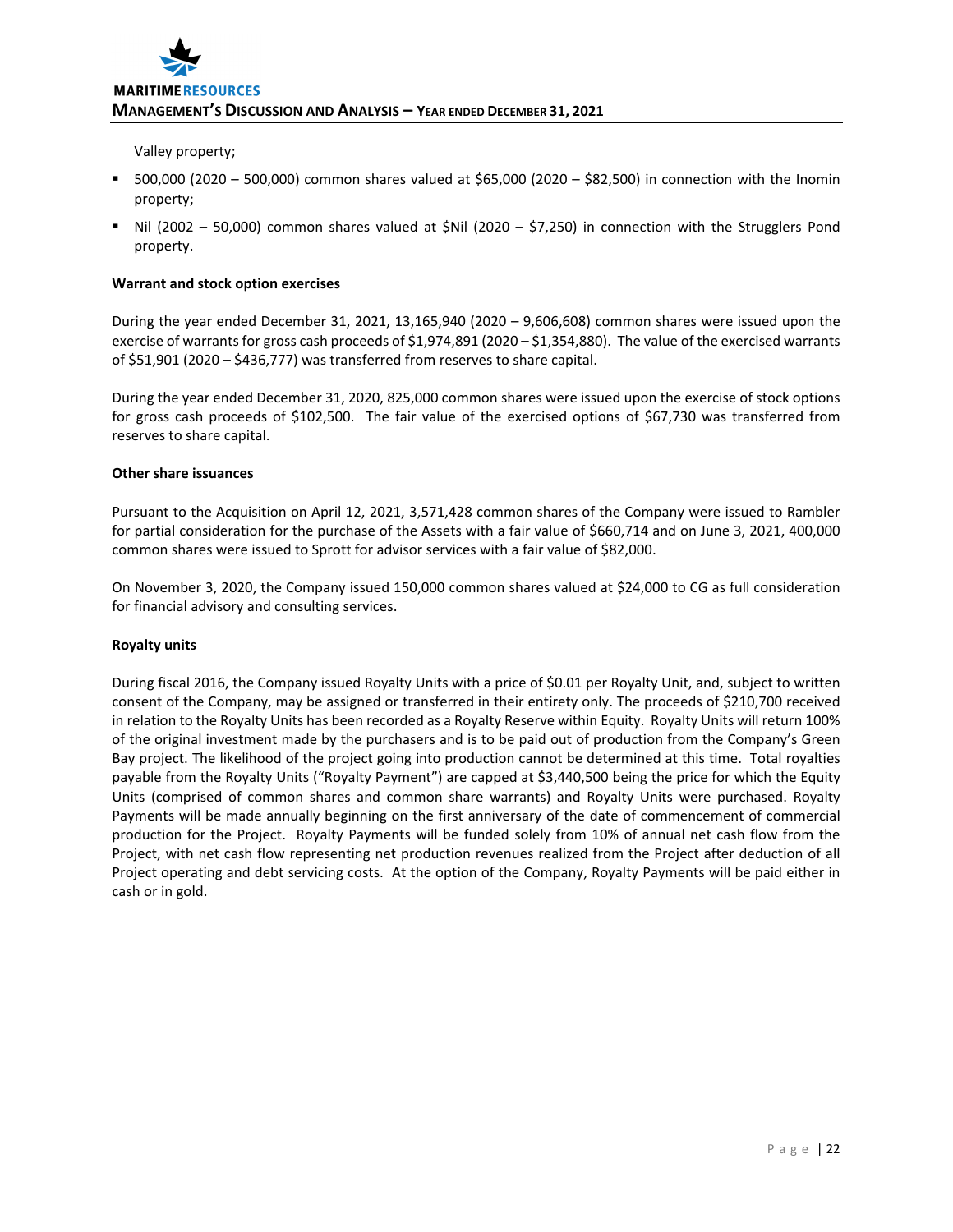# **RESULTS OF OPERATIONS**

|                                               | 2021        | 2020        | 2019        |
|-----------------------------------------------|-------------|-------------|-------------|
| <b>Year ended December 31</b>                 |             |             | S.          |
| <b>Expenses</b>                               |             |             |             |
| Salaries and benefits                         | 1,180,107   | 746,380     | 516,376     |
| Administration                                | 251,819     | 196,020     | 243,713     |
| Consulting                                    | 4,770       | 10,510      | 28,000      |
| Directors' fees                               | 88,516      | 79,856      | 77,555      |
| Investor relations and promotion              | 347,740     | 288,661     | 194,780     |
| Professional fees                             | 84,037      | 65,956      | 101,912     |
| Severance                                     |             |             | 992,497     |
| Share-based payments                          | 893,914     | 469,729     | 330,348     |
| Depreciation                                  | 82,605      | 27,049      | 63,976      |
| Interest expenses on lease liability          | 6,767       | 138         | 3,178       |
|                                               | (2,940,275) | (1,884,299) | (2,552,335) |
| Interest income                               | 18,023      | 22,062      | 62,829      |
| Recognition of flow-through premium liability | 1,304,694   | 563,401     | 483,972     |
| Loss and comprehensive loss for the year      | (1,617,558) | (1,298,836) | (2,005,534) |
| Loss per share                                | Nil         | (0.01)      | (0.01)      |
| Total assets                                  | 38,089,501  | 26,156,853  | 14,076,443  |

For the year ended December 31, 2021, the Company incurred a loss and comprehensive loss in the amount of \$1,617,558 (2020 – \$1,298,836). Expenses during the year ended December 31, 2021 were higher than the comparative period mainly due to increased share based payment expenses and salaries and benefits expense resulting from additions to personnel and increased activity to support the Company's growth as it advances toward a development decision at the Hammerdown gold project, partially offset by the recovery of the flow‐through premium liability.

During the year ended December 31, 2021, the Company incurred \$74,715 (2020 – \$65,146) for an office lease included in Administration in the statement of loss and comprehensive loss and not included in lease liabilities.

During the year ended December 31, 2021, the Company granted 7,300,000 (2020 – 6,700,000) stock options to directors, officers, consultants and employees of the Company, of which 7,150,000 have vested and the remaining 150,000 unvested stock options will vest by one‐half every three months, for six months. During the year ended December 31, 2021, 2,700,000 (2020 – 1,485,000) stock options were forfeited, cancelled or expired resulting in a reversal of \$293,902 (2020 – \$130,936) from reserves to deficit. The total fair value of unvested options that will be recognized in profit or loss in future periods amounts to \$6,397 at December 31, 2021 (2020 – \$4,059). The Company has estimated the forfeiture rate to be nil%. Expected volatility was determined based on the historical movements in the closing price of the Company's shares for a length of time to the expected life of each option.

During the year ended December 31, 2021, the Company recorded share‐based compensation expenses of \$893,914  $(2020 - $469, 729)$ .

Pursuant to qualifying flow‐through expenditures incurred during the year ended December 31, 2021, the flow‐ through premium liability was reduced by \$1,304,694 (2020 – \$563,401) and recorded in income as recognition of the flow-through premium liability. The flow-through premium recovery was higher during 2021 due to the flowthrough shares being issued at a larger premium during the March 2021 private-placement financing.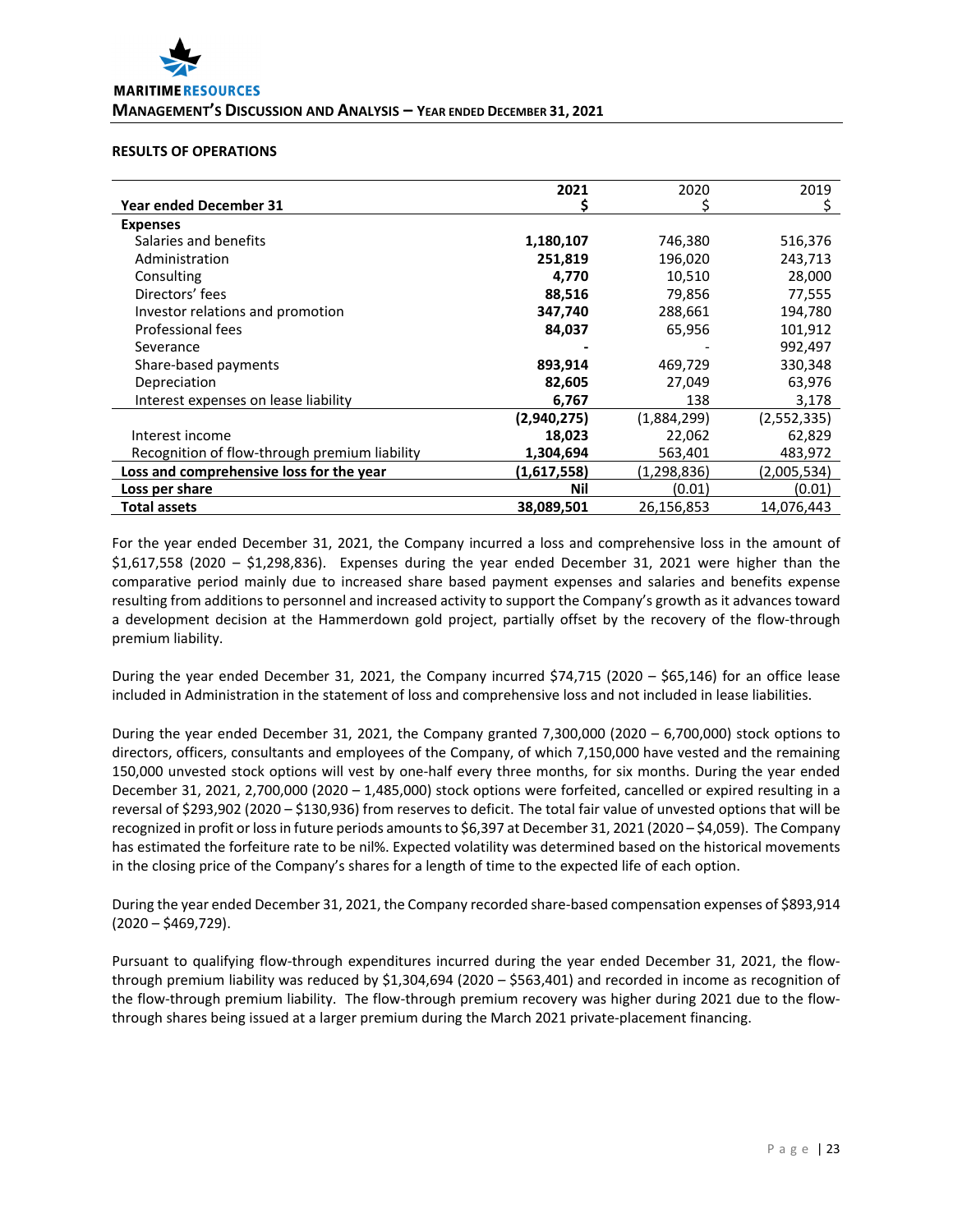# **SUMMARY OF QUARTERLY RESULTS**

The following table summarizes information derived from the Company's financial statements for each of the eight most recently completed quarters.

| in thousands, except per share    | <b>Dec 31</b><br>2021 | Sep 30<br>2021 | <b>Jun 30</b><br>2021 | <b>Mar 31</b><br>2021 | <b>Dec 31</b><br>2020 | Sep 30<br>2020 | <b>Jun 30</b><br>2020 | <b>Mar 31</b><br>2020 |
|-----------------------------------|-----------------------|----------------|-----------------------|-----------------------|-----------------------|----------------|-----------------------|-----------------------|
| amounts                           | Ş                     |                |                       |                       |                       |                |                       |                       |
| Net income (loss):                |                       |                |                       |                       |                       |                |                       |                       |
| in total<br>(i)                   | (234)                 | (494)          | (653)                 | (237)                 | 142                   | (332)          | (680)                 | (429)                 |
| per share <sup>(1)</sup><br>(ii)  | 0.00                  | 0.00           | 0.00                  | 0.00                  | 0.00                  | (0.00)         | (0.00)                | (0.00)                |
| Cash                              | 4.340                 | 7.827          | 10,873                | 10,327                | 6.419                 | 8,739          | 3,200                 | 600                   |
| Exploration and evaluation assets | 31,233                | 28,666         | 25,965                | 20,834                | 18,632                | 16,283         | 13,282                | 12,668                |
| Debt                              | nil                   | nil            | nil                   | nil                   | nil                   | nil            | nil                   | nil                   |
| Deficit                           | (12,011)              | (11, 777)      | (11, 544)             | (10,924)              | (10,687)              | (10, 949)      | (10,629)              | (9,948)               |

(1) *Fully diluted loss per share amounts are not shown as they would be anti‐dilutive*.

For the three months ended December 31, 2021, the Company incurred a loss and comprehensive lossin the amount of \$233,930. For the three months ended December 31, 2020, the Company had income of \$141,847 mainly due to the recovery of the flow-through premium liability through profit and loss during the quarter. Maritime's loss in each period primarily reflects the level general and administrative expenses. Cash balances fluctuated as a result of the various financings, combined with expenditures in the periods.

The Company's operations are not driven by seasonal trends, but rather by reaching project milestones such as completing various geological, technical, environmental and socio-economic objectives as well as closing the financings needed to fund the Company's activities. The operating results of junior exploration companies typically demonstrate wide variations from period to period. These variances arise from fluctuations in such costs as sharebased compensation, level of exploration activity and unanticipated events such as hostile takeover bids.

# **TRANSACTIONS WITH RELATED PARTIES**

#### **Key Management Personnel**

Key management personnel include those persons having authority and responsibility for planning, directing, and controlling the activities of the Company as a whole. The Company has determined that key management personnel consist of executive and non‐executive members of the Company's Board of Directors and corporate officers. Compensation to key management personnel for services rendered were as follows for the years ended December 31:

|                      | 2021      | 2020      |
|----------------------|-----------|-----------|
|                      |           |           |
| <b>Salaries</b>      | 945,893   | 643,129   |
| Directors' fees      | 78,333    | 70,000    |
| Share based payments | 707,900   | 294,027   |
|                      | 1,732,126 | 1,007,156 |

At December 31, 2021, the Company included in accounts payable and accrued liabilities \$26,719 (2020 – \$17,500), comprised of \$24,684 of directors' fees and expenses payable to the members of board of directors of the Company and \$2,035 payable to the Chief Executive Officer for travel and related expenses.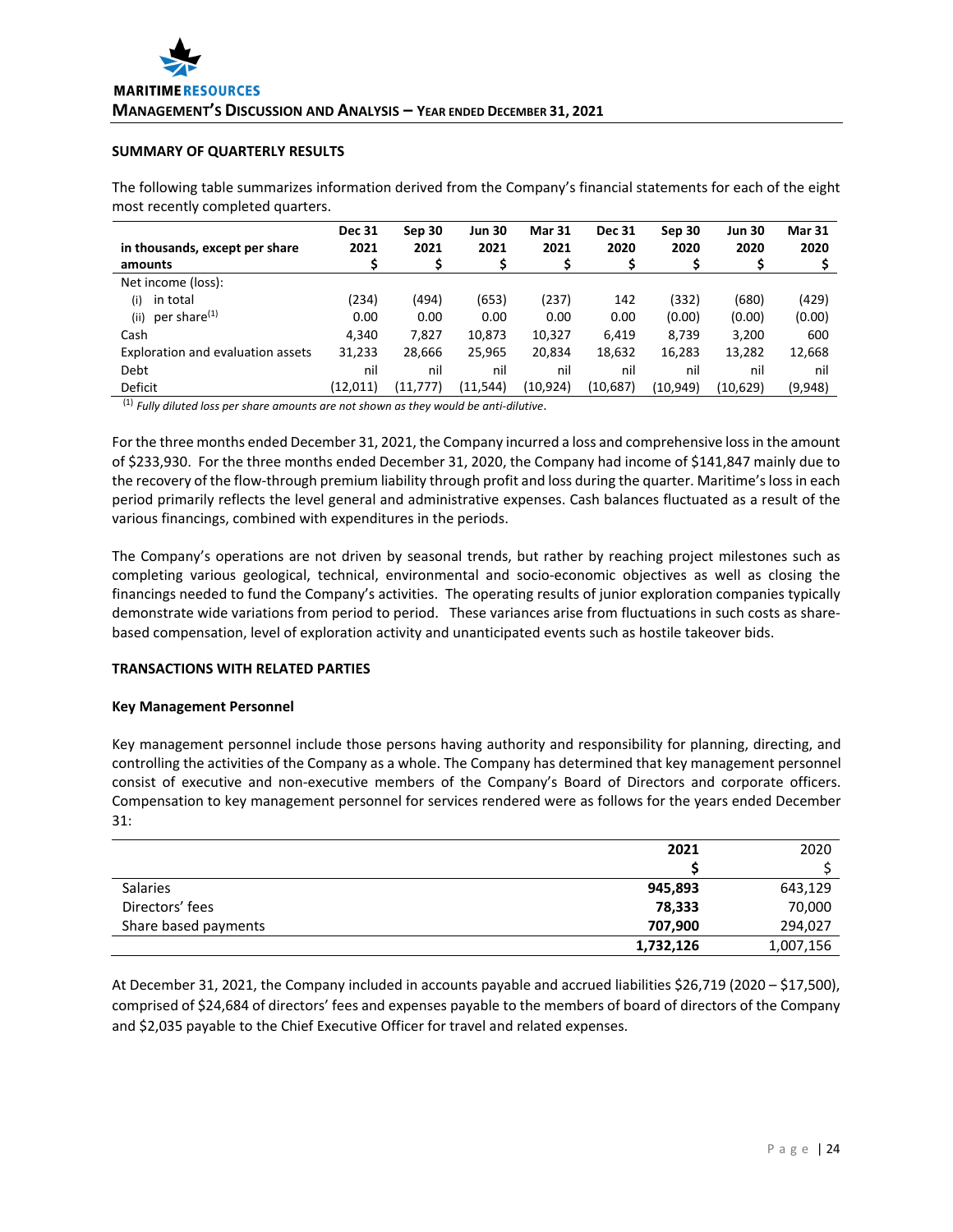#### **Related‐party transactions**

Effective February 1, 2019, the Company entered into a sublease for office space in Toronto, with a corporation that is related by virtue of having directors, as well as the Chief Financial Officer and Corporate Secretary in common.

For the years ended December 31, the Company was charged the following:

|                       | 2021   | 2020   |
|-----------------------|--------|--------|
|                       |        |        |
| Rent                  | 74,715 | 65,146 |
| Office administration | 4,847  | 5,244  |
|                       | 79,562 | 70,390 |

# **LIQUIDITY AND CAPITAL RESOURCES**

The Company has no operations that generate cash flow at this time. The Company's future financial success will depend on its success in re‐starting the past producing Hammerdown gold mine and, also on the expansion of, or discovery of, one or more economic mineral deposits or business opportunities. The process can take years, can consume significant resources and is largely based on factors that are beyond the control of the Company and its management.

Management's objective is to ensure that there is sufficient capital to minimize liquidity risk and to continue as a going concern. As an exploration stage company, the Company has financed its activities primarily by the issuance of equity securities. Although the Company has been successful in the past in obtaining financing through the sale of equity securities, there can be no assurance that the Company will be able to obtain adequate financing in the future, or that the terms of such financings will be favourable.

# **Working Capital**

The Company had \$3,871,420 in working capital as at December 31, 2021 (2020 – \$5,835,806) (see "Non‐IFRS Measures"). As at December 31, 2021, the Company is obligated to incur \$1,164,633 of qualifying flow‐through expenditures prior to December 31, 2022.

As at December 31, 2021, the Company had no debt, did not have any unused lines of credit or other arrangements in place to borrow funds, and had no off‐balance sheet arrangements. The Company has no current plans to use debt financing and does not use hedges or other financial derivatives.

The Company manages its liquidity risk (i.e., the risk that it will not be able to meet its obligations as they become due) by forecasting cash flows from operations together with its investing and financing activities. Expenditures are adjusted to ensure liabilities can be funded as they become due. Management and the Board of Directors are actively involved in the review, planning, and approval of significant expenditures and commitments.

# **Operating Activities**

Cash used in operating activities was \$1,851,533 for the year ended December 31, 2021 (2020 – \$1,497,404).

# **Financing Activities**

Financing activities resulted in cash inflows of \$12,146,758 (2020 – \$12,719,561) from the issuance of shares partially offset by issuance related costs and repayment of lease liabilities during the year ended December 31, 2021 and 2020.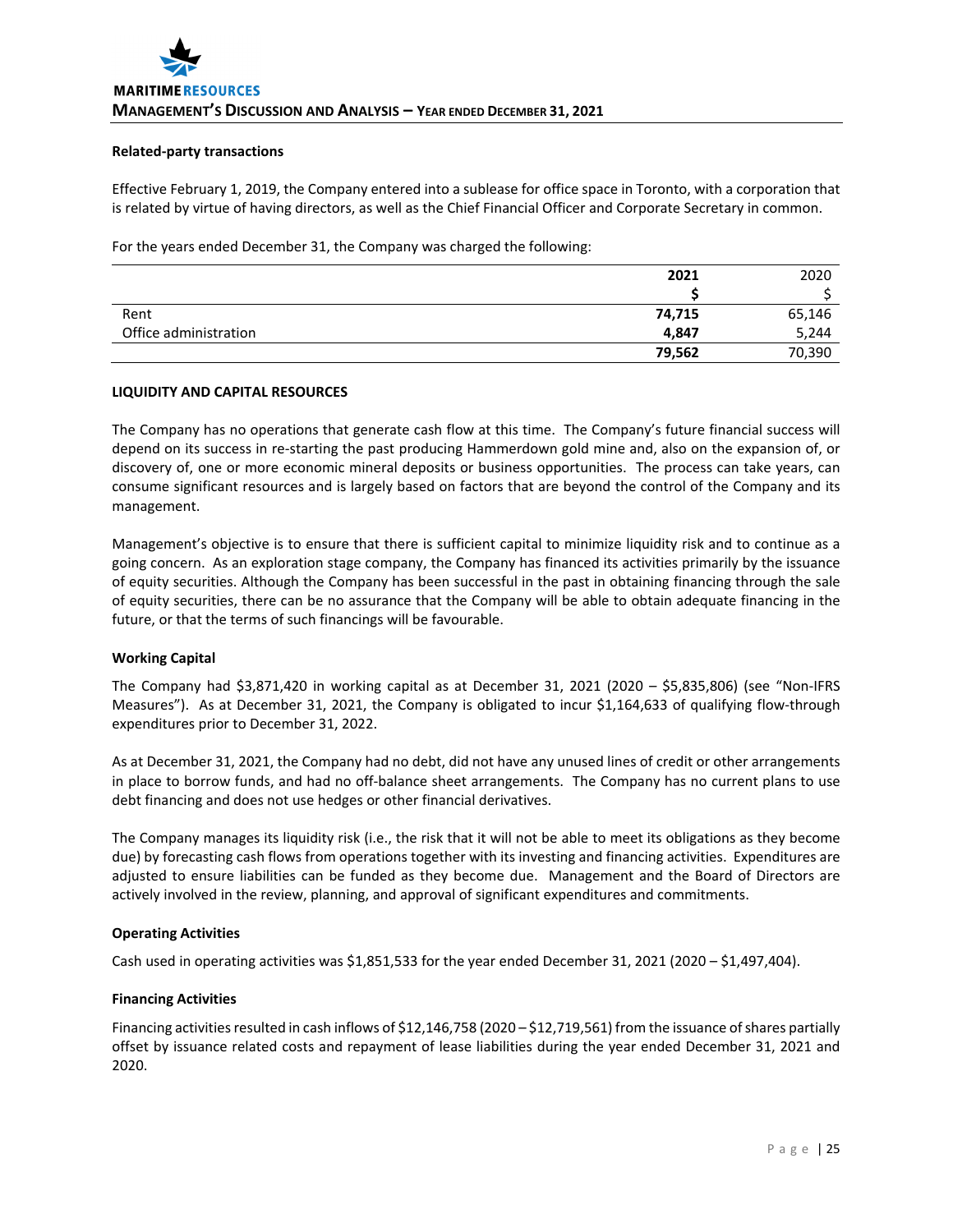# **Investing Activities**

Investing activities, relating predominantly to exploration and evaluation expenditures on the Company's exploration properties and the acquisition of the Nugget Pond gold plant and other assets, resulted in cash outflows of \$12,373,982 during the year ended December 31, 2021 (2020 – \$6,630,698).

# **FINANCIAL INSTRUMENTS**

The Company's financial instruments consist of cash, receivables, deposits, and accounts payable and accrued liabilities. The carrying value of receivables, and accounts payable and accrued liabilities approximate their fair values due to the short-term nature of these instruments. The fair value of cash is measured based on level 1 of the fair value hierarchy.

The Company's risk exposures and the impact on the Company's financial instruments are summarized below.

# **Credit risk**

Credit risk is the risk of a financial loss to the Company if a counter‐party to a financial instrument fails to meet its contractual obligation. The Company's receivables consist primarily of tax receivables due from federal and provincial government agencies. The Company has no customers or trade receivables as at December 31, 2021. The Company does not have a significant concentration of credit risk with any single counter‐party. The Company's cash is invested in interest bearing accounts at major Canadian chartered banks. Because of these circumstances, the Company does not believe it has a material exposure to credit risk. Receivables are due from a government agency.

# **Interest rate risk**

Interest rate risk is the risk that the fair value or future cash flows of a financial instrument will fluctuate because of changes in market interest rates. Financial assets and liabilities with variable interest rates expose the Company to cash flow interest rate risk. The risk that the Company will realize a loss in cash is limited because the Company's deposits are redeemable on demand.

# **Liquidity risk**

Liquidity risk isthe risk that the Company will not be able to meet its obligations asthey become due. The Company's ability to continue as a going concern is dependent on management's ability to raise required funding through future equity issuances, asset sales or a combination thereof.

The Company manages its liquidity risk by forecasting cash flows from operations and anticipating any investing and financing activities. As at December 31, 2021, the Company had cash totalling \$4,339,859 (2020 – \$6,418,616) to settle accounts payable and accrued liabilities of \$821,237 (2020 – \$1,015,603). Management and the Board of Directors are actively involved in the review, planning and approval of significant expenditures and commitments.

As at December 31, 2021 and 2020, the Company's accounts payable and accrued liabilities have contractual maturities of less than 60 days and are subject to normal trade terms.

# **Price risk**

The Company is exposed to price risk with respect to commodity and equity prices. Equity price risk is defined as the potential adverse impact on the Company's earnings due to movements in individual equity prices or general movements in the level of the stock market. Commodity price risk is defined as the potential adverse impact on earnings and economic value due to commodity price movements and volatilities. The Company closely monitors commodity prices, individual equity movements, and the stock market to determine the appropriate course of action to be taken by the Company.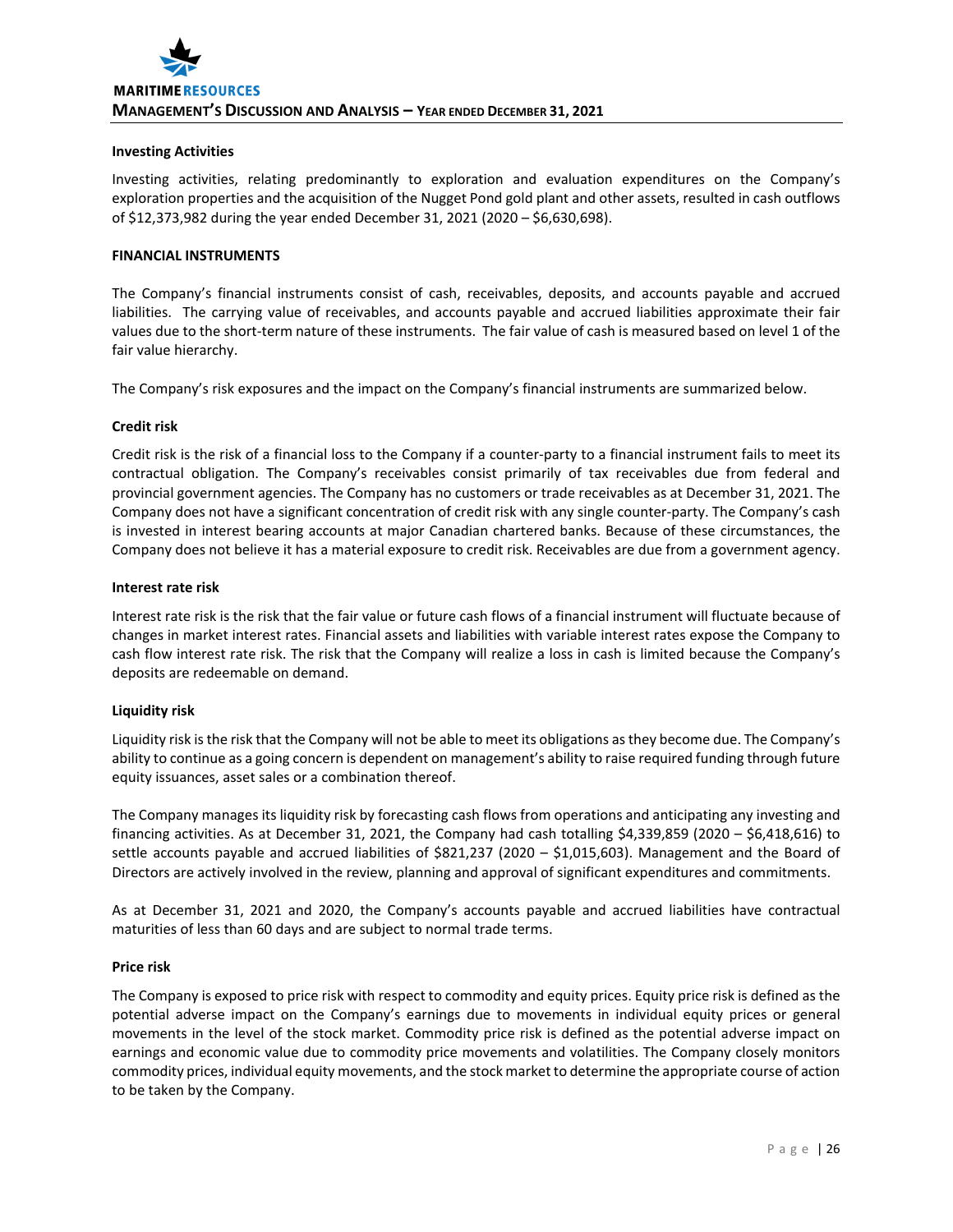# **CONTINGENCIES**

The Company may be subject to various contingent liabilities that occur in the normal course of operations. The Company is not aware of any pending or threatened proceedings that would have a material adverse effect on the financial position or future results of the Company.

# **OFF BALANCE SHEET ARRANGEMENTS**

The Company does not have any off-balance sheet arrangements.

# **CRITICAL ACCOUNTING ESTIMATES AND JUDGEMENTS**

The discussion and analysis of Maritime's financial condition and results of operations are based upon its financial statements, which are prepared in accordance with IFRS. The preparation of the financial statements requires the Company to make estimates and judgements that affect the reported amounts of assets and liabilities, revenues and expenses, and related disclosure of contingent assets and liabilities at the date of the financial statements. Actual results may differ from these estimates under different assumptions or conditions. The areas involving a higher degree of judgment or complexity, or areas where assumptions and estimates are significant to the financial statements are discussed in more detail in the Company's financial statements for the year ended December 31, 2021, which are available on SEDAR at www.sedar.com.

# **MANAGEMENT'S RESPONSIBILITY FOR THE FINANCIAL STATEMENTS**

The information included in the Financial Statements and this MD&A is the responsibility of management, and their preparation in accordance with IFRS requires management to make estimates and their assumptions that affect the reported amounts of assets and liabilities, the disclosure of contingent assets and liabilities at the date of the Financial Statements, and the reported amount of income and expenses during the reported period. Actual results could differ from those estimates.

# **NON‐IFRS MEASURES**

This MD&A refers to working capital, which is not a recognized measure under IFRS. This non‐IFRS performance measure does not have any standardized meaning prescribed by IFRS and is therefore unlikely to be comparable to similar measures presented by other issuers. Management uses this measure internally to better assess performance trends and liquidity. Management understands that a number of investors and others who follow the Company's business assess performance in this way. This data is intended to provide additional information and should not be considered in isolation or as a substitute for measures of performance prepared in accordance with IFRS.

| As at                                    | December 31, 2021 | December 31, 2020 |
|------------------------------------------|-------------------|-------------------|
|                                          |                   |                   |
| Current assets                           |                   |                   |
| Cash                                     | 4,339,859         | 6,418,616         |
| Receivables                              | 298,216           | 340,039           |
| Prepaid expenses                         | 141,619           | 116,286           |
|                                          | 4,779,694         | 6,874,941         |
| <b>Current liabilities</b>               |                   |                   |
| Accounts payable and accrued liabilities | (821, 237)        | (1,015,603)       |
| Lease liability                          | (87, 037)         | (23, 532)         |
| Working capital                          | 3,871,420         | 5,835,806         |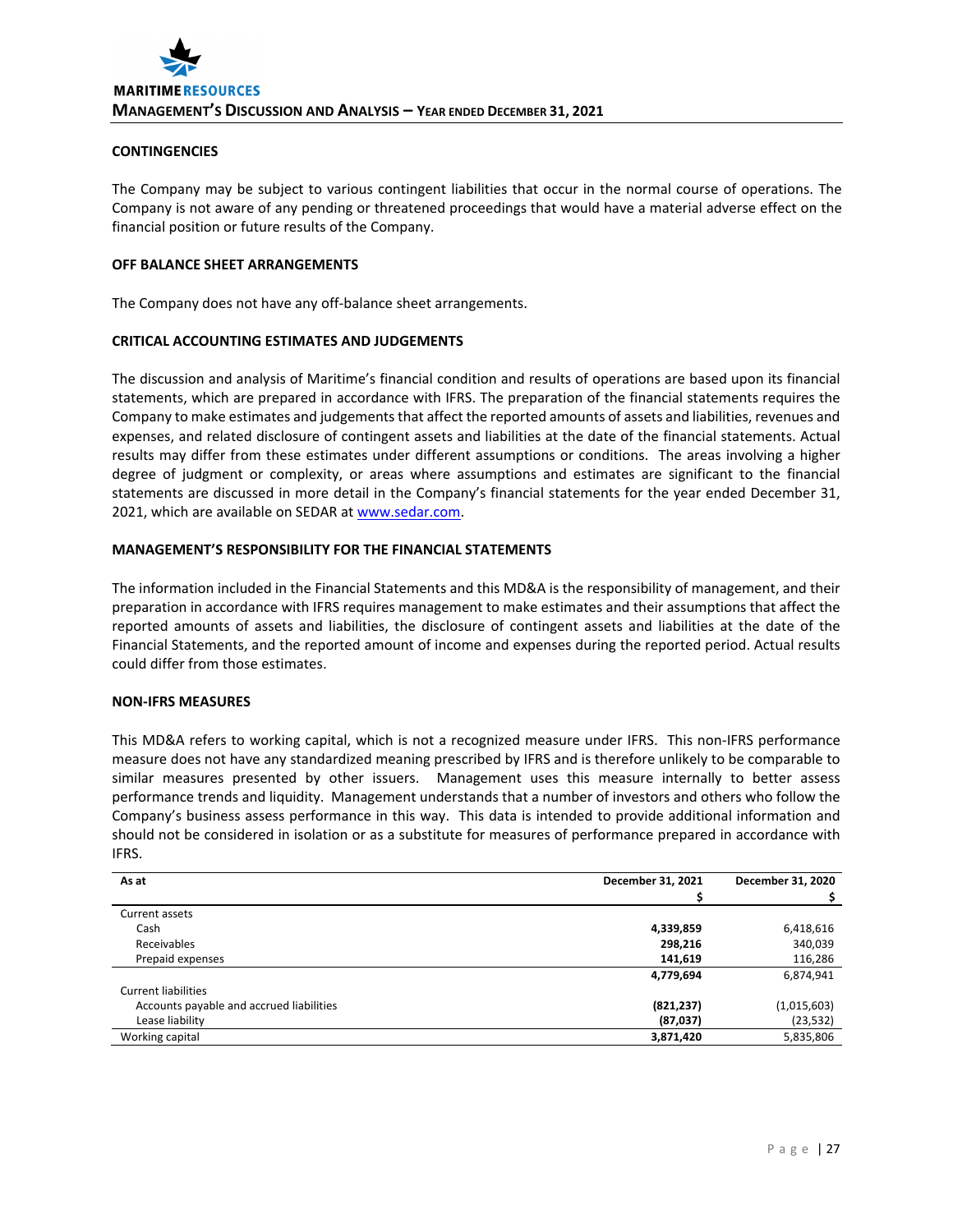# **DISCLOSURE OF SECURITIES OUTSTANDING**

As at April 21,2022, the following common shares, common share purchase options, finders' warrants and common share purchase warrants were outstanding.

|                                               |                    | <b>Exercise price</b> | Number of shares and<br>number of shares on |
|-----------------------------------------------|--------------------|-----------------------|---------------------------------------------|
|                                               | <b>Expiry date</b> | per share             | exercise                                    |
| <b>Common shares</b>                          |                    |                       | 400,258,601                                 |
| Common share purchase options                 | 26-Apr-2022        | \$0.15                | 200,000                                     |
| Common share purchase options                 | 04-Dec-2022        | \$0.10                | 500,000                                     |
| Common share purchase options                 | 15-Dec-2022        | \$0.10                | 2,075,000                                   |
| Common share purchase options                 | 06-Dec-2023        | \$0.11                | 4,805,000                                   |
| Common share purchase options                 | 18-Jun-2024        | \$0.10                | 4,450,000                                   |
| Common share purchase options                 | 20-May-2025        | \$0.085               | 5,550,000                                   |
| Common share purchase options                 | 16-Jun-2025        | \$0.095               | 350,000                                     |
| Common share purchase options                 | 10-Sep-2025        | \$0.17                | 600,000                                     |
| Common share purchase options                 | 24-Jun-2026        | \$0.18                | 5,300,000                                   |
| Common share purchase options                 | 29-Jul-2026        | \$0.18                | 2,000,000                                   |
| Common share purchase options                 |                    |                       | 25,830,000                                  |
| Common share purchase warrants                | 12-Apr-2023        | \$0.1794              | 1,846,200                                   |
| Common share purchase warrants <sup>(1)</sup> |                    |                       | 1,846,200                                   |
| Finders' warrants                             | 21-Aug-2022        | \$0.15                | 3,087,873                                   |
| Finders' warrants                             | 22-Mar-2023        | \$0.1794              | 2,310,000                                   |
| Finders' warrants <sup>(2)</sup>              |                    |                       | 5,397,873                                   |

*(1) Each transferable warrant entitles the holder to acquire one common share of the Company.*

*(2) Each non‐transferable warrant entitles the holder to acquire one common share of the Company.*

# **RISK FACTORS AND UNCERTAINTIES**

The Company is subject to risks and uncertainties similar to other companies in a comparable stage of exploration. These risks include, but are not limited to, continuing losses, dependence on key individuals, and the ability to secure adequate financing to meet minimum capital required to successfully complete its exploration programs and continue as a going concern. While the Company has been successful in raising financing to date, there can be no assurance that it will be able to do so in the future. The operations of the Company are speculative due to the highrisk nature of its business. These risk factors and uncertainties could materially affect the Company's future operating results and could cause actual events to differ materially from those described herein and in forward‐ looking statements and forward‐looking information relating to the Company.

# **Exploration**

The Company is seeking mineral deposits on exploration projects where there are not yet established commercial quantities. There can be no assurance that economic concentrations of minerals will be determined to exist on the Company's property holdings within existing investors' investment horizons or at all. The failure to establish such economic concentrations could have a material adverse outcome on the Company and the value of its securities. The Company's planned programs and budgets for exploration work are subject to revision at any time to take into account results to date. The revision, reduction or curtailment of exploration programs and budgets could have a material adverse outcome on the Company and the value of its securities.

# **Market**

The Company's securities trade on public markets and the trading value thereof is determined by the evaluations, perceptions and sentiments of both individual investors and the investment community taken as a whole. Such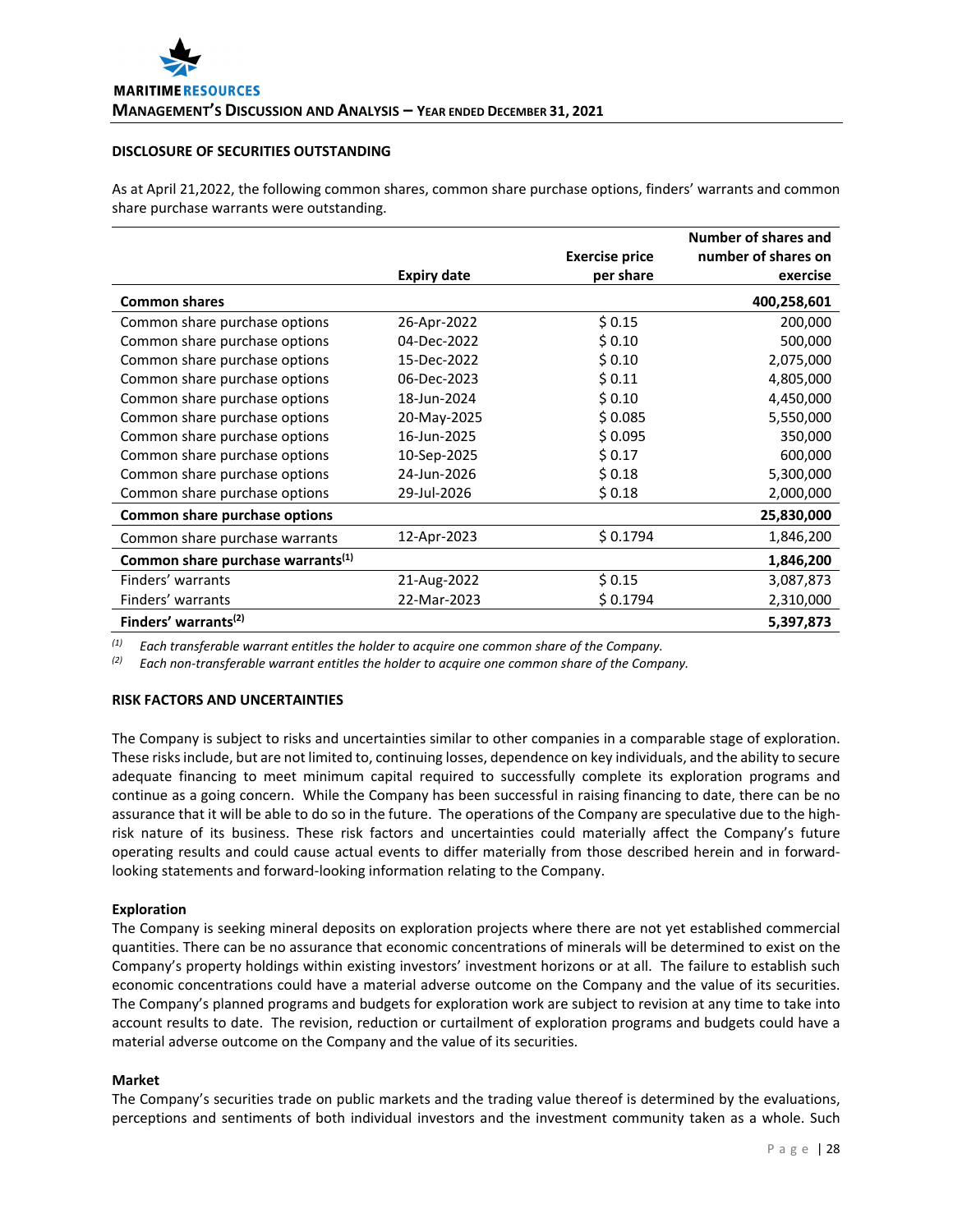

evaluations, perceptions and sentiments are subject to change; both in short term time horizons and longer‐term time horizons. An adverse change in investor evaluations, perceptions and sentiments could have a material adverse outcome on the Company and the value of its securities.

# **Commodity Price**

The Company's exploration projects are primarily related to exploration for gold and other precious metals in Canada. These minerals have recently been the subject of significant price fluctuations, and as such, there can be no assurance that that investors' evaluations, perceptions, beliefs and sentiments will continue to favour these target commodities. An adverse change in these commodities' prices, or in investors' beliefs about trends in those prices, could have a material adverse outcome on the Company and the value of its securities.

# **Title**

No assurances can be given that title defects to the Company's properties do not exist. The properties may be subject to prior unregistered agreements, interests or native land claims and title may be affected by undetected defects. If title defects do exist, it is possible that Company's may lose all or a portion of its right, title, estate and interest in and to the properties to which the title defect relates. There is no guarantee that title to the properties will not be challenged or impugned. While, to the best of Company's knowledge, title to its properties is in good standing, this should not be construed as a guarantee of title. In Canada, claims have been made and new claims are being made by indigenous peoples that call into question the rights granted by the government.

# **Financing**

Exploration and development of mineral deposits is an expensive process, and frequently the greater the level of interim stage success the more expensive it can become. The Company has no producing properties and generates no operating revenues; therefore, for the foreseeable future, it will be dependent upon selling equity in the capital markets to provide financing for its continuing substantial exploration budgets. While the Company has been successful in obtaining financing from the capital markets for its projects in recent years, there can be no assurance that the capital markets will remain favourable in the future, and/or that the Company will be able to raise the financing needed to continue its exploration programs on favourable terms, or at all. Restrictions on the Company's ability to finance could have a material adverse outcome on the Company and the value of its securities.

# **Share Price Volatility and Price Fluctuations**

In recent years, the securities markets in Canada have experienced a high level of price and volume volatility, and the market prices of securities of many companies, particularly junior mineral exploration companies, like the Company, have experienced wide fluctuations which have not necessarily been related to the operating performance, underlying asset values or prospects of such companies. There can be no assurance that these price fluctuations and volatility will not continue to occur.

# **Key Personnel**

The Company is dependent upon a number of key management and it's exploration efforts are dependent to a large degree on the skills and experience of certain of its key personnel. The Company does not maintain "key man" insurance policies on these individuals. Should the availability of these persons' skills and experience be in any way reduced or curtailed, this could have a material adverse outcome on the Company and the value of its securities.

# **Competition**

Significant and increasing competition exists for the limited number of mineral property acquisition opportunities available. As a result of this competition, some of which is with large established mining companies with substantial capabilities and greater financial and technical resources than the Company, the Company may be unable to acquire additional attractive mineral properties on terms it considers acceptable. The Company faces competition to attract and retain skilled labour, as well as procuring supplies and services.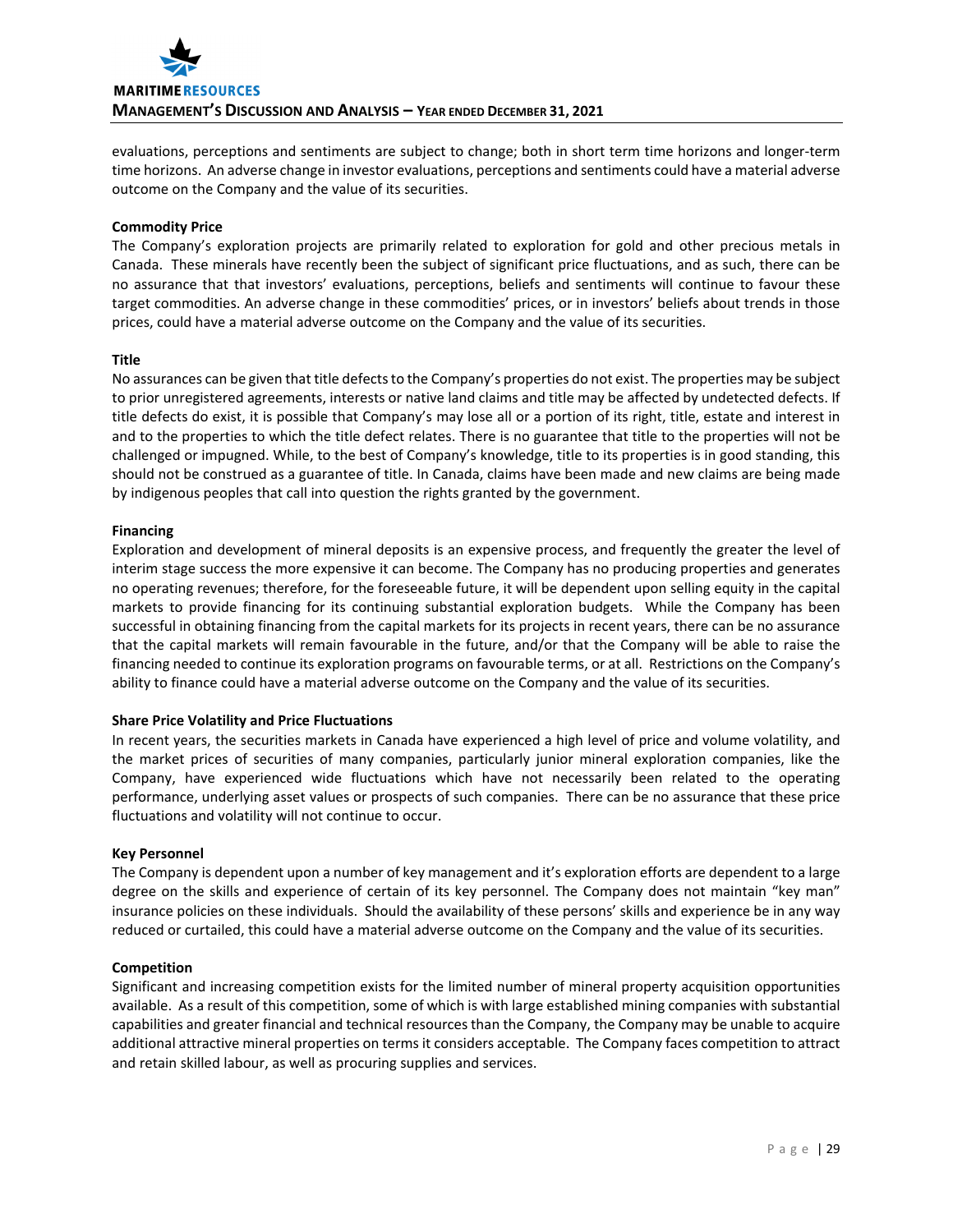# **Preliminary Economic Assessment**

The PEA mine plan and economic model include numerous assumptions and the use of Inferred Resources. Inferred Resources are considered to be too speculative geologically to have the economic considerations applied to them that would enable them to be categorized as mineral reserves and to be used in an economic analysis except as allowed for by NI 43‐101 in PEA studies. There is no guarantee that Inferred Resources can be converted to Indicated or Measured Resources, that the proposed PEA open pit and underground mine plan will be carried out or that capital and operating costs will remain the same, and assuch, there is no guarantee the project economics described herein will be achieved.

# **Realization of Assets**

Exploration and evaluation assets comprise a substantial portion of the Company's assets. Realization of the Company's investment in these assets is dependent upon the establishment of legal ownership, the attainment of successful production from the properties or from the proceeds of their disposal. Resource exploration and development is highly speculative and involves inherent risks. Furthermore, no assurances can be given that any mineral resource estimate will ultimately be reclassified as proven or probable mineral reserves. While the rewards if an ore body is discovered can be substantial, few properties that are explored are ultimately developed into producing mines. There can be no assurance that current exploration programs will result in the discovery of economically viable quantities of ore. The amounts shown for acquisition costs and deferred exploration expenditures represent costs incurred to date and do not necessarily reflect present or future values.

# **Environmental and Other Regulatory Requirements**

The current or future operations of the Company, including development activities and commencement of production on its properties, require permits from various governmental authorities and such operations are and will be subject to laws and regulations governing prospecting, development, mining, production, exports, taxes, labour standards, occupational health, waste disposal, toxic substances, land use, environmental protection, safety and other matters. Companies engaged in the development and operation of mines and related facilities could experience increased costs, and delays in production and other schedules as a result of the need to comply with applicable laws, regulations and permits. There can be no assurance that approvals and permits required to commence production on its properties will be obtained on a timely basis, or at all. Additional permits and studies, which may include environmental impact studies conducted before permits can be obtained, may be necessary prior to operation of the properties in which the Company has interests and there can be no assurance that the Company will be able to obtain or maintain all necessary permits that may be required to commence construction, development or operation of mining facilities at these properties on terms which enable operationsto be conducted at economically justifiable costs. Failure to comply with applicable laws, regulations, and permitting requirements may result in enforcement actions there under, including orders issued by regulatory or judicial authorities causing operations to cease or be curtailed, and may include corrective measures requiring capital expenditures, installation of additional equipment, remedial actions or payment of unanticipated third‐party charges. Parties engaged in mining operations or extraction operations may be required to compensate those suffering loss or damage by reason of such activities and may have civil or criminal fines or penalties imposed for violations of applicable laws or regulations.

Amendments to current laws, regulations and permits governing operations and activities of mining companies, or more stringent implementation thereof, could have a material adverse impact on the Company and cause increases in capital expenditures or production costs or reduction in levels of production at producing properties or abandonment or delays in development of new mineral exploration properties. To the best of the Company's knowledge, it is currently operating in compliance with all applicable environmental regulations.

# **Community Relations**

Positive and constructive relationships with surrounding communities are critical to ensure the future success of the Company's projects.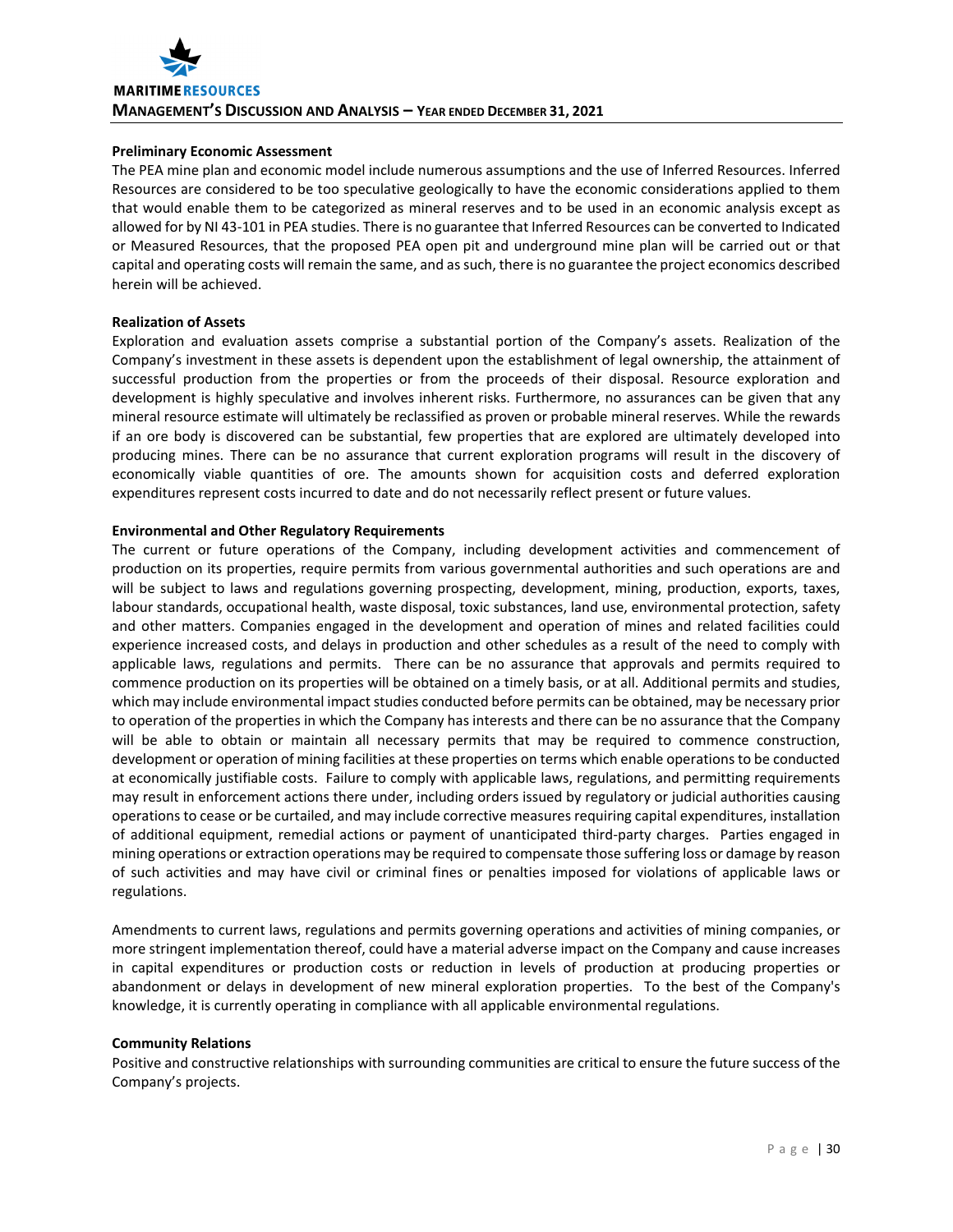# **Pre‐existing Environmental Liabilities**

Pre-existing environmental liabilities may exist on the properties in which the Company will hold an interest or on properties that may be subsequently acquired by the Company which are unknown, and which have been caused by previous or existing owners or operators of the properties. In such event, the Company may be required to remediate these properties and the costs of remediation could be substantial. Further, in such circumstances, the Company may not be able to claim indemnification or contribution from other parties. In the event the Company was required to undertake and fund significant remediation work, such event could have a material adverse effect upon the Company and the value of its securities.

# **Infectious Diseases**

Infectious diseases or the threat of outbreaks of viruses or other contagions or epidemic diseases, including COVID‐ 19, could have a material adverse effect on the Company by causing operational and supply chain delays and disruptions (including as a result of government regulation and prevention measures), labour shortages and shutdowns, government or regulatory actions or inactions, increased insurance premiums, declines in the price of precious metals, delays in permitting or approvals, governmental disruptions, capital markets volatility, or other unknown but potentially significant impacts. In addition, governments may impose strict emergencies measures in response to the threat or existence of an infectious disease. The full extent and impact of the COVID‐19 pandemic is unknown and, to-date, has included extreme volatility in financial markets, a slowdown in economic activity, extreme volatility in commodity prices (including precious metals) and has raised the prospect of a global recession. The international response to COVID‐19 has led to significant restrictions on travel, temporary business closures, quarantines, global stock market volatility and a general reduction in global consumer activity.

The Company cannot estimate whether or to what extent this outbreak and the potential financial impact may extend to countries outside of those currently impacted. Travel bans and other government restrictions may also adversely impact the Company's operations and the ability of the Company to advance its projects. In particular, if any employees or consultants of the Company become infected with Coronavirus or similar pathogens and/or the Company is unable to source necessary consumables or supplies, due to government restrictions or otherwise, it could have a material negative impact on the Company's operations and prospects, including the complete shutdown of one or more of its exploration programs. The situation continues to be dynamic.

# **Cybersecurity Threats**

The Company relies on secure and adequate operations of information technology systems in the conduct of its business. Access to and security of the information technology systems are critical to the Company's business. The Company has implemented ongoing policies, controls and practices to manage and safeguard the Company and its stakeholders from internal and external cybersecurity threats and to comply with changing legal requirements and industry practice. Given that cyber risks cannot be fully mitigated and the evolving nature of these threats, the Company may not have the resources or technical sophistication to anticipate, prevent, or recover from cyber‐ attacks and cannot assure that its information technology systems are fully protected from cybercrime or that the systems will not be inadvertently compromised, or without failures or defects. Disruptions to the Company's information technology systems, including, without limitation, security breaches, power loss, theft, computer viruses, cyber‐attacks, natural disasters, and non‐compliance by third‐party service providers and inadequate levels of cybersecurity expertise and safeguards of third‐party information technology service providers, may adversely affect the operations of the Company as well as present significant costs and risks including, without limitation, loss or disclosure of confidential, proprietary, personal or sensitive information and third‐party data, material adverse effect on its financial performance, compliance with its contractual obligations, compliance with applicable laws, damaged reputation, remediation costs, potential litigation, regulatory enforcement proceedings and heightened regulatory scrutiny.

# **Climate Change**

Global climate change could increase risks facing the Company's business, including the frequency and severity of weather-related events, resource shortages, changes in rainfall and storm patterns and intensities, water shortages, rising water levels and changing temperatures which can disrupt the Company's operations, damage its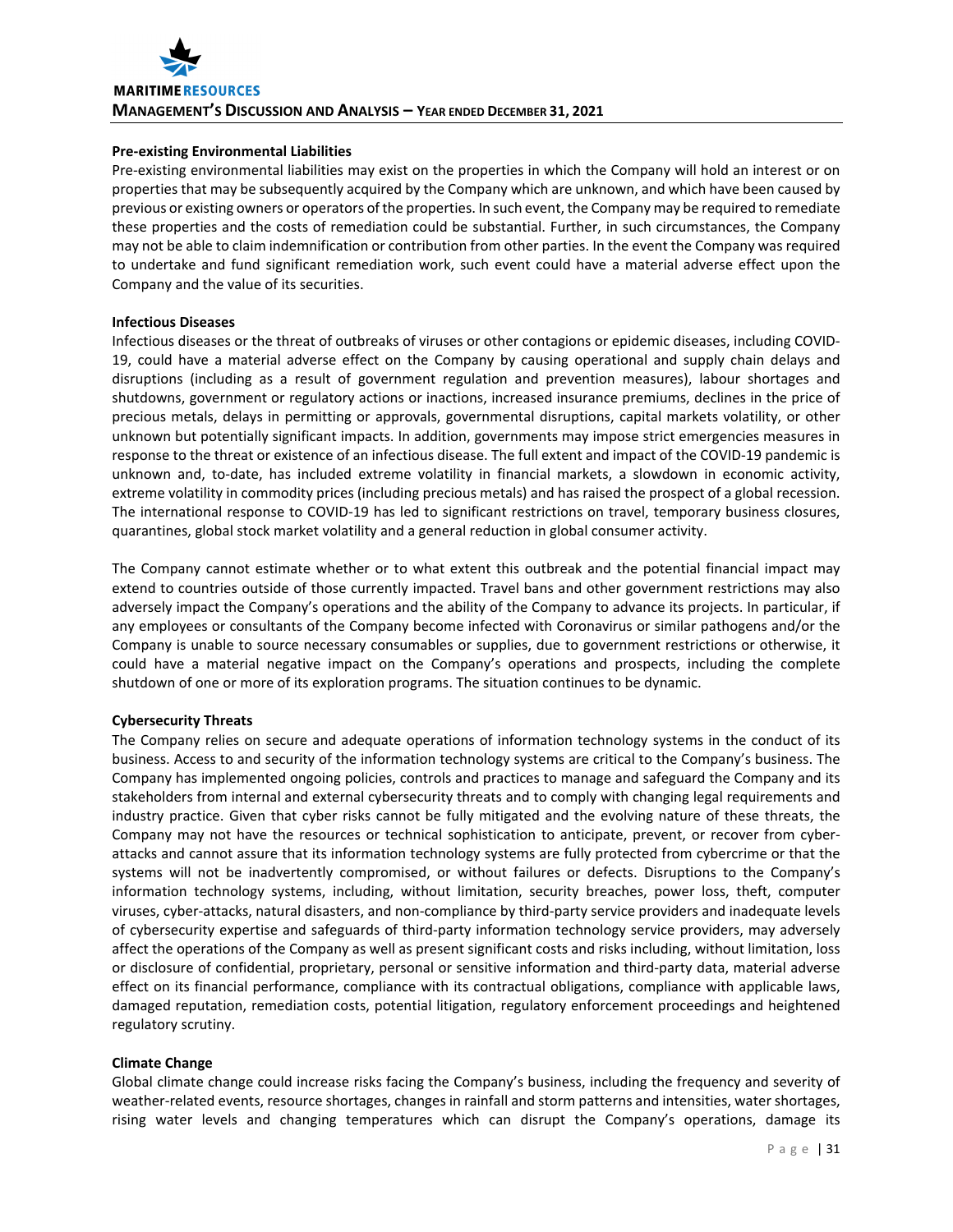

infrastructure or properties, create financial risk to the business of the Company or otherwise have a material adverse effect on our results of operations, financial position or liquidity. These may result in substantial costs to respond during the event, to recover from the event and possibly to modify existing or future infrastructure requirements to prevent recurrence. The Company's future operations and activities may emit amounts of greenhouse gases which may subject it to legislation regulating emission of greenhouse gases. The costs of complying with increased legislation and/or regulations may adversely affect the business of the Company.

# **Conflicts of Interest**

Certain directors and officers of the Company are or may become associated with other natural resource companies which may give rise to conflicts of interest. Directors who have a material interest in any person who is a party to a material contract or a proposed material contract with the Company are required, subject to certain exceptions, to disclose that interest and generally abstain from voting on any resolution to approve the contract. In addition, the directors and the officers are required to act honestly and in good faith with a view to the best interests of the Company. The directors and some of the officers of the Company have either other full‐time employment or other business or time restrictions placed on them and accordingly, the Company will not be the only business enterprise of these directors and officers.

# **History of Net Losses, Accumulated Deficit and Lack of Revenue from Operations**

The Company has incurred net losses to date. The Company has not yet had any revenue from the exploration activities on its properties. Even if the Company commences development of certain of its properties, the Company may continue to incur losses. There is no certainty that the Company will produce revenue, operate profitably or provide a return on investment in the future.

# **Uninsurable**

The Company and its subsidiaries may become subject to liability for pollution, fire, explosion and other risks against which it cannot insure or against which it may elect not to insure. Such events could result in substantial damage to property and personal injury. The payment of any such liabilities may have a material, adverse effect on the Company's financial position.

# **Flow‐through Share Private Placements**

The Company enters into flow‐through private placements to fund exploration activities. Canadian tax rules require the Company to have spent flow‐through funds on "Canadian exploration expenses" (as defined in the Income Tax Act (Canada)) by the end of the calendar year following the year in which they were raised. While the Company intends to satisfy its expenditure commitments related to the flow‐through private placements, there can be no assurance that it will do so. If the Company does not renounce to the purchasers of the flow-through shares, effective on or before December 31 of the year following the flow‐through private placement, Canadian exploration expenses in an amount equal to the aggregate purchase price paid by such purchasers for the flow-through shares, or if there is a reduction in such amount renounced pursuant to the provisions of the Income Tax Act (Canada), the Company shall indemnify the purchaser for an amount equal to the amount of any tax payable or that may become payable under the tax act (and under any corresponding provincial legislation) by the purchaser as a consequence of such failure or reduction; however, there is no guarantee that the Company will have the financial resources required to satisfy such indemnity. The Company may also be subject to interest on flow-through proceeds renounced under the look‐back rules in respect of prior years, and penalties, in accordance with regulations in the Income Tax Act (Canada), if it is determined that flow‐through proceeds were not properly or timely spent on Canadian exploration expenses.

# **Legal Proceedings**

As at the date of the Report, there were no legal proceedings against or by the Company.